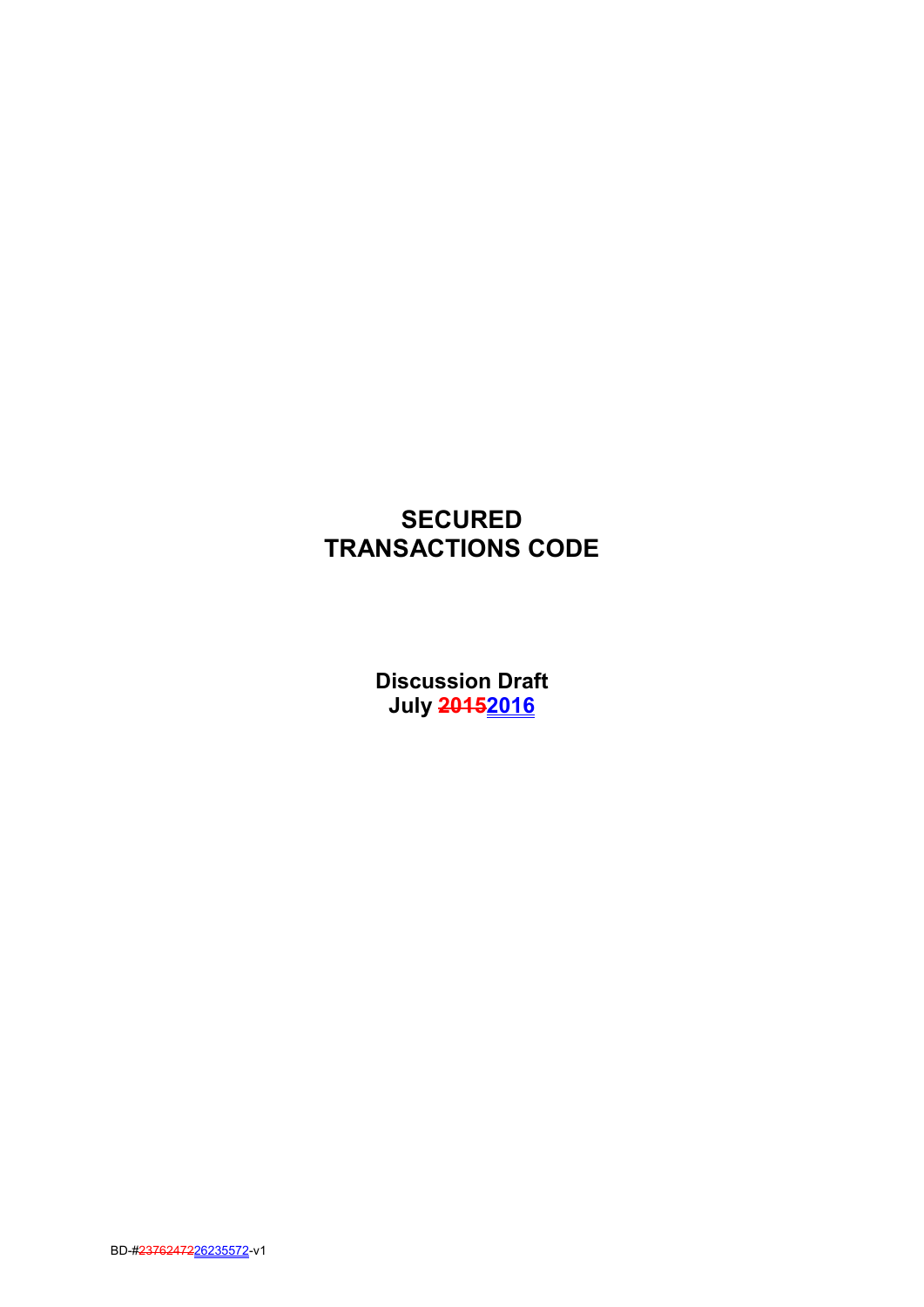# **ContentsCONTENTS**

```
Page
```
#### **PART 1: WHAT IS A CHARGE?**

- 
- The power to create a charge
- The nature of a charge
- Legal and equitable charges
- The chargor's equity of redemption  $\overline{2}$
- Intention
- 46 Distinguishing a charge from an outright interest
- **PART 2: CREATION AND EFFECTIVENESS**
- Creation and effectiveness  $-\epsilon$
- 67 Creating a charge
- Formalities  $\overline{a}$
- Time of creation
- Time of effectiveness **8Formalities and other requirements**
- Recharacterisation
- **PART 3: CHARGED ASSETS**
- Charged assets in general
- Future assets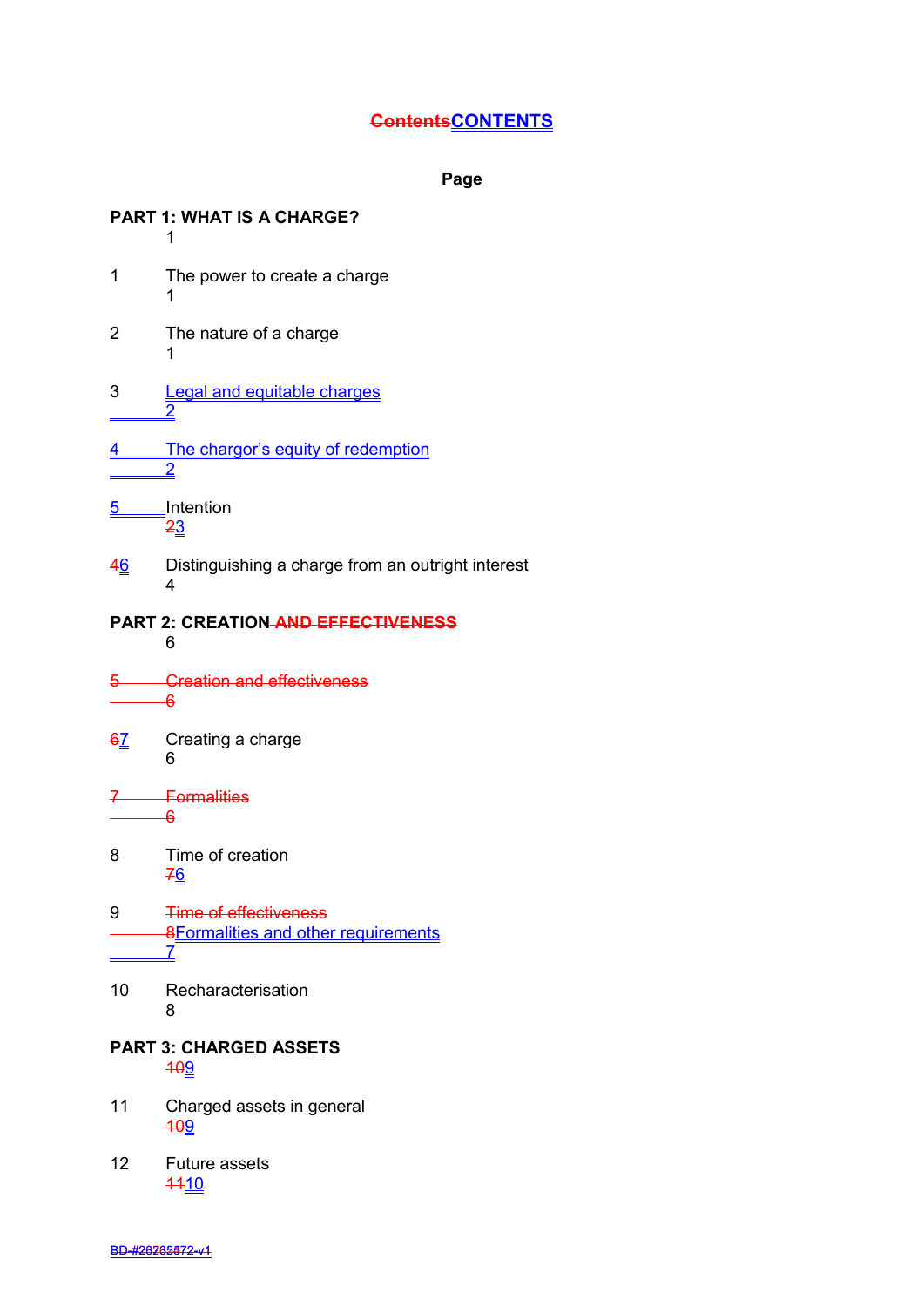- Part of an asset
- Extent of charged assets
- Receivables
- 16 Contractual restrictions Prohibitions on charging certain intangible assets
- 17 Contractual restrictions Other contractual prohibitions on charging-other assets
- **PART 4: SECURED OBLIGATIONS**
- Secured obligations
- Facility amendments  $-16$
- "All moneys" clauses  $\frac{26}{16}$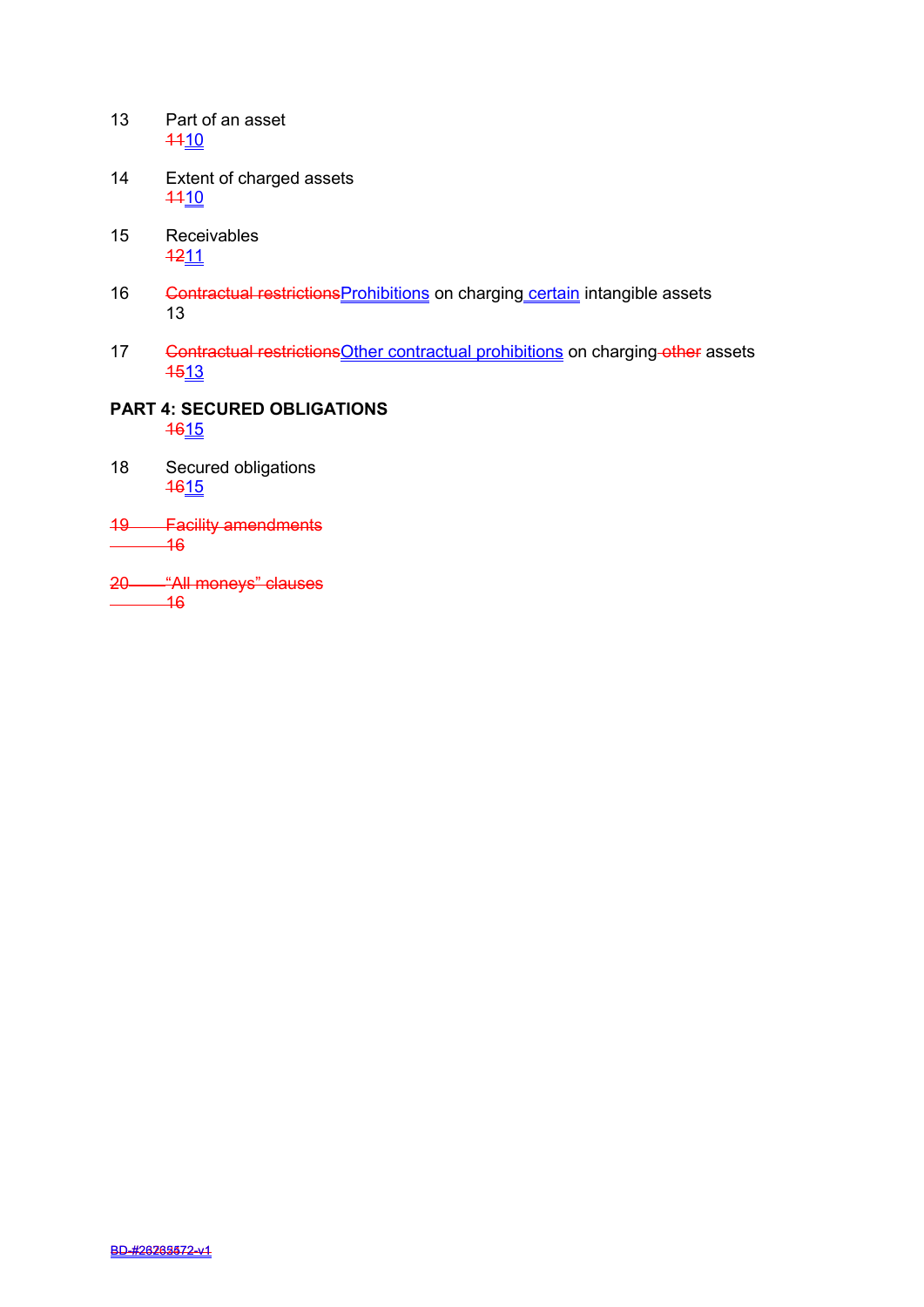| <b>PART 5: THE PARTIES TO A CHARGE</b><br><b>4816</b> |                                                               |                 |  |  |
|-------------------------------------------------------|---------------------------------------------------------------|-----------------|--|--|
|                                                       | 2419 The principles 48 parties 16                             |                 |  |  |
|                                                       | 2220 The chargor<br>4816                                      |                 |  |  |
|                                                       | 23 Natural <sup>21</sup> Resident natural persons as chargors | <del>1816</del> |  |  |
|                                                       | 2422 The chargee 4917                                         |                 |  |  |
| PART 6: THE TERMS OF A CHARGE 2018                    |                                                               |                 |  |  |
|                                                       | 25 The principle 2023 The terms 18                            |                 |  |  |
|                                                       | 26 Powers of the chargor                                      |                 |  |  |
|                                                       | $\frac{20}{2}$                                                |                 |  |  |
|                                                       | 24 Default powers                                             |                 |  |  |
|                                                       | - 18                                                          |                 |  |  |
|                                                       | 2725 Clogs on the equity of redemption                        |                 |  |  |
|                                                       | 2419                                                          |                 |  |  |
|                                                       | <b>PART 7: REGISTRATION</b>                                   |                 |  |  |
|                                                       | 2220                                                          |                 |  |  |
|                                                       | 2826 The scope of this part                                   |                 |  |  |
|                                                       | 2220                                                          |                 |  |  |
|                                                       | 2927 Registrable charges                                      |                 |  |  |
|                                                       | 2220                                                          |                 |  |  |
|                                                       | 3028 Possessory charge                                        |                 |  |  |
|                                                       | 2321                                                          |                 |  |  |
|                                                       | 3129 Financial collateral charge                              |                 |  |  |
|                                                       | 2422                                                          |                 |  |  |
|                                                       | 3230 Rent deposit, Lloyds and central bank charges            |                 |  |  |
|                                                       | 2422                                                          |                 |  |  |
|                                                       | 3331 Registration procedure for charges                       |                 |  |  |
|                                                       | 2523                                                          |                 |  |  |
|                                                       | 3432 The effect of registration                               |                 |  |  |
|                                                       | 2524                                                          |                 |  |  |
| <u>3533</u>                                           | Amendments to charges<br>2624                                 |                 |  |  |
|                                                       | Releases of charges                                           |                 |  |  |
| 36 <u>34</u>                                          | <u>2624</u>                                                   |                 |  |  |
|                                                       | 3735 Registration of receivables financing agreements         |                 |  |  |
|                                                       | 2725                                                          |                 |  |  |
|                                                       |                                                               |                 |  |  |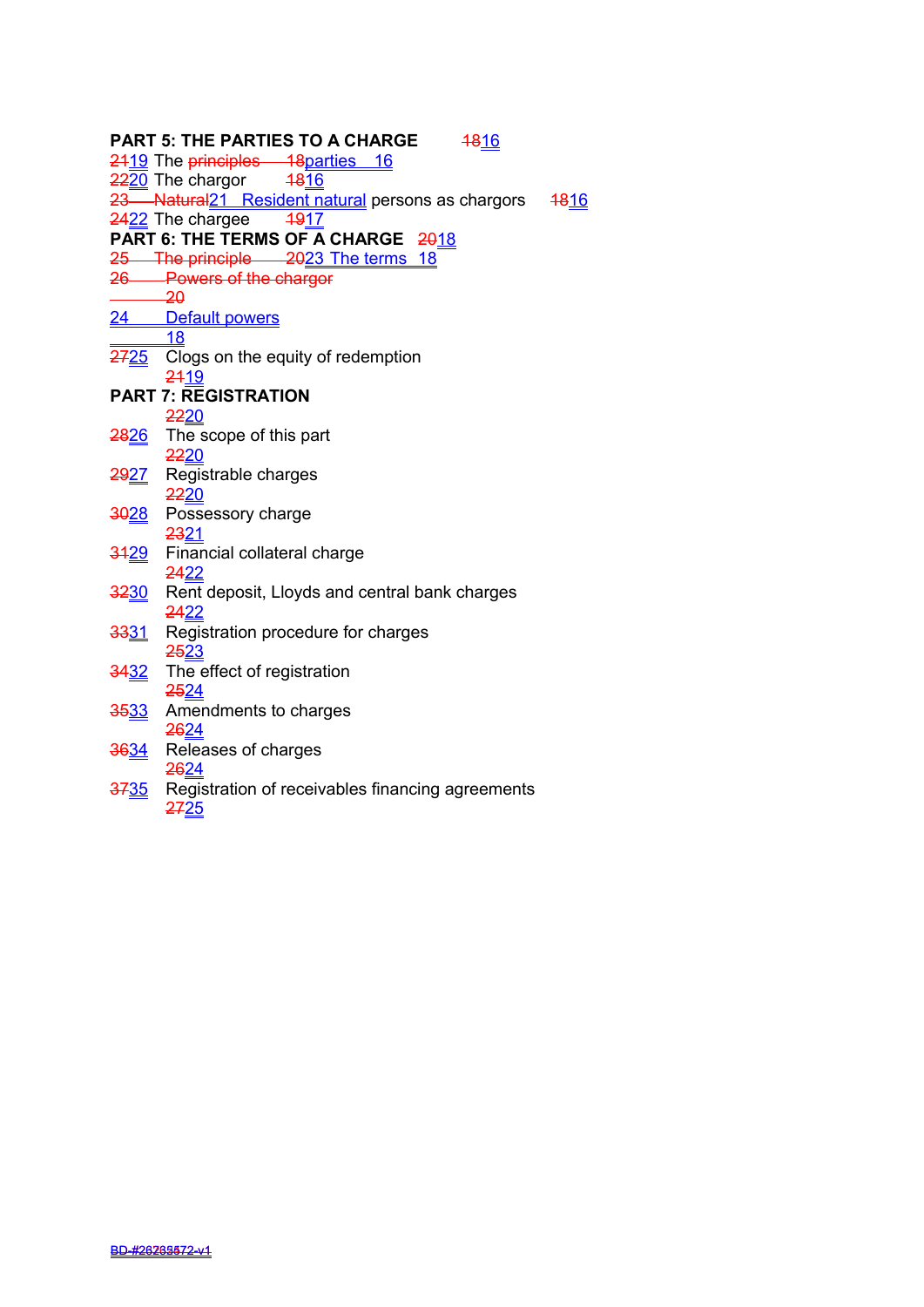#### **PART 8: PRIORITIES** 2826

3836 The scope of this part 2826 3937 Priorities between charges 2826 4038 The priority of receivables financing agreements 3028 39 Transactions for which no value is given 29 40 Tacking further advances 29 41 Outright dispositions of assets 3429 42 Outright dispositions of current assets 3430 43 Outright dispositions of fixed assets 3230 44 Transactions for which no value is given 32 45 Tacking further advances 32 **PART 9: ENFORCEMENT** 3431 4644 The scope of this part 3431 4745 Time for enforcement 3431 4846 Enforcement powers 3431 4947 Powers of administrators and receivers 3532 5048 More than one charge 3633 5149 Effect on third parties 3633 5250 Duties on enforcement 3634 **PART 10: INSOLVENCY PROCEEDINGS** 3836 5351 Effectiveness of charges 3836 52 Insolvency claw-back proceedings 36 53 Limitations of enforcement 37 54 The effect of the insolvency legislation 38 55 Use of charged assets by a liquidator or administrator 3937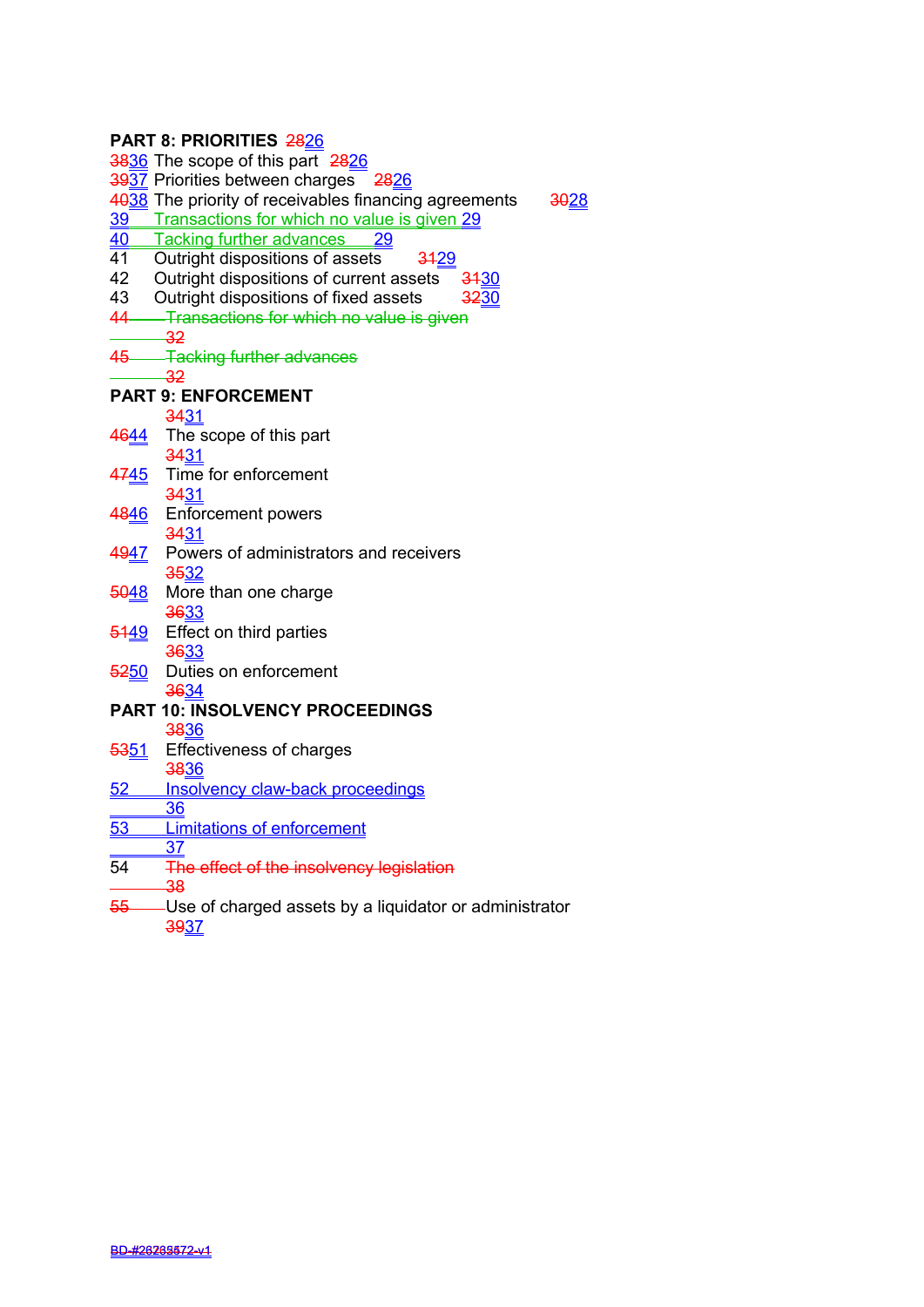#### **GLOSSARY**

#### **of some expressions used in the Code**

**Expression Section** asset registry 39.837.8 charge 2.1 charged asset  $11.211.1$ chargee 24.119.1 chargor 22 & 2319.1 creation 5, 6.8 current asset 41.2 effectiveness 5 & 9 equitable charge 2.33.2 equity of redemption 4.1 exempt charge 29.227.2 financial collateral charge 31.129.1 fixed asset 41.3 future asset 12.1 goods 11.311.8(b) insolvency claw-back -53.3proceedings 51.3(d) insolvency legislation  $\frac{53.351.3}{a}$ insolvency officer  $\frac{53.351.3}{c}$ insolvency proceedings  $53.351.3(b)$ intangible  $44.311.8(c)$ intention  $3.3883.45$ interest (of a chargor in a charged asset) 11.4 land  $44.311.8(a)$ legal charge 2.23.1 possessory charge 3028 receivables financing agreement 37.135.1 registrable charge 29.127.1 registrar 28.426.4 secured obligation 18.1 UK business 28.326.3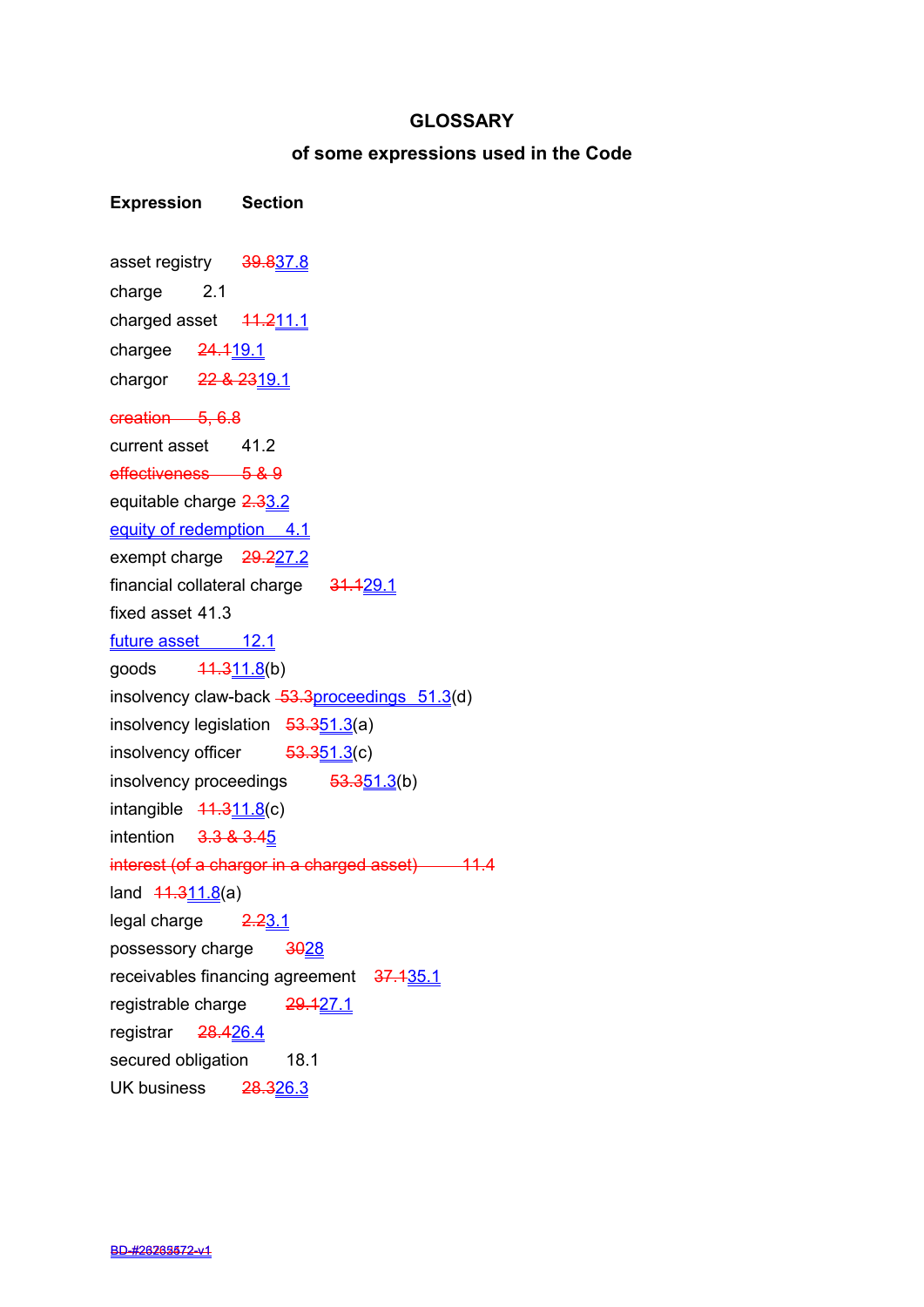# **PART 1: WHAT IS A CHARGE?**

#### **1 The power to create a charge**

- 1.1 A chargor can create a charge over its interest in a charged asset in favour of a chargee to secure the performance of a secured obligation.
- 1.2 These expressions are described in more detail later. In brief:
	- (a) the chargor can, subject to the limitations described in part 5, be any person;
	- (b) the chargee can be the creditor to whom the secured obligation is owed or it may be another person (such as a trustee) on behalffor the benefit of that creditor;
	- (c) the charged asset can be property of any kind;
	- $\overline{c}$  (c)  $\overline{d}$  the chargee's interest in the charged asset can be any present or future interest in the charged asset whichproperty of any kind if the interest is capable of being transferred or over whichif a proprietary interest can be created over it; and
	- $(d)$  (e) the secured obligation can be any obligation or liability of any kind, and it does not have to be owed by the chargor.
- 1.3 This Code is concerned with charges created by a chargor. It is not concerned with charges which arise by operation of law.
- 1.4 Any number of charges can exist concurrently over the same charged asset.
- 1.5 It is not necessary for the chargee to obtain possession of the charged asset but, if possession is obtained, the chargee may obtain the benefit of having a possessory charge or a financial collateral charge (see part 7).
- 1.6 A charge can be created over a charged asset even if the chargor has the authority to dispose of the asset concerned free from the charge or to deal with it in any other way without the consent of the chargee. The powers of the chargor (and the chargee) in respect of the charged asset are a matter to be decided between the parties (see part 6).

# **2 The nature of a charge**

2.1 A charge is a proprietary interest in a charged asset which secures the performance of a secured obligation.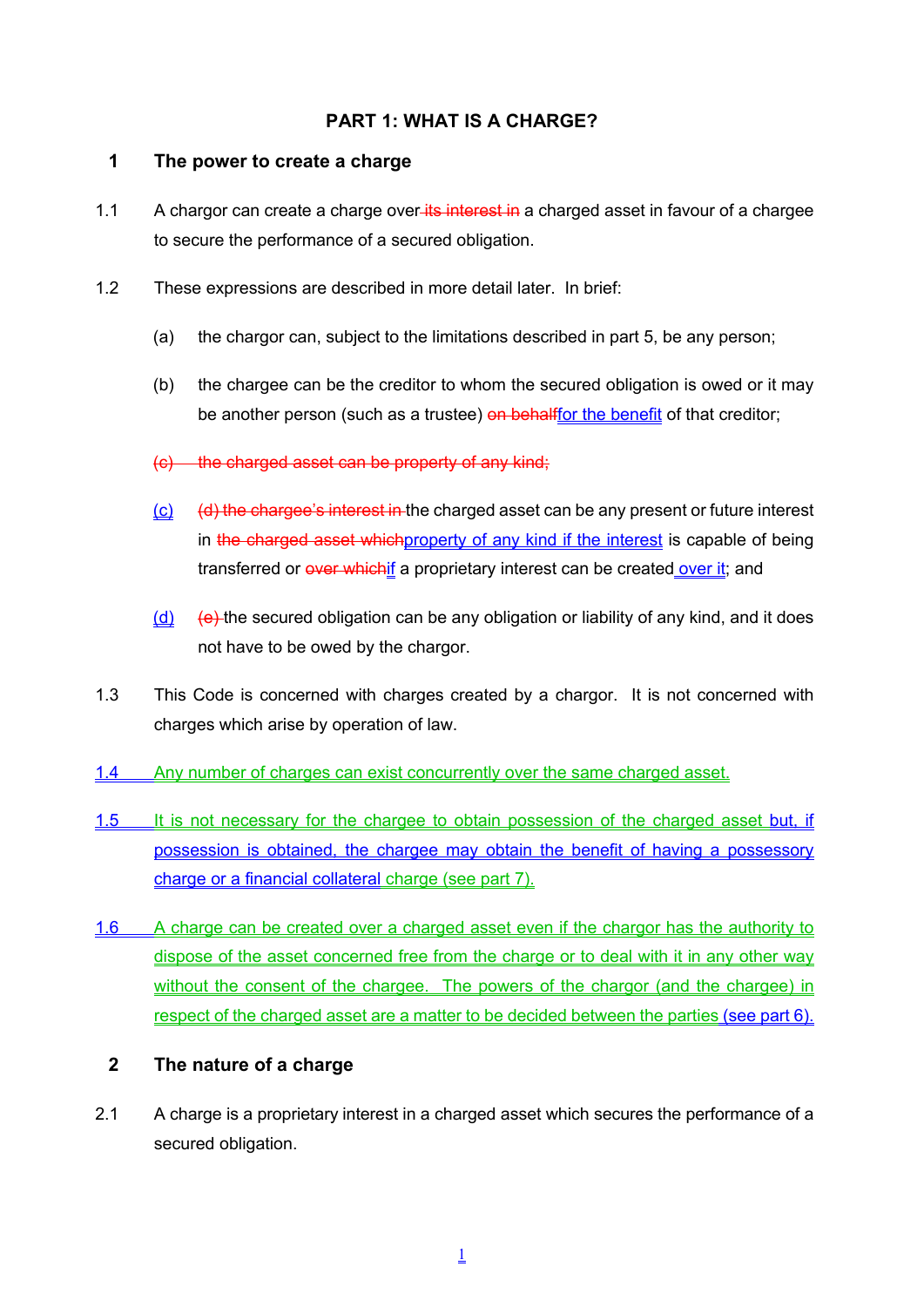2.2 Because it is a proprietary interest, a charge created by a chargor over an asset is not only enforceable against the chargor. Subject to the insolvency legislation, it is enforceable against an insolvency officer of the chargor (see part 10). It can also be enforced against other persons who obtain an interest in the asset, the extent to which it can do so depending on part 8 of this Code and the rules of property law at common law and in equity.

# **3 Legal and equitable charges**

- $3.1$   $2.2$  A charge is a legal interest in the charged asset concerned if:
	- (a) the chargee holds legal title to the charged asset; or
	- (b) the charged asset is an interest in registered land, and the charge is a registered charge at Her Majesty's Land Registry; or
	- (c) the charged asset is an interest in unregistered land, and the charge takes effect as a charge by way of legal mortgage; or
	- $(d)$  (c) the charge is a possessory charge (see part 7).

A charge of this kind is described as a legal charge in this Code.

- $3.2$   $2.3$  In any other case, a charge is an equitable interest. A charge of this kind is described as an equitable charge in this Code.
- 3.3 2.4 The rights, liberties, powers and immunities of the chargor and the chargee between themselves are the same whether the charge is an equitable charge or a legal charge. The distinction is only relevant in relation to third parties (see part 8).
- **4** 2.5 The purpose of the chargee's proprietary interest is to assist the performance of the secured obligation.**The chargor's equity of redemption**
- 4.1 2.6 The creation of a charge does not deprive the chargor of all of its interest in the charged asset. The chargor retains a residual proprietary interest in the charged asset. This residual interest is a proprietary interest. It consists of It is referred to in this Code as the equity of redemption.
- 4.2 The chargor's equity of redemption is:
	- BD-#2376247226235572-v1 (a) the interest which the chargor had in the charged asset before the charge was created, but which is now subject to the chargee's interest under the charge. The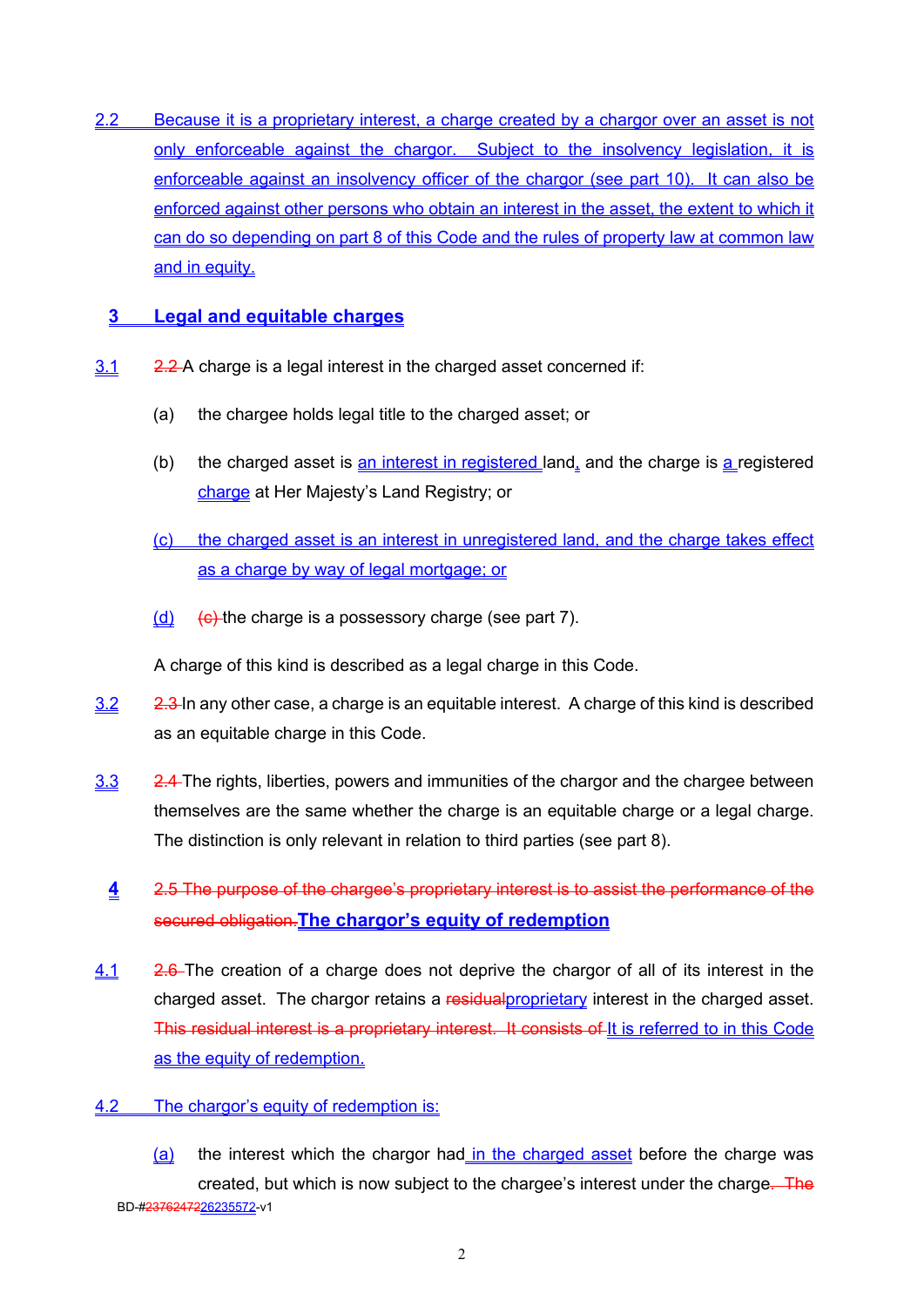residual interest may be a legal interest or an equitable one, depending on the nature of the interest which the chargor had in the asset when it created the charge.; and

- (b) the power to extinguish the charge by extinguishing the secured obligation (for instance, by payment).
- 4.3 Because it is a proprietary interest, the chargor's equity of redemption is not just enforceable against the chargee. Subject to the insolvency legislation, it is also enforceable against an insolvency officer of the chargee (see part 10). It can also be enforced against other persons who obtain an interest in the charged asset, the extent to which it can do so depending on the rules of property law at common law and in equity.
- 4.4 2.7 Once the secured obligation has been extinguished (for instance, by performancepayment), the charge is automatically extinguished. If the charge is an equitable charge, no further documentation is required. If the charge is a legal charge, the chargee must transfer the legal title to the charged asset to the chargor (or, in the case of a possessory charge, return possession of the charged asset to the chargor or as it may direct). In either case, the chargee must execute a deed of release of the charge if so requested by the chargor.
	- 2.8 A chargor can charge its residual interest. Any number of charges can exist concurrently over the same charged asset.
	- 2.9 It is not necessary for the chargee to obtain possession of the charged asset unless the charge is a possessory charge (see part 7).
	- 2.10A charge can be created over a charged asset even if the chargor has the authority to dispose of the asset concerned free from the charge or to deal with it in any other way without the consent of the chargee. The powers of the chargor (and the chargee) in respect of the charged asset are a matter to be decided between the parties.
- 4.5 If a charge is extinguished and a payment which had been made in reduction of the secured obligation is then set aside or reduced in any way for any reason, the charge will automatically revive to secure the amount necessary to put the chargee in the same position as if the payment had not been set aside or reduced. This is the case even if the chargee has executed a deed of release except to the extent that the deed expressly overrides this provision.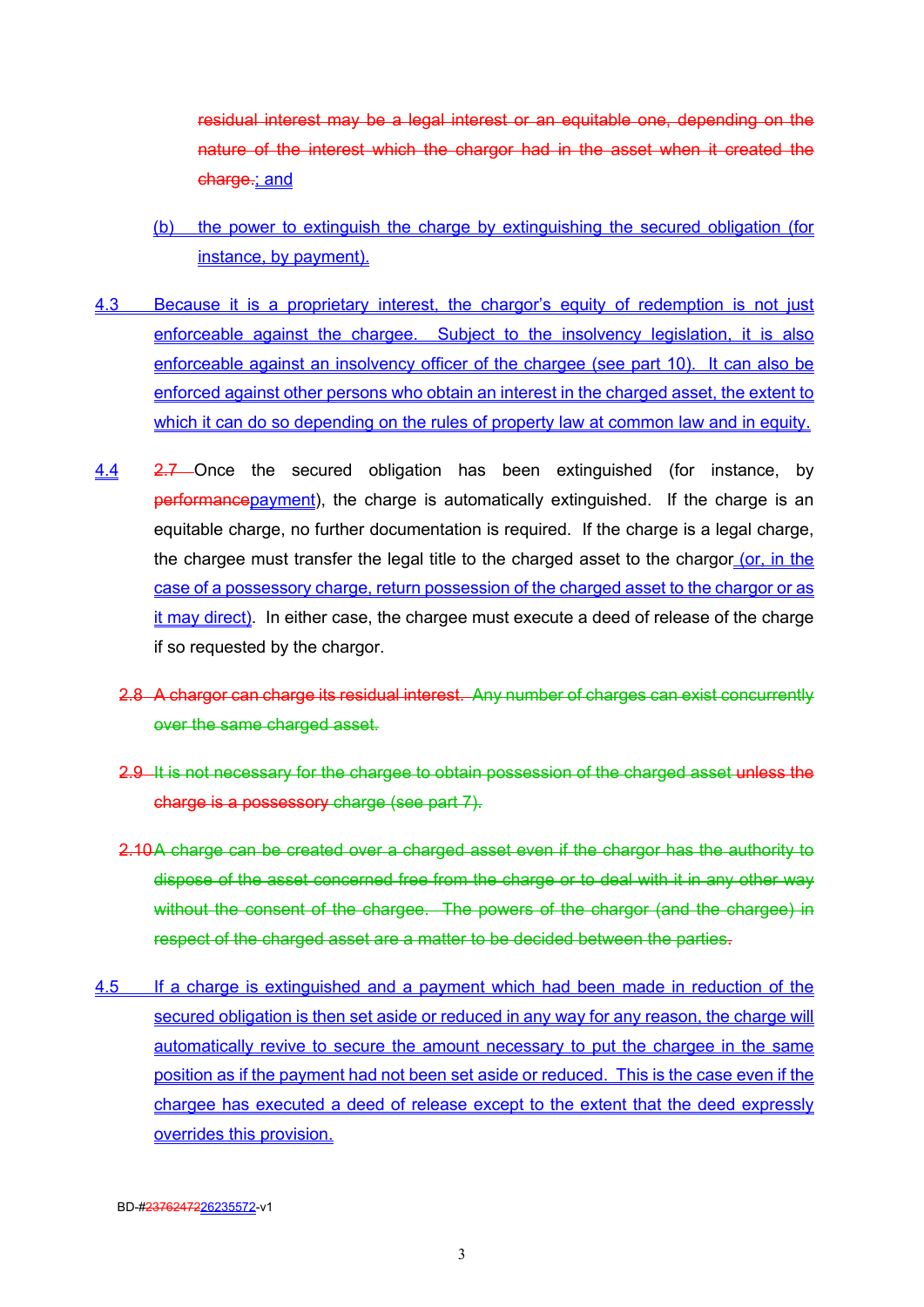# **5 3 Intention**

- 5.1 3.1 The creation of a charge depends on the intention of the chargor.
- 5.2 Under part 7, certain charges created by UK businesses must be registered with the Registrar of Companies. Charges of this kind are described as registrable charges in the Code. A registrable charge is only created on registration.
- 5.3 3.2 In particular, the following matters are determined by the intention of the chargor:
	- (a) whether a charge existshas been created;
	- (b) (subject to registration under part 7 if it is required) when a charge has been created;
	- (c) whether a proprietary interest created by the chargor is a charge or an outright proprietary interest;
	- (d) the identity of the chargee;
	- (e) the identity and extent of the charged asset; and
	- (f) the identity and extent of the secured obligation.
- 5.4 3.3 Intention is a matter of substance, not of form.
- $\overline{5.5}$  3.4 Intention is established objectively. The question is: what would a reasonable person consider the intention of the chargor to be, based on what the chargor has and the other parties to the transaction concerned have written, said and done?
- 5.6 3.5 A charge can be created by a document, but it does not have to be. If there is sufficient evidence of the objective intention of the chargor to create the charge, it can be created orally or by the conduct of the chargor (for instance by delivering the charged asset, or something representing it, to the chargee). This is subject to any formal requirements imposed by other legislation (see part 2).
- $\overline{5.7}$  3.6 If the charge is created by a document, the objective intention of the chargor is established from the terms of the document in the context of any other relevant documents relating to the transaction concerned and any relevant background facts at the time it was entered into which are admissible in evidence for the purpose of interpreting the document.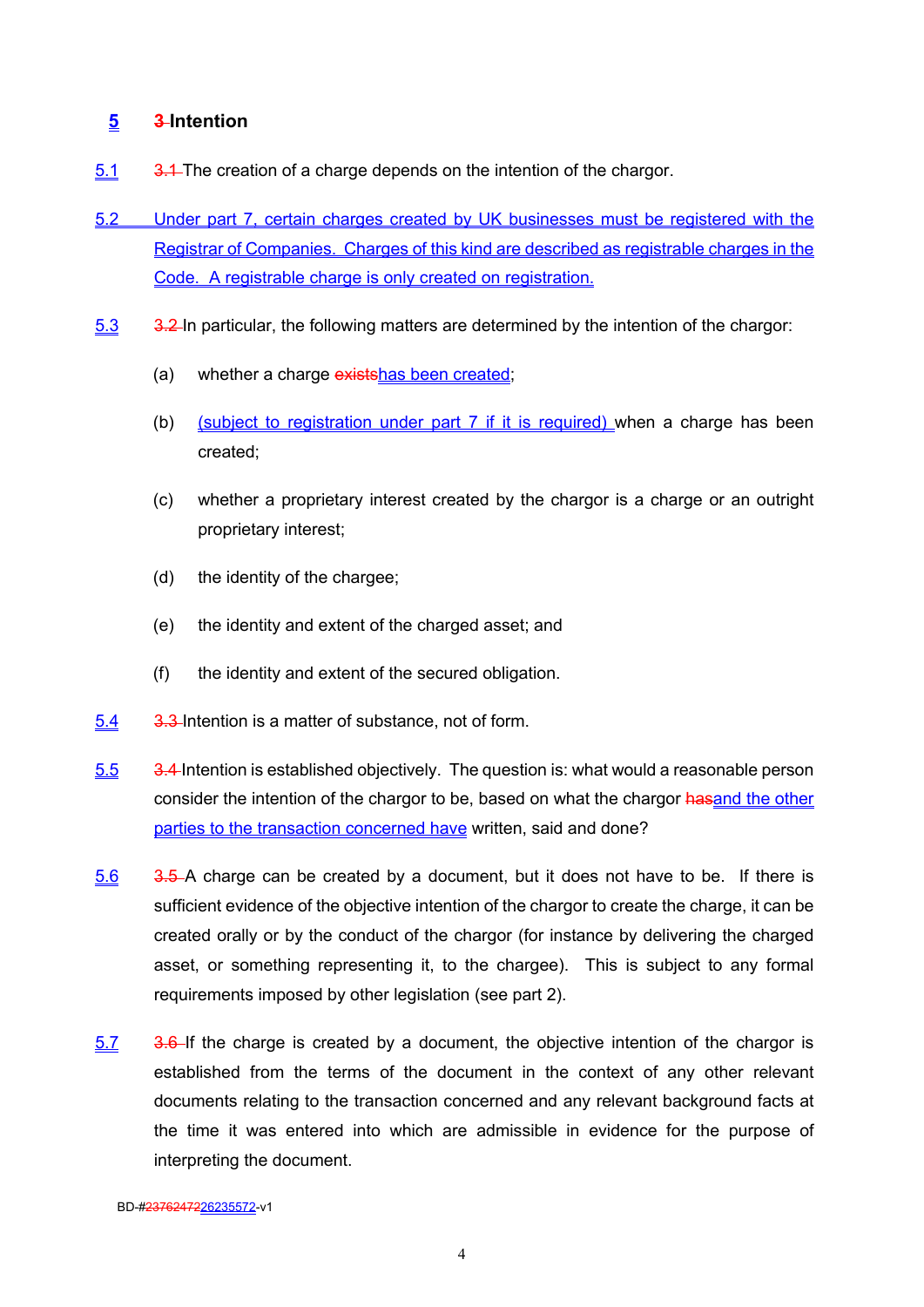- 5.8 3.7 Whether a person has created a charge is therefore decided (subject to registration under part 7 if required):
	- (a) first, by establishing, as a matter of fact, what the objective intention of that person is, based on what it has and the other parties to the transaction have written, said and done; and
	- (b) secondly, by determining, as a matter of law, whether that person's intention is to create a proprietary interest in a charged asset to secure the performance of a secured obligation.
- 5.9 In some parts of this Code, reference is made to the intention of a person other than the chargor or to the common intention of the parties. These are also established objectively. The question is: what would a reasonable person consider the intention of that person or the common intention of the parties to be, based on what the persons concerned have written, said and done.

# **6 4 Distinguishing a charge from an outright interest**

- 6.1 4.1 What distinguishes a charge from an outright proprietary interest is that the chargee's proprietary interest in the asset concerned secures the performance of a secured obligation; and is therefore extinguished once the secured obligation has been extinguished (for instance, by payment).
- 6.2 4.2 Whether or not a proprietary interest in an asset does secure the performance of a secured obligation depends on the legal rights, liberties, powers and immunities of the parties to the transaction, not on the economic or functional effect of the transaction.
- 6.3 4.3 The determination of those legal rights, liberties, powers and immunities depends on the objective intention of the person creating the interest. Intention is established objectively.
- 6.4 4.4 Whether a proprietary interest created by a person is a charge or an outright proprietary interest is therefore decided:
	- (a) first, by establishing, as a matter of fact, what the objective intention of that person is, based on what it has and the other parties to the transaction have written, said and done; and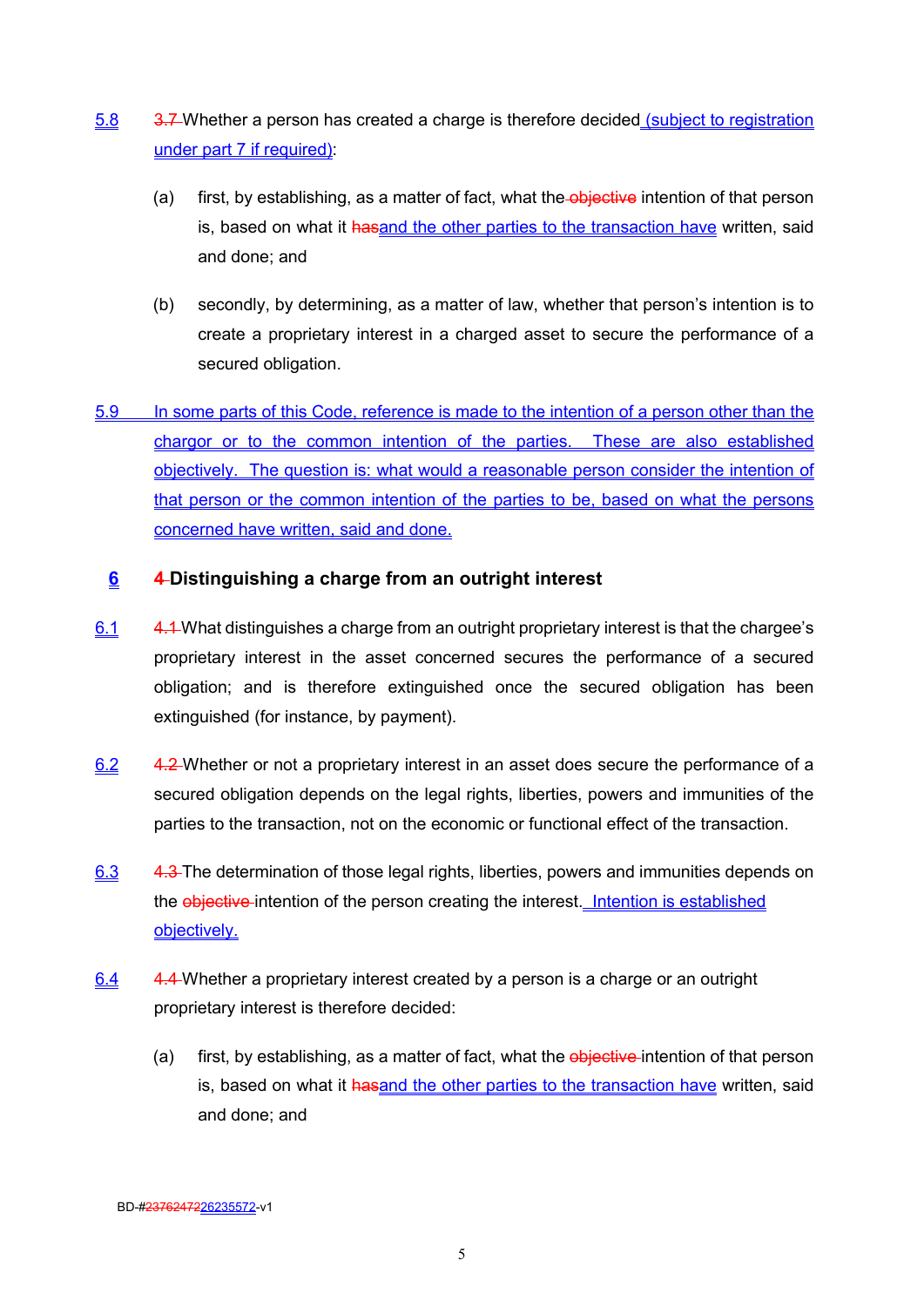- (b) secondly, by determining, as a matter of law, whether that person's intention is, or is not, to secure the payment that the proprietary interest concerned secures the performance of a secured obligation.
- 4.5 The following examples illustrate the application of this principle.

#### 4.6 Example 1:

A leases an asset to B for the period of its useful life in consideration for the payment of rent, the amount of which approximates to the price of the asset and the cost of financing it over the period of the lease. If A's objective intention is to create a lease, the transaction is not a charge, even if it has a similar economic effect. A has created an outright limited proprietary interest in favour of B. A has retained a residual proprietary interest. B has not created any interest.

#### 4.7 Example 2:

A sells goods to B on the basis that A reserves title to the goods until their price has been paid. If A's objective intention is to sell goods on reservation of title, the transaction is not a charge even if it has a similar economic effect. This is also the case if A transfers legal title to B, but retains beneficial title (and, to the extent that there is any existing rule to the contrary, it is abolished). A has created an outright limited proprietary interest in favour of B. A has retained a residual proprietary interest. B has not created any interest.

#### 4.8 Example 3:

B sells its receivables to A on the basis that A has recourse to B for bad debts. If B's objective intention is to sell the receivables to A, the transaction is not a charge even if it has a similar economic effect. B has transferred a proprietary interest in the receivables to A, but the interest which it has transferred is outright, not by way of security.

#### 4.9 Example 4:

A sells goods to B on the basis that B will lease them back to A. If the parties' objective intention is that B will acquire the goods and then lease them to A, the transaction is not a charge even if A remains in possession of the goods and the transaction has a similar economic effect to a charge. The transactions are outright, not by way of security.

#### 4.10Example 5: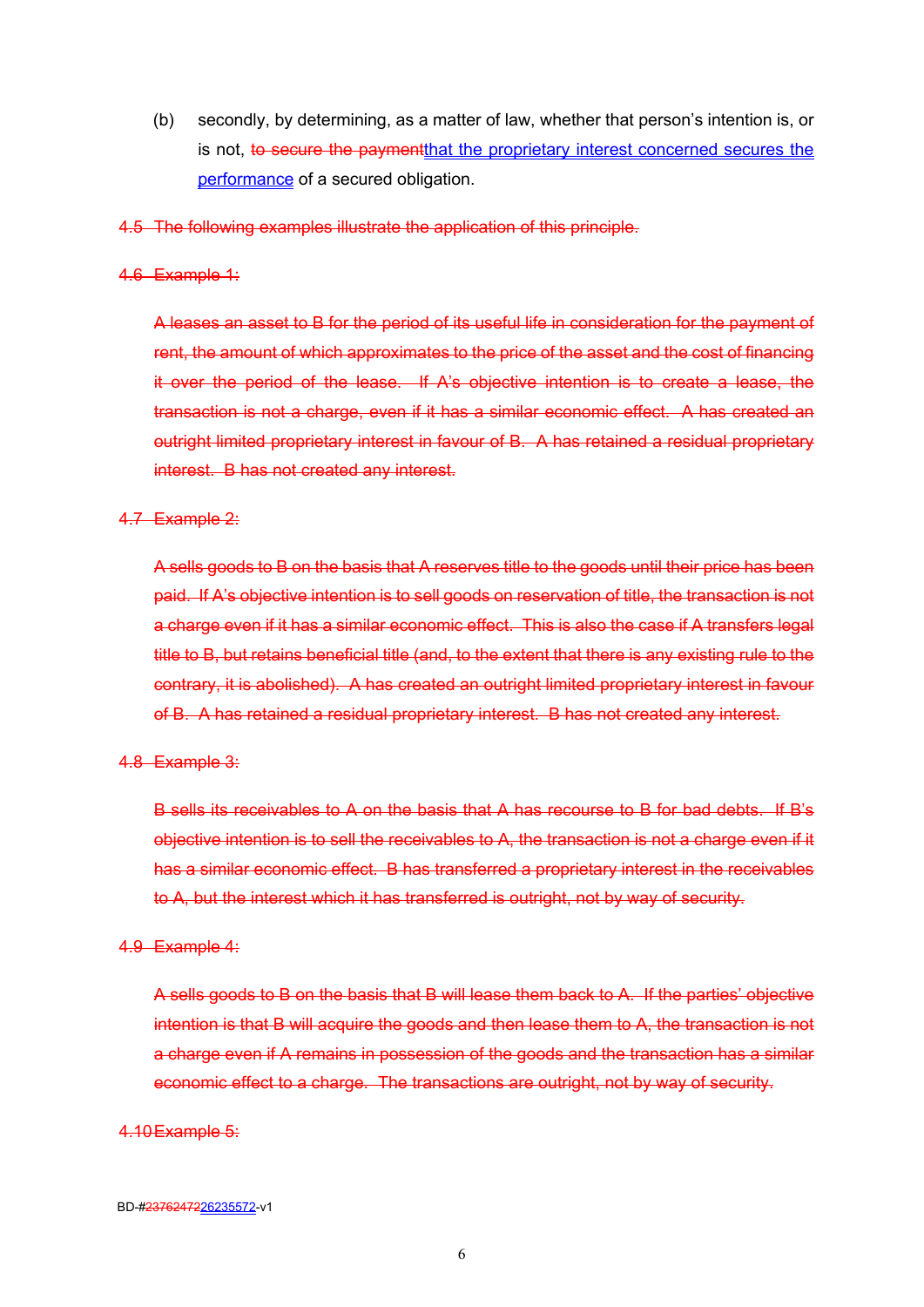A sells goods to B on the basis that the payment of the price is deferred, that A reserves title to the goods until they are sold and that, on sale, B holds the proceeds of sale on trust for A. The proceeds of sale belong to B, and accordingly the proprietary interest which A obtains in them is created by B; it is not retained by A. The trust over the proceeds of sale is a charge if B's objective intention is that the trust secures the payment of the price.

[*Other examples can be added to clarify the application of this section in practice.*]

6.5 4.11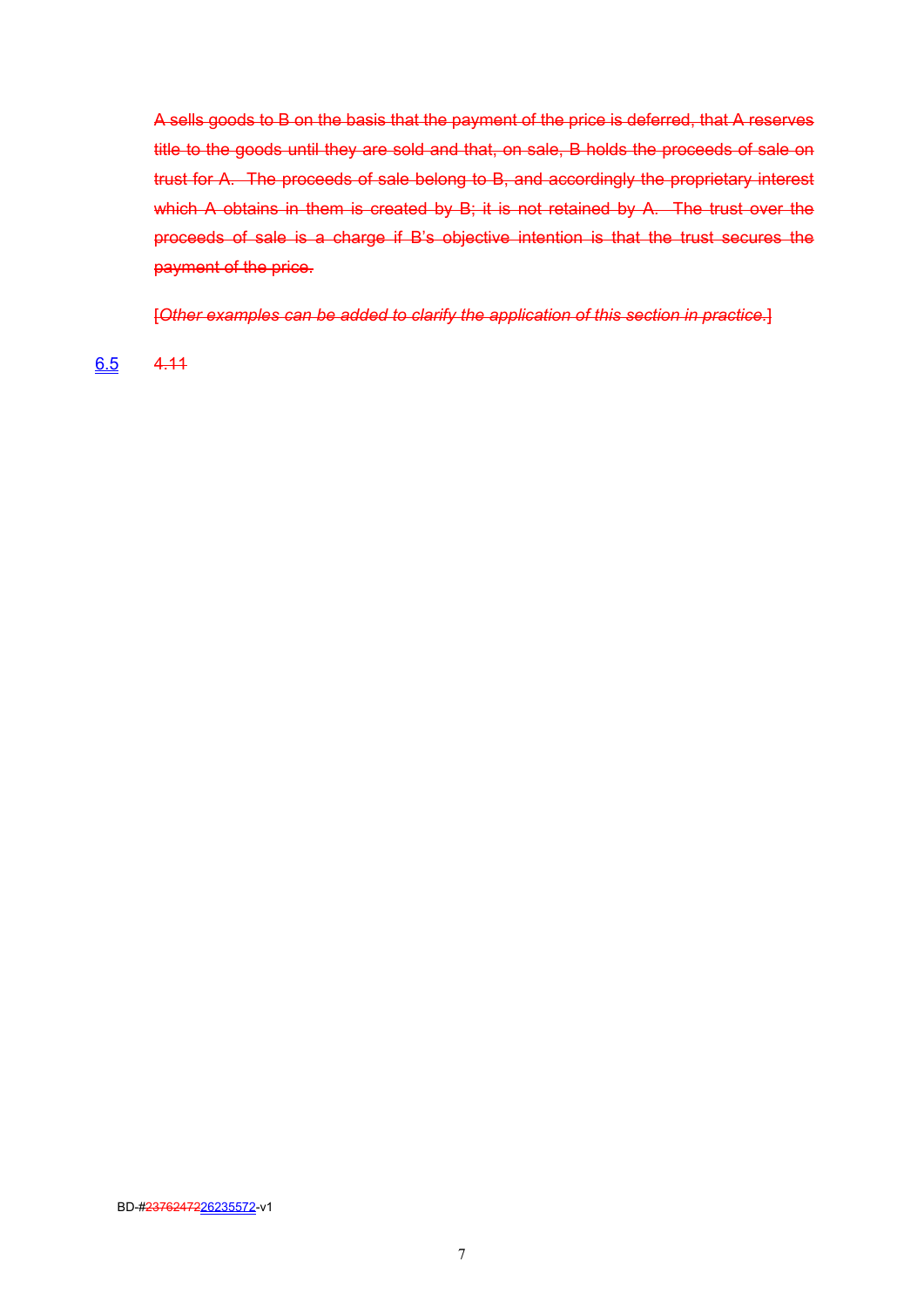# **PART 2: CREATION AND EFFECTIVENESS**

#### **5 Creation and effectiveness**

- 5.1 There is a distinction between a charge:
	- (a) being created; and
	- (b) becoming effective.
- 5.2 Once a charge has been created, all personal obligations which it imposes on the chargor become binding as personal contractual obligations to the extent permitted by the law of contract.
- 5.3 Once a charge has become effective, the proprietary interest created by the charge over the charged assets comes into effect.
- 5.4 Until a charge has become effective, it does not create any proprietary interest over the charged assets.
- 5.5 The distinction is relevant to charges which are registrable at Companies House. They are only effective once they are registered. See part 7.
- 5.6 All other charges become effective on creation.

# **7 6 Creating a charge**

- 7.1  $\div$  6.1 A charge is created if the chargor intends to create a charge (see part 1). This will be the case if the chargor intends to create a proprietary interest over a charged asset to secure the performance of a secured obligation. 6.2 The existence of a charge, and the identity and extent of the charged assets and secured obligations, depend on what the chargor intends. Intention is established objectively (see part 1).
- 7.2 Under part 7, certain charges created by UK businesses must be registered with the Registrar of Companies. Charges of this kind are described as registrable charges in the Code. A registrable charge is only created on registration.
- 7.3 The Code distinguishes between:
	- (a) the charge, which is the proprietary interest in the charged asset; and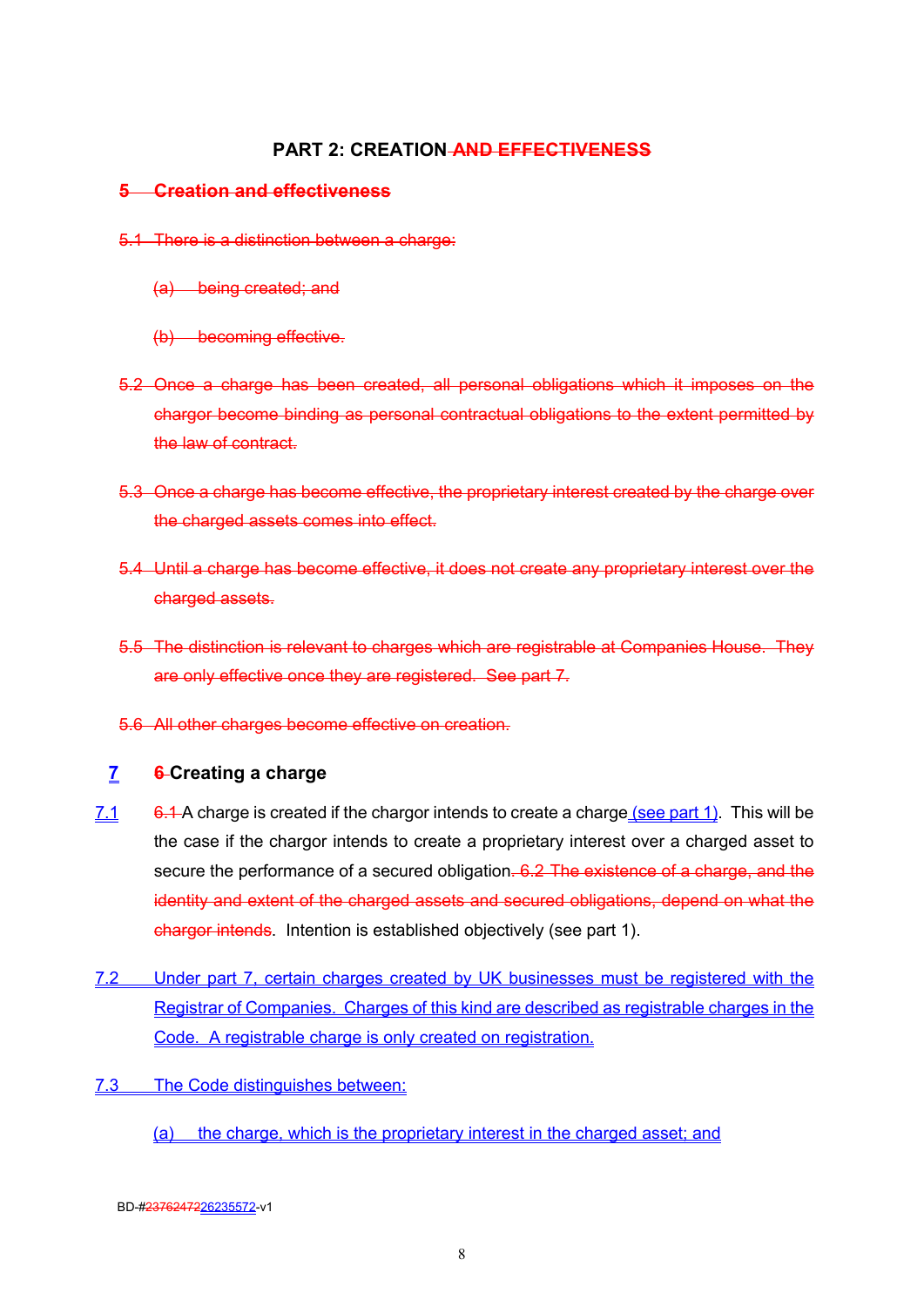- (b) the charge instrument, which is the document, words, act or other thing which creates or evidences the charge.
- 7.4 The charge instrument may be a contract between the chargor and the chargee or it may be a unilateral act of the chargor.
- 7.5 The charge instrument may create personal obligations on the chargor (or the chargee) in addition to the proprietary interest in the charged asset constituted by the charge.
- 7.6 The charge instrument may be in writing, but it does not have to be.

# **8 Time of creation**

8.1 This section is concerned with the time of creation of:

(a) the charge instrument;

(b) any personal obligations of the chargor or others under the charge instrument; and

(c) the charge.

- 8.2 The time of creation of the charge instrument depends on the general law. Accordingly, if the charge instrument is a contract, it depends on the common intention of the parties; and, if the charge instrument is a unilateral act, it depends on the intention of the chargor.
- 8.3 If the charge instrument is a contract, the time at which the personal obligations of the chargor or other parties to the contract are created depends on the law of contract. Accordingly, it depends on the common intention of the parties.
- 8.4 If the charge is not a registrable charge, it is created when the chargor intends it to be created.
- 8.5 If the charge is a registrable charge, it is created once:
	- (a) the chargor intends it to be created; and

(b) it is registered under part 7 of the Code.

8.6 Intention is established objectively (see part 1).

#### BD-#2376247226235572-v1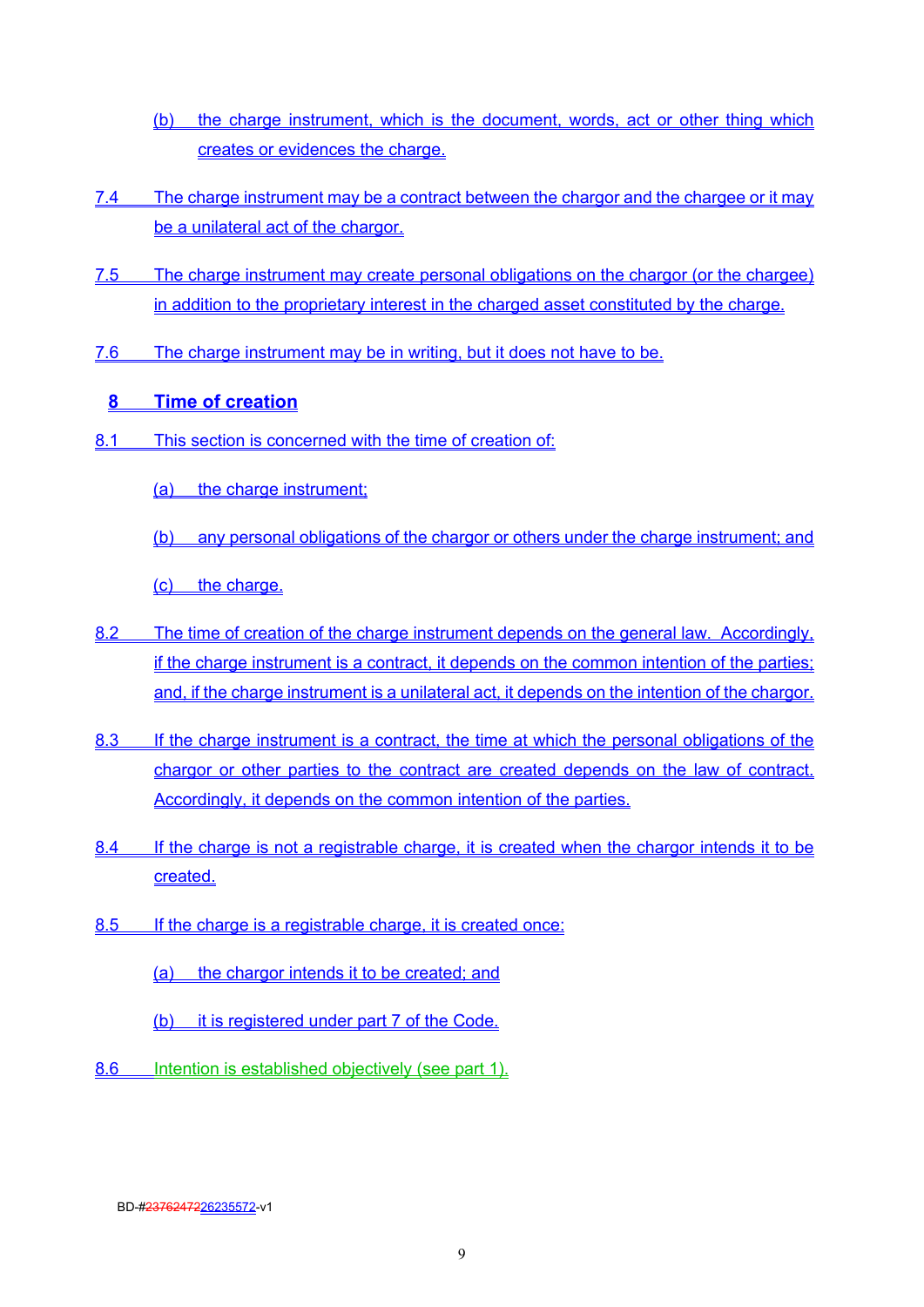### **9 7 Formalities and other requirements**

- 9.1 7.1 This Code does not contain any formal requirements for the creation-or effectiveness of a charge (such as the necessity for writing, a deed or signatures).
- $\frac{9.2}{7.2}$  To the extent that other legislation prescribes formal requirements for the creation-or effectiveness of a charge (such as a charge over land or over an equitable interest), those requirements must be complied with unless they are overridden by the Code; and failure to do so has the consequences prescribed by the legislation concerned.
- 9.3 7.3 SomeUnder part 7, certain charges require tocreated by UK businesses must be registered atwith the Registrar of Companies House (see part 7). This is a matter of substance, not of form. If registration is required, the charge is not effective until it is registeredA charge of this kind (known in the Code as a registrable charge) is only created on registration.
- 9.4 7.4 Where a charge is created over an asset which is registrable in an asset registry, failure to register the charge in the asset registry does not affect the validity-or effectiveness of the charge, although it may affect the priority of the charge against other proprietary interests in the asset concerned (see part 8).

### **8 Time of creation**

- 8.1 A charge is created when the chargor intends it to be created. Intention is established objectively (see part 1).
- 8.2 The following examples illustrate the application of this principle.
- 8.3 Example 1:

A document containing a charge is executed by the parties but the chargor does not objectively intend the document to become binding until a later time. The charge is not created until the document becomes binding. For instance, the document may be held "in escrow" or "as undelivered" until the happening of a later event. In such a case, the charge is only created on the occurrence of that later event (and, to the extent there is any existing rule to the contrary in relation to escrows, it is abolished).

8.4 Example 2:

A chargor has entered into a binding agreement under which it has agreed to create a charge on the happening of a future event. When the charge is created depends on the

BD-#2376247226235572-v1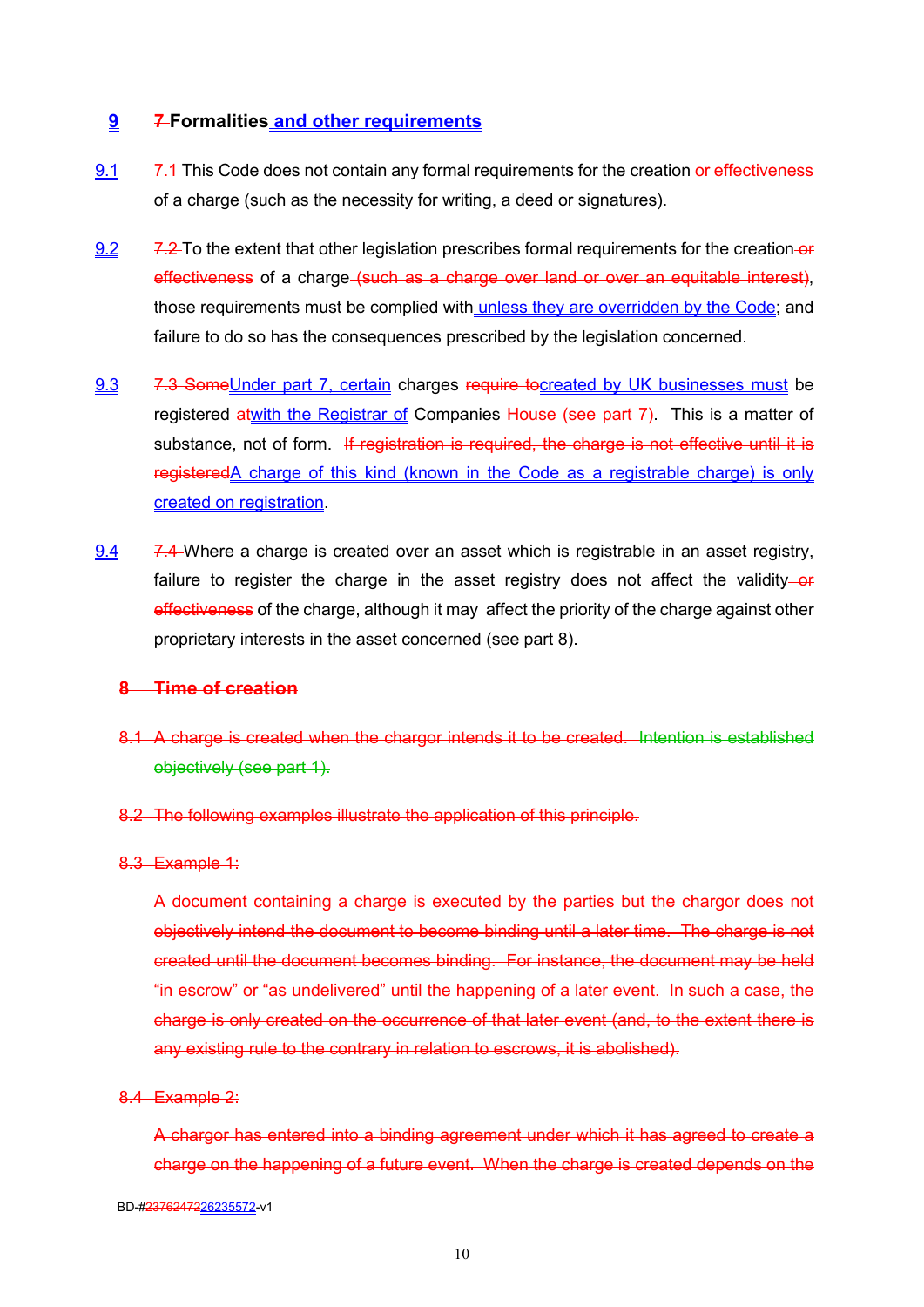objective intention of the chargor. The chargor may have intended that the charge should automatically be created on the happening of the event, in which case it is created on the happening of that event. Alternatively, the chargor may have promised to execute a new document on the happening of the event, in which case the charge is only created when the new document is executed.

- 8.5 If, at a particular time, a chargor intends to create a charge over assets some of which it is then able to charge (for instance, because it owns them) and some of which it is not (for instance, because it does not yet own them), the charge is treated as being created at that time even though some of the assets concerned will not fall within the scope of the charge until later.
- 8.6 If, at a particular time, a chargor intends to create a charge over assets none of which it is then able to charge (for instance, because it does not yet own any of them), the charge is treated as being created at that time even though none of the assets will actually be charged until later.
- 8.7 The following examples illustrate the application of these principles.

#### 8.8 Example 3:

A chargor executes a document containing a charge (which it intends to be created immediately) over present and future assets. The charge is created when the document is executed. This means that the charge can immediately be registered (if that is required) and will immediately become effective (subject to any necessary registration), and the priority rules in part 8 will apply accordingly.

#### 8.9 Example 4:

A chargor executes a document containing a charge (which it intends to be created immediately) over assets none of which it is then able to charge. The charge is created when the document is executed. This means that the charge can immediately be registered (if that is required) and will immediately become effective (subject to any necessary registration), and the priority rules in part 8 will apply accordingly.

#### **9 Time of effectiveness**

- 9.1 If a charge has been created which is registrable at Companies House, it only becomes effective on registration at Companies House in accordance with part 7.
- BD-#2376247226235572-v1 9.2 If a charge is not registrable at Companies House, it becomes effective on creation.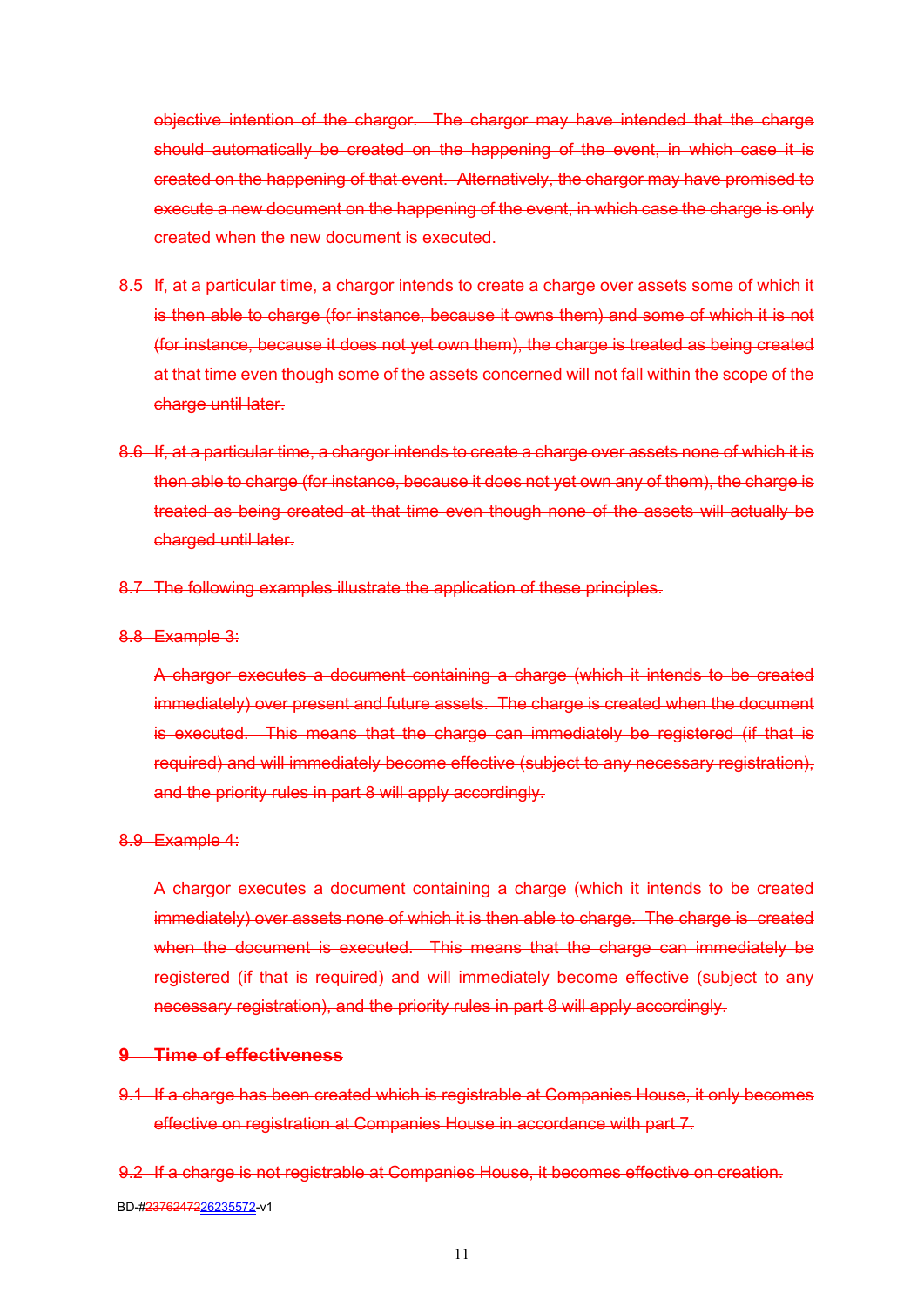9.5 If a charge is a financial collateral charge (see part 7), certain provisions of the Code do not apply to it, including the requirement for registration under part 7 and, on an insolvency of the chargor, certain of the provisions of part 10. In order to qualify as a financial collateral charge, the charge must be created or arise under a security financial collateral arrangement, as that expression is defined in the Financial Collateral Arrangements (No. 2) Regulations 2003 (SI 2003/3226) as amended from time to time.

# **10 Recharacterisation**

- 10.1 A charge is now the only type of security interest which can be created by a person under English law.
- 10.2 Mortgages, security assignments, pledges and contractual liens are abolishedcan no longer be created, but will be treated as charges.
- 10.3 Accordingly, if:
	- (a) A purports to:
		- (i) transfer a proprietary interest in an asset to B, or,
		- (ii) create a proprietary interest over an asset in favour of B; and
	- (b) that proprietary interest secures the performance of a secured obligation,

then it is a charge, regardless of its characterisation by the parties.

#### 10.4The following examples illustrate the application of this principle.

#### 10.5Example 1:

If A purports to pledge goods to B (or to create a contractual lien over them in favour of B), B's interest will be a charge, and not a pledge (or lien).

#### 10.6Example 2:

If A purports to mortgage an asset to B, B's interest in the asset will be a charge, not a mortgage.

#### 10.7Example 3:

If A purports to assign an intangible to B in order to secure the payment of a secured obligation, B's interest in the intangible will be a charge, not an assignment.

```
BD-#2376247226235572-v1
```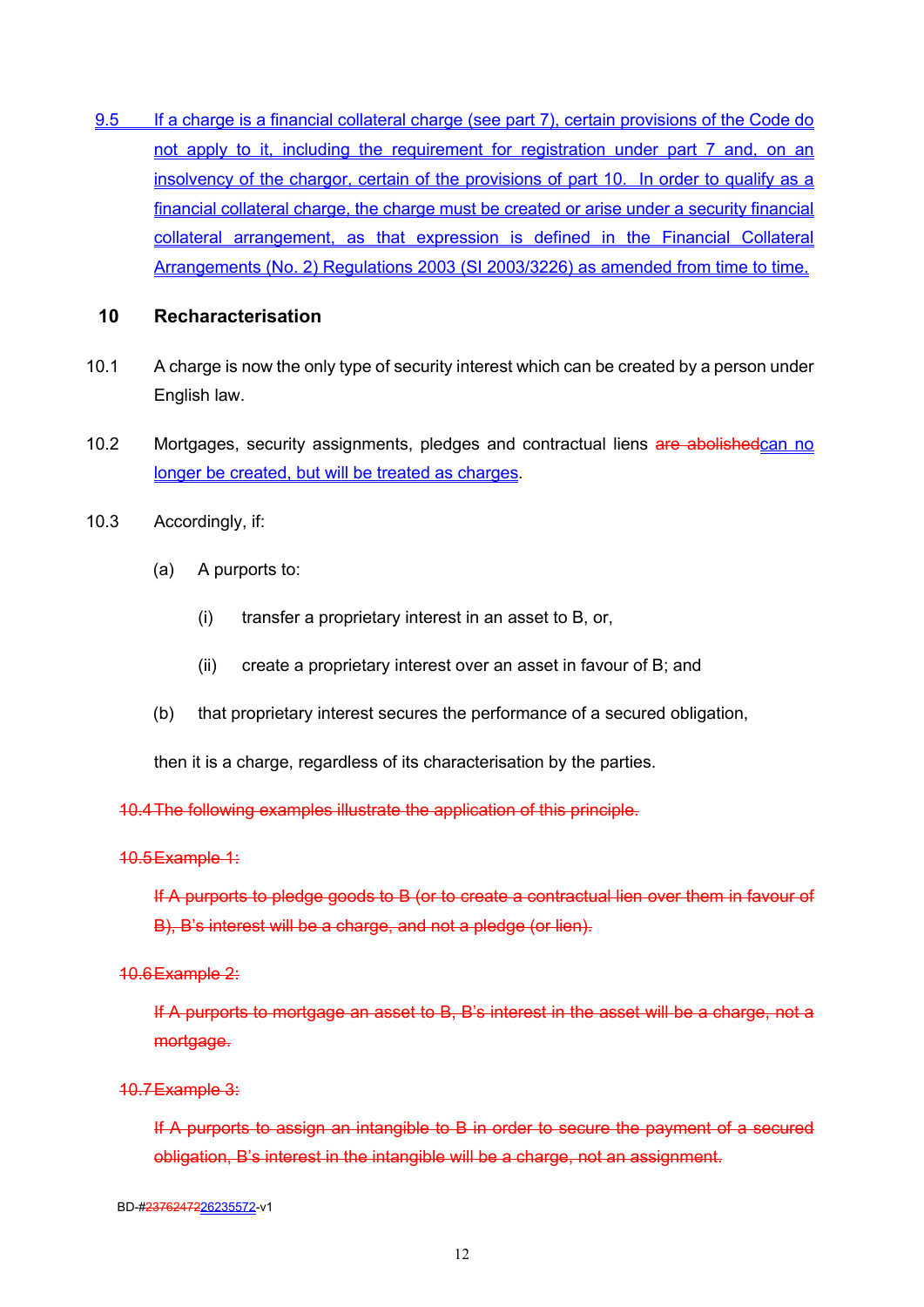10.4 10.8 This Codesection does not affect:

(a) [*Cape Town mortgages*]; or

- $(b)$  security which arises by operation of law- $\frac{1}{2}$  or
- (c) 40.9 This Code does not affect security created before it the Code came into force.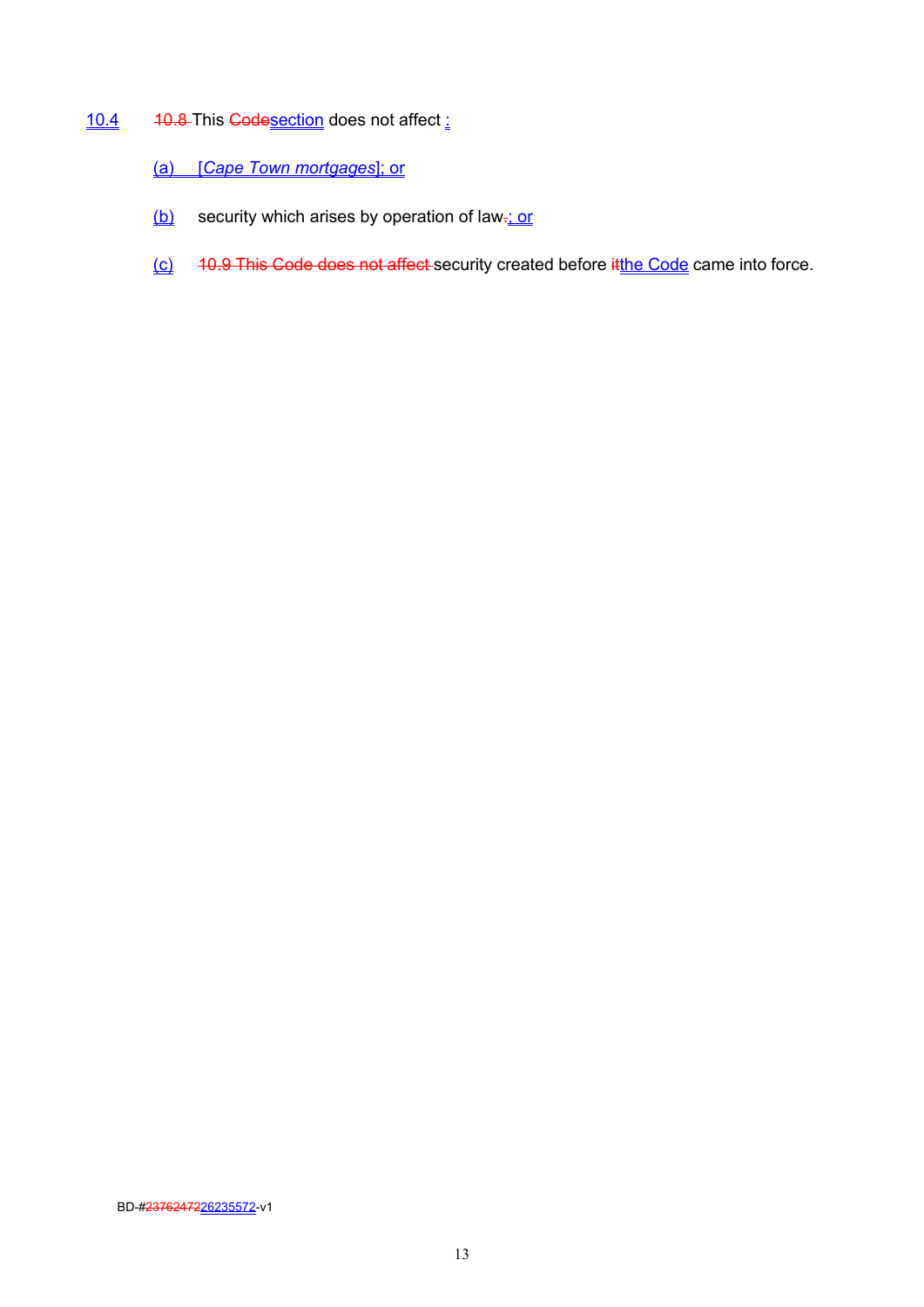# **PART 3: CHARGED ASSETS**

### **11 Charged assets in general**

- 11.1 A chargor can create a charge over The charged asset can be any interest which it the chargor has, or may have in the future, in-a charged asset. 11.2 The charged asset can be property of any kind. It does (whether or not need to beit is located in England or governed by English law.
	- 11.3In this Code, property is, for certain purposes, divided into:
		- (a) land: which means land and fixtures;
		- (b) goods: which means any tangible asset which is transferable by delivery, other than fixtures; and(c) intangibles: which means any property other than land or goods (and some intangibles may constitute financial collateral).
- 11.2 11.4 The interest which the chargor has in the property can be any collection of rights, liberties, powers and immunities which the chargor has in the charged asset if:(a) it is capable of being transferred or: $(b)$  over which a proprietary interest can be created over it.
- 11.3 11.5 The interest does not, therefore, have to amount to ownership. It can be legal or equitable. It can be outright or by way of security.
- 11.4 11.6 The charged asset must be capable of being identified as falling within the scope of the chargecharge instrument must identify the charged asset. What this requires is that, when the charge comes to be enforced over an asset, it is possible to establish whether or not that asset falls within the scope of the charged asset described in the charge instrument. It is not necessary to identify it as falling within the scope of the charge at ando so at any earlier stage.
- 11.5  $\div$  11.7 A person can create a charge over the benefit of a charge (in other words, a sub-charge).
- 11.6 11.8 A person can create a charge in favour of a chargee over a receivable owing by the chargee to the chargor.
- $11.7$  11.9 A company's uncalled capital is property of the company and can be charged by it.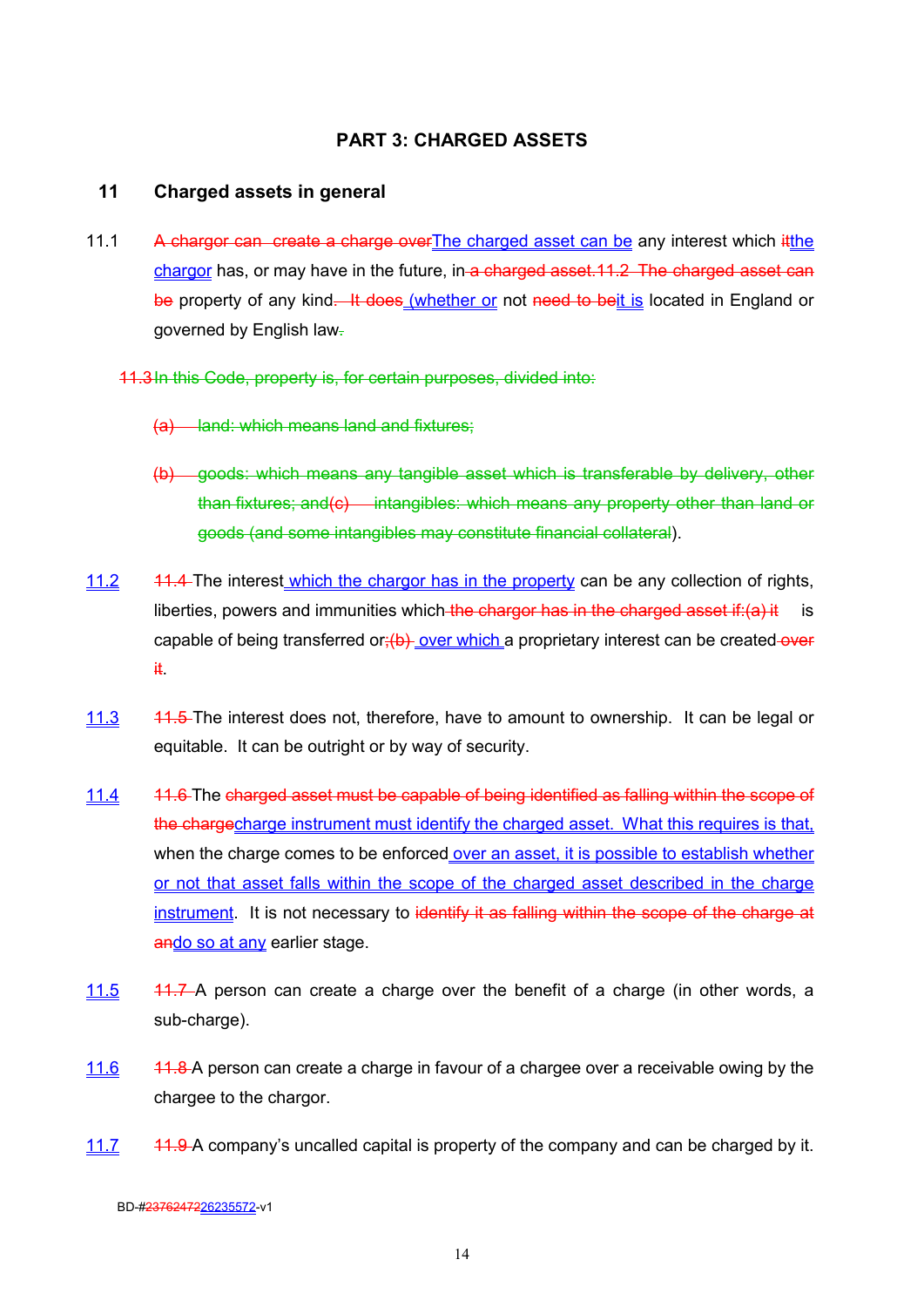- 11.8 Any number of charges can exist concurrently over the same asset.
- 11.9 In this Code, property is, for certain purposes, divided into:
	- (a) land: which means land and fixtures;
	- (b) goods: which means any tangible asset which is transferable by delivery, other than fixtures; and
	- (c) intangibles: which means any property other than land or goods (and some intangibles may constitute financial collateral).

# **12 Future assets**

- 12.1 A chargor can create a charge over any interest which it may subsequently own in a chargedhave in property. An interest of this kind is described as a future asset in this Code.
- 12.2 A charge over a future asset is an equitable charge.
- 12.3 12.2 It is not necessary that the chargor has an interest in the charged asset at the time the charge is created. The If a charge instrument is expressed to charge future assets, the charge will automatically extend to the each future asset concerned once the chargor has the power to charge itobtains an interest in the property concerned, without the necessity for any other act by the chargor- or for any further registration under part 7.
- 12.4 12.3 A chargor can therefore create a charge over all or any part of its interest in its present and future assets.
- 12.5 12.4 A chargor's future assets include assets which it acquires after it has entered into insolvency proceedings. But an asset recovered in an insolvency proceeding of the chargor as a result of the application of the insolvency claw-back provisionsproceedings (see part 10) is not an asset of the chargor and accordingly cannot be charged by the chargor.

# **13 Part of an asset**

- 13.1 A charge can be created over part of an asset if that part which is charged is identifiable.
- 13.2 A charge over a particular percentage or proportion of an asset is identifiable. Unless the charge instrument provides to the contrary or the parties agree to the contrary, the

BD-#2376247226235572-v1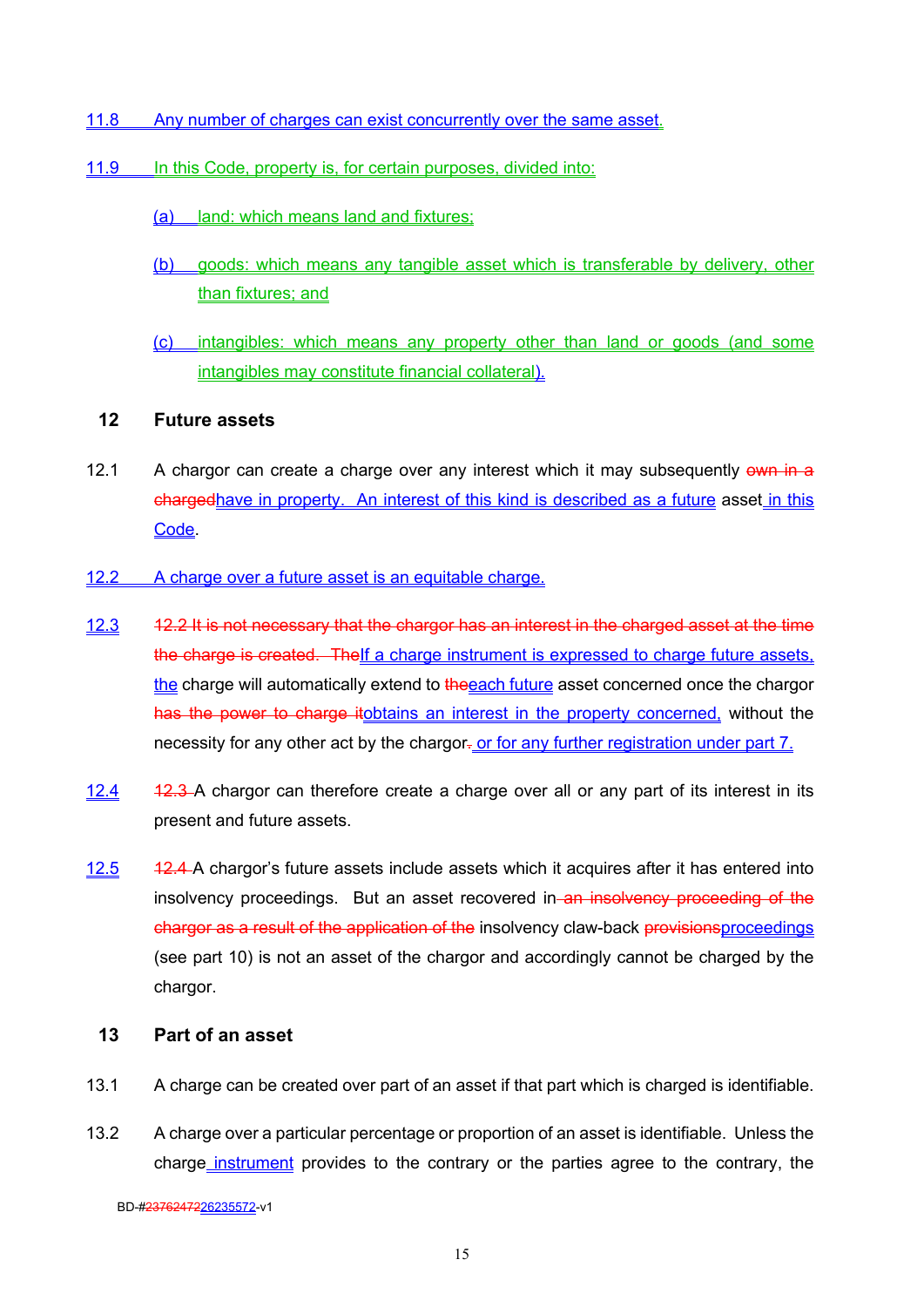chargee is entitled to all of the proceeds of the asset concerned until the chargee has received an amount equal to its percentage or proportion.

*[Consider specific provisions to deal with pooled assets.]*

# **14 Extent of charged assets**

- 14.1 The extent of the charged assets is determined by the objective intention of the chargor (see part 1). Where the charge is created by a document, this depends on the interpretation of the document.
- 14.2  $\overline{14.2}$  14.1 A charge over an asset extends to: $\overline{(a)}$  the proceeds of thean unauthorised disposition of that asset to the extent that they are capable of being traced-at law or in equity (regardless of whether or not the chargee has consented to the disposition);.

# 14.3 A charge over an asset extends to:

- $(a)$  (b) the benefit of any insurance contract for the benefit of the chargor relating to that asset; and
- (c) any income deriving from that asset (such as interest, dividends and distributions);
- $(b)$  (d) where the asset consists of a right to receive money, any security for that right, whether that security is proprietary (such as a charge) or personal (such as a guarantee); and
- (c)  $\left( \theta \right)$  where the asset consists of the benefit of an account, the benefit of any replacement account,

except to the extent that the charge provides to the contrary or the parties agree to the contrary.

14.4 14.2 A charge over land extends to fixtures on the land.

# **15 Receivables**

15.1 A receivable is the right which one person (the payee) has to be paid money by another person (the payer). The right can arise under a contract or in any other way; and it can be present, future or contingent. It includes a debt and a claim for damages.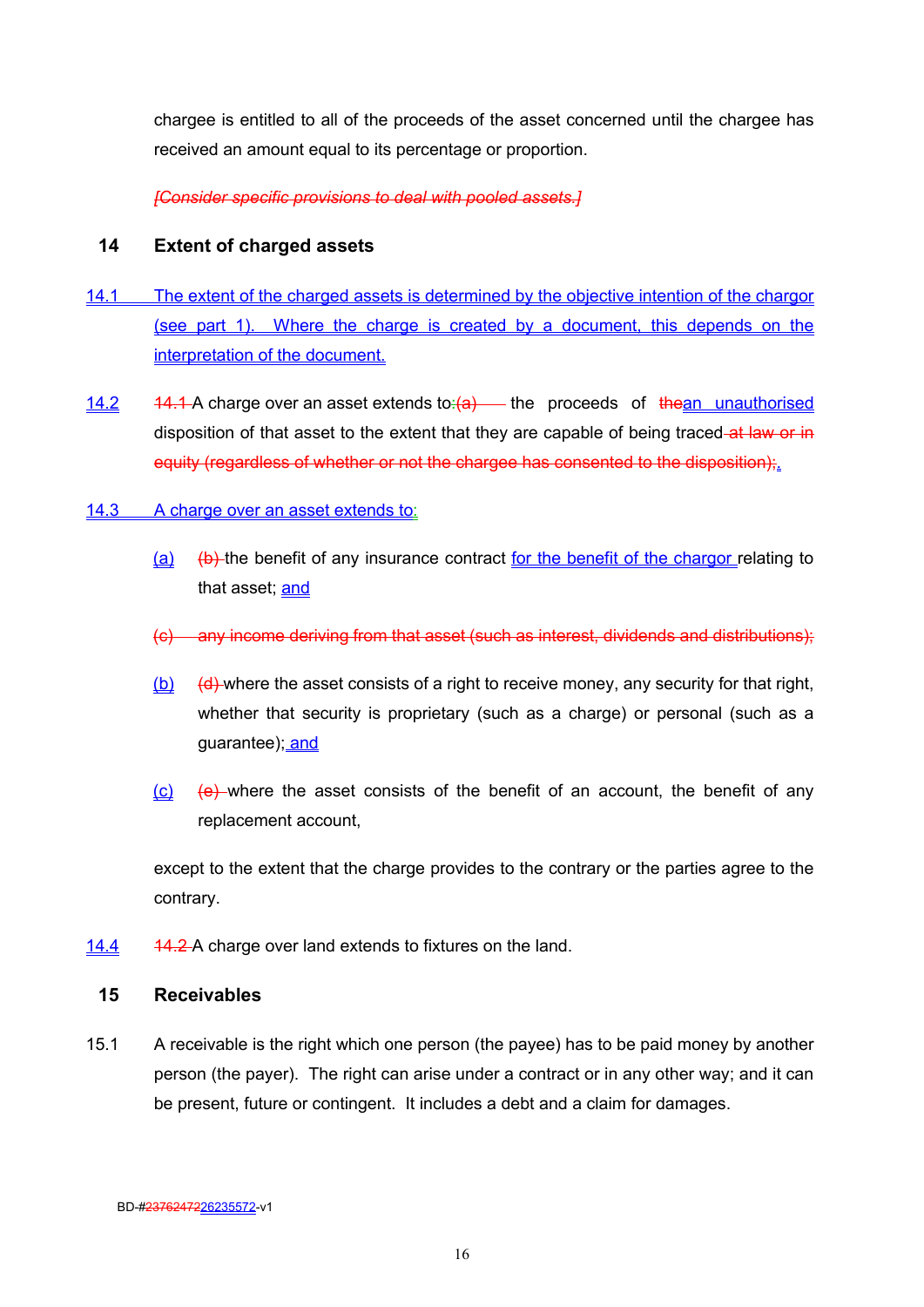- 15.2 If a payee creates a charge over a receivable, the chargee obtains all of the payee's rights in relation to the receivable until the charge is extinguished, subject to the terms of the charge instrument and the provisions of this Code.
	- 15.3Accordingly, the chargee can give a good discharge to the payer without the involvement of the payee. To the extent that, as a result of payment, the chargee receives more than is necessary to pay the secured obligations, it holds the balance on trust for the chargor.
- 15.3 15.4 It is not a requirement for either the creation or the effectiveness of a charge over a receivable that notice of the charge is given to the payer. But notice may be given if the parties to the charge wish.
- 15.4 15.5 AFor the purpose of this section, a payer only has notice of a charge if it is actually aware of it. No formalities are required, but constructive notice is not sufficient.
- 15.5 15.6 Until the payer has received notice of a charge, it will obtain a good discharge by paying the payee or as the payee has directed. Once the payer has received notice of a charge, it can only obtain a good discharge fromby paying the chargee or as the chargee has directed.
- 15.6 To the extent that, as a result of payment, the chargee receives more than is necessary to pay the secured obligations, it holds the balance on trust for the chargor under the equity of redemption (see part 1).
- 15.7 Once the payer has received notice of a charge, the chargee can bring legal or arbitration proceedings in its own name against the payer without the involvement of the payeechargor, except to the extent that the chargee has directed the payer to pay someone else. To the extent necessary to resolve the proceedings, the tribunal concerned will join the **payeechargor** to the proceedings; and any costs of doing so are payable by the chargee (although it may recover them from the payee if the payee has agreed to pay them or is otherwise liable for them).
- 15.8 The chargee obtains no greater rights to the receivable than the payee has. For instance, if the payment of the receivable is subject to a condition or to a right of set-off under the contract, then the chargee is subject to them in the same way as the payee is.
- 15.9 In addition, the payer can set off against the chargee any cross-claim which it has against the payee if: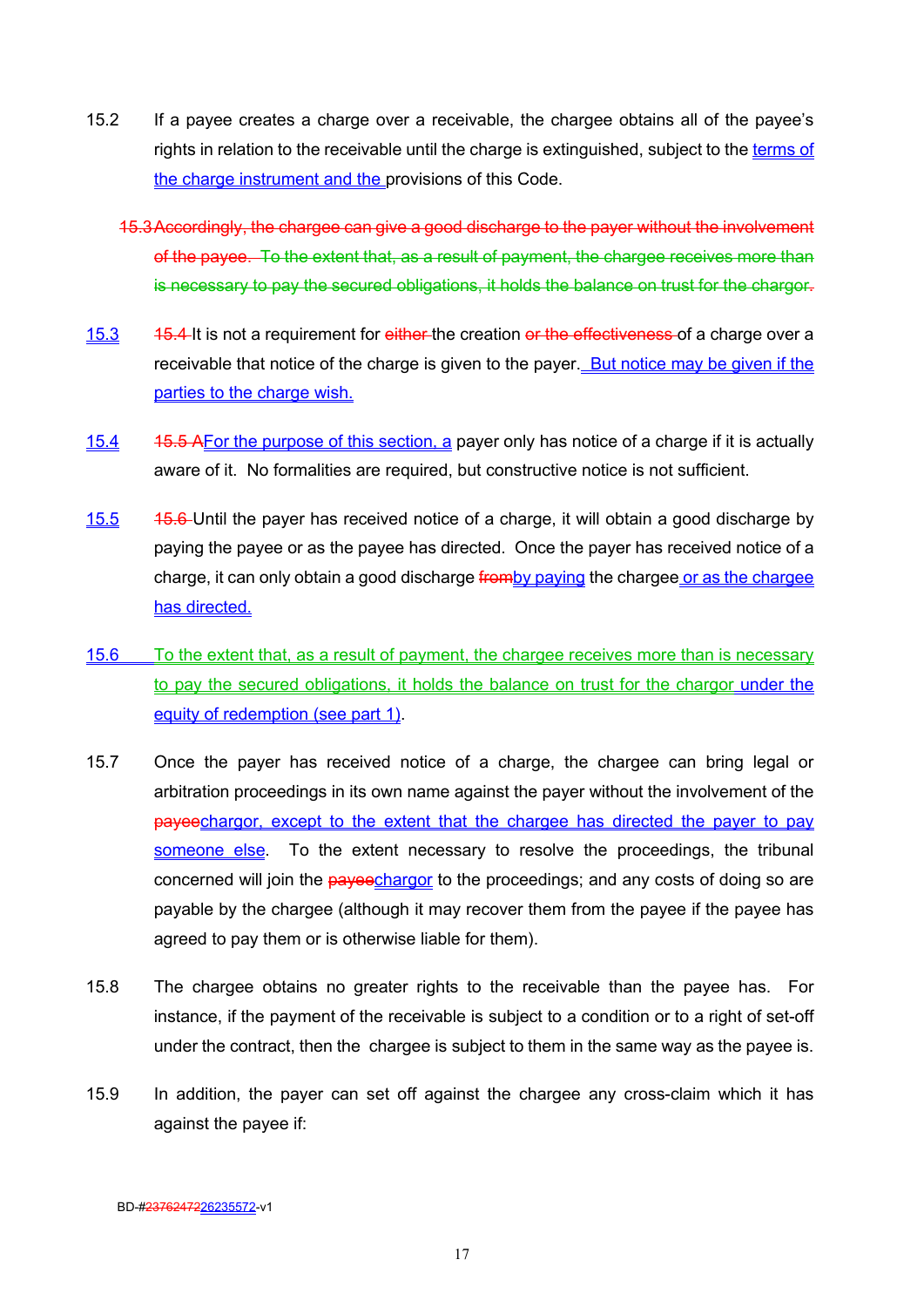- (a) the cross-claim is so closely connected with the chargee's claim against the payer that it would clearly be unfair for it not to be taken into account:  $or(b)$  the cross-claim arises under a contract or other transaction entered into before the payeepayer has received notice of the charge (even if the cross-claim was future or contingent at the time notice was received); or
- (b) the cross-claim is so closely connected with the chargee's claim against the payer that it would clearly be unfair for it not to be taken into account.
- 15.10 The rights, powers, liberties and immunities of the payer, the payee and the chargee under this section can be varied by agreement between the relevant parties.
- *15.11 Provisions relating to specific types of asset can be addressed here if required, for instance in relation to registered land, ships and aircraft, intellectual property and particular categories of goods and intangibles.*
- *15.12 For instance:*

#### *Aircraft Equipment*

*To the extent that a charge is created over an asset to which the International Interests in Aircraft Equipment (Cape Town Convention) Regulations 2015/912 apply, this Code is subject to those Regulations.*

# **16 Contractual restrictionsProhibitions on charging certain intangible assets**

- 16.1 The benefit of an intangible asset (for instance, a contract) cannot be charged if it is prohibited by the terms on which the asset is created (for instance, the terms of the contract which creates it), unless it is permitted by other legislation (such as the Small Business, Enterprise and Employment Act 2015).
- 16.2 This is the case even if the prospective chargee is unaware of the restriction prohibition.
- 16.3 Whether or not the creation of a charge is prohibited by the terms of a contract is a matter of interpretation of the contract concerned. The question is whether it is the objective common intention of the parties that athe putative charge is prohibited. Intention is established objectively (see part 1).
- 16.4 If the terms of a contract do prohibit the creation of a charge over all or any part of the benefit of a contract, then: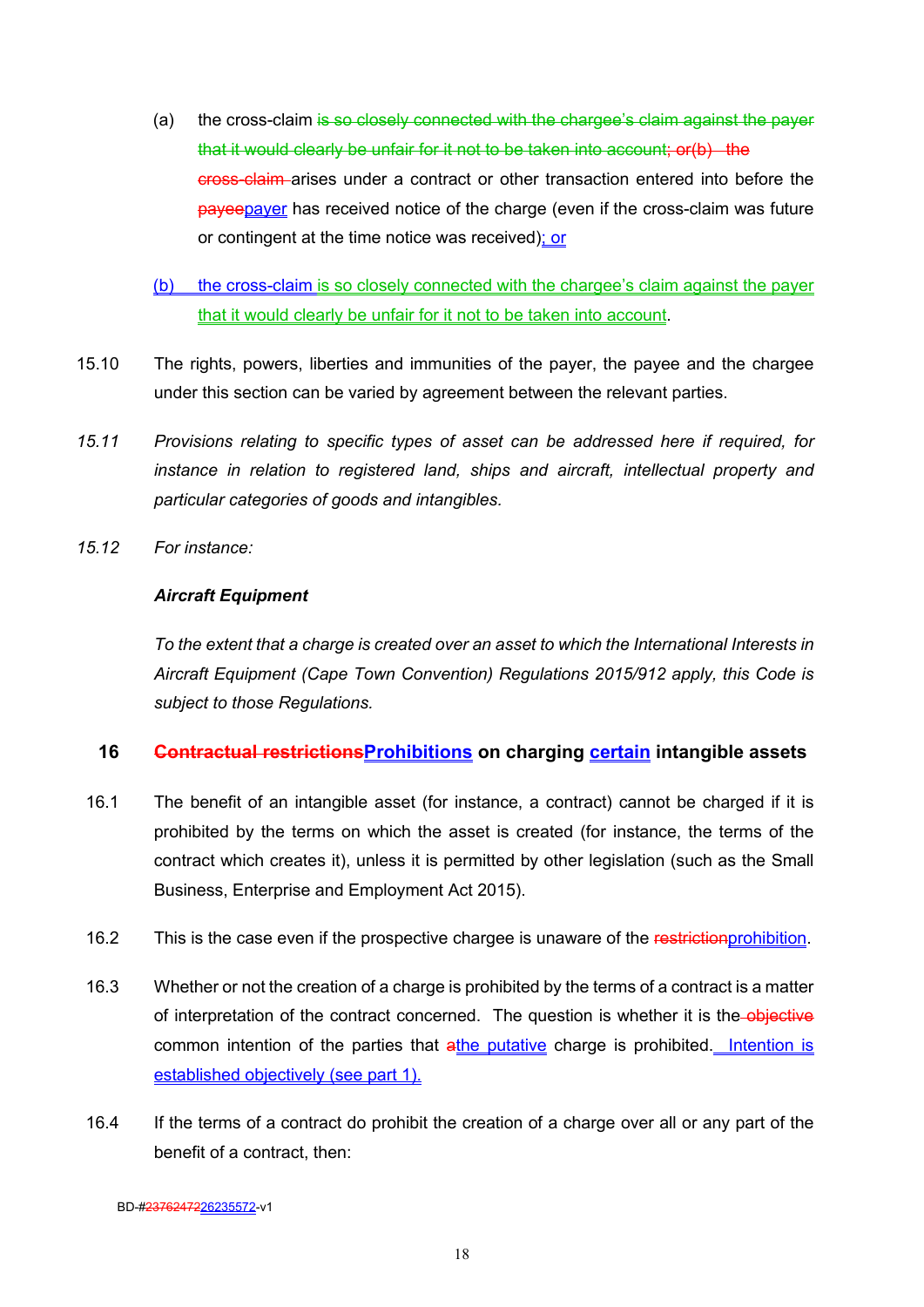- (a) unless it is permitted by other legislation, any purported charge is, to the extent of the prohibition, invalid;  $(b)$  the purported charge is not, of itself, a breach of the contract by the chargor; and
- $(b)$  (c) if the chargor has agreed to create the charge, the invalidity of the charge may result in a personal claim by the intended chargee against the chargor for breach of contract.

#### 16.5For example, if:

- (a) A has entered into a contract with C under which A is entitled to a receivable from C;
- 16.5 (b) the contract contains a prohibition on A creating a charge over the receivable without C's consent;In this Code, a prohibition on the creation of a charge includes any limitation of any kind on the creation of the charge (including, for instance, the requirement for a consent which has not been obtained).
	- (c) C has not consented; and
	- (d) A purports to charge the receivable to B,

then:

- (i) unless the prohibition is ineffective under other legislation, the purported charge is invalid, and B therefore obtains no proprietary interest in the receivable;
- $(i)$  the purported charge is not of itself a breach of A's contract with  $C_i$  and
- 16.6 (iii) B may have a personal claim for breach of contract against A, depending on the terms of its contract with A.This section does not apply to a contract which creates a proprietary interest in land or goods (for instance, a lease of land).

# **17 Contractual restrictionsOther contractual prohibitions on charging other assets**

- 17.1 The Neither the validity nor the priority of a charge over an asset is not affected by any other contractual restriction prohibition on the creation of a charge by a chargor, except to the extent that it is invalidated under the preceding section.
- 17.2 This is the case even if the chargee is aware of the restriction prohibition.

BD-#2376247226235572-v1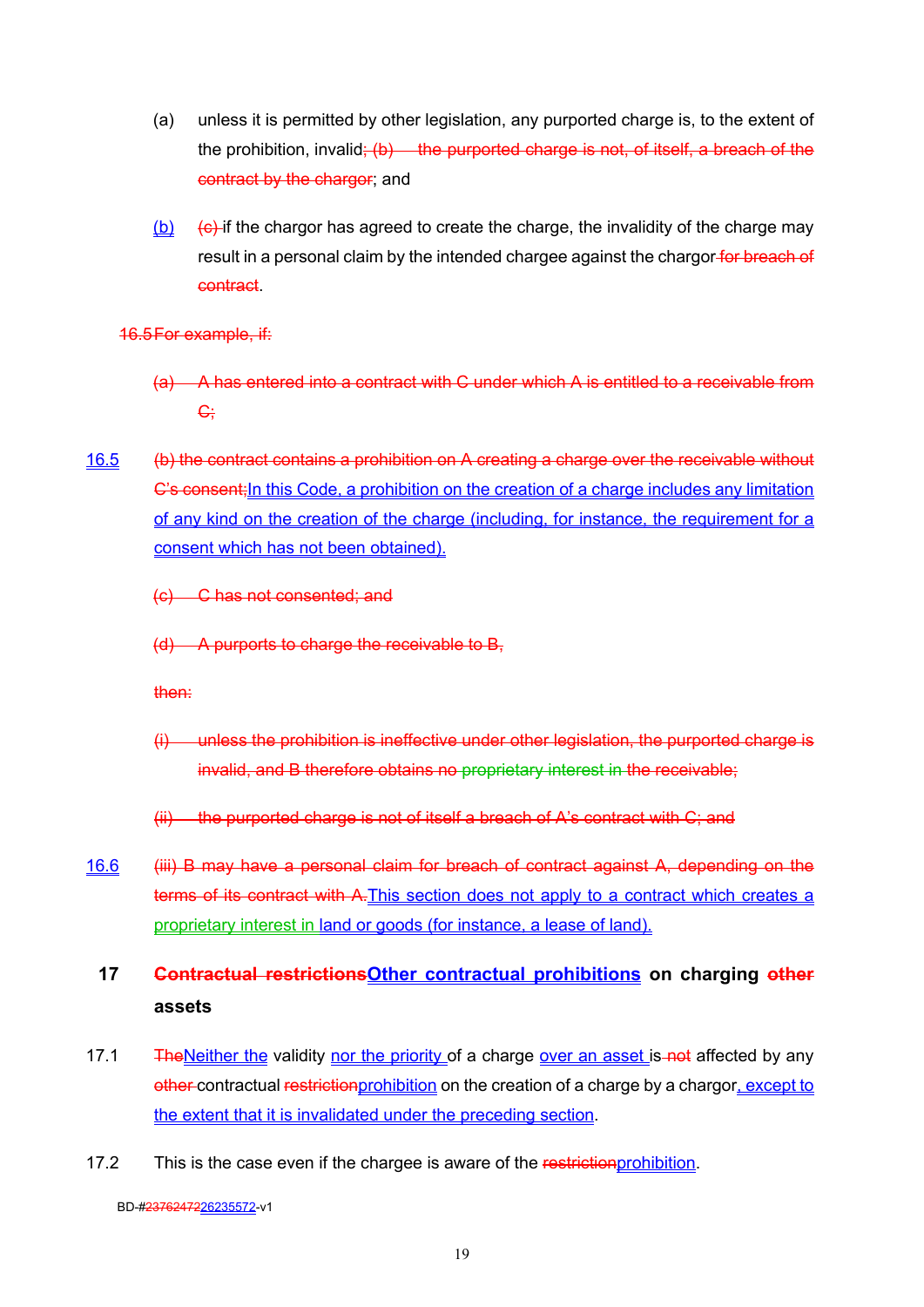- 17.3 This does not affect any personal claim for breach of contract which the chargor may be liable for.
- 17.4 If:
	- (a) a chargor creates a charge over an asset; and
	- (b) a person with a proprietary interest in that asset has the benefit of a contractual prohibition on the creation of such a charge; and
	- (c) when taking the charge, the chargee had actual knowledge of a contractualthat prohibition on the creation of the charge at the time the charge was created, and itand deliberately encouraged the chargor to breach that provisionit,

then the chargeechargor is liable in tort for the loss suffered by the person in whose favour the prohibition was given. The chargeechargor has no other liability of any kind (for instance, in tort or in equity) if it takes a charge in breach of a constructual restriction of this kindcontractual prohibition on its creation.

- 17.5For example, if:
	- (a) A is the owner of goods and agrees with C that he will not charge the goods; and
	- (b) A purports to charge the goods to B,

then:

- $(i)$  the purported charge is valid;
- (ii) in the limited circumstances described above, C may have a personal claim against B in tort to recover any loss which C has suffered as a result of the charge being created in breach of the prohibition (and, if it finds out in time, it may be able to get an injunction);
- (iii) unless those limited circumstances apply, C will have no claim against B in relation to the charge; and
- (iv) C will have a personal claim against A for breach of contract for the loss which C has suffered as a result of the charge being created in breach of the prohibition.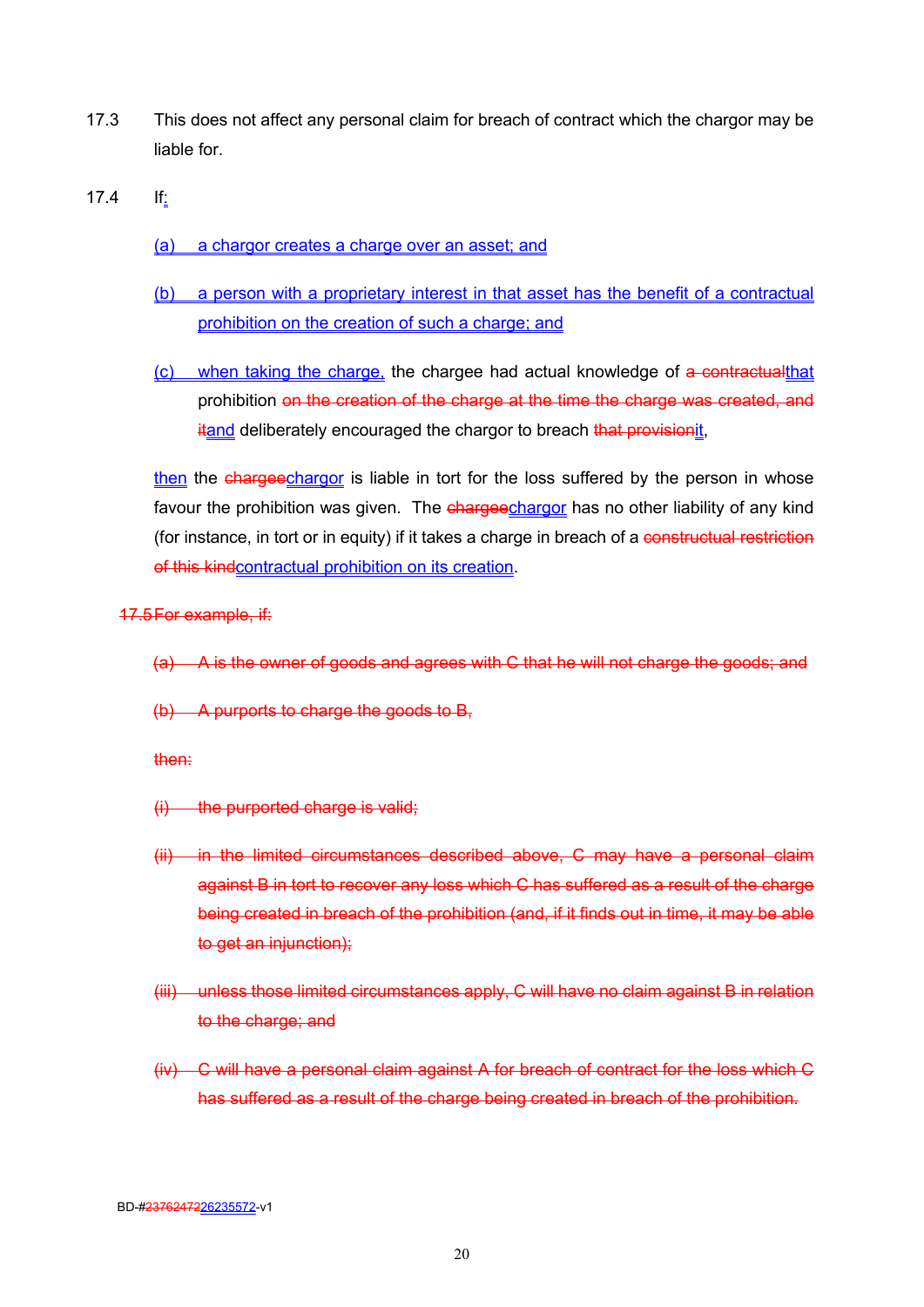# **PART 4: SECURED OBLIGATIONS**

#### **18 Secured obligations**

- 18.1 The secured obligation can be any obligation or liability of any kind of any person. It can be an obligation to pay money, but it does not have to be. It can be present, future or contingent.  $\text{H}$
- 18.1 The secured obligation does not have to be owed by the chargor. Nor does it have to be owed to the chargee.
- 18.2 18.2 The identity and extent of the secured obligation depends on the objective intention of the chargor (see part 1).
- 18.3 48.3 The scope of the secured obligation must be capable of being identifiedcharge instrument must identify the secured obligation. What this requires is that, when the charge comes to be enforced in relation to a particular obligation or liability, it is possible to establish whether or not that obligation or liability falls within the scope of the secured obligation described in the charge instrument. It is not necessary to identify itdo so at anany earlier stage.
- 18.4 18.4 For example, a secured obligation may include a liability to pay all money from time to time owing:
	- (a) to a particular person or class of persons; or
	- (b) under a particular agreement or class of agreements.

# **19 Facility amendments**

19.1Except to the extent that the parties agree to the contrary, a liability (however it is expressed) to pay all money (or money of a particular description) from time to time owing under a particular agreement extends to all amounts (or amounts of that description) owing under that agreement as it may be amended from time to time, even if the amendment is fundamental (for instance, by increasing the amount of the facility to any extent, by changing the purpose of the facility concerned or by changing the identity of the persons providing the facility).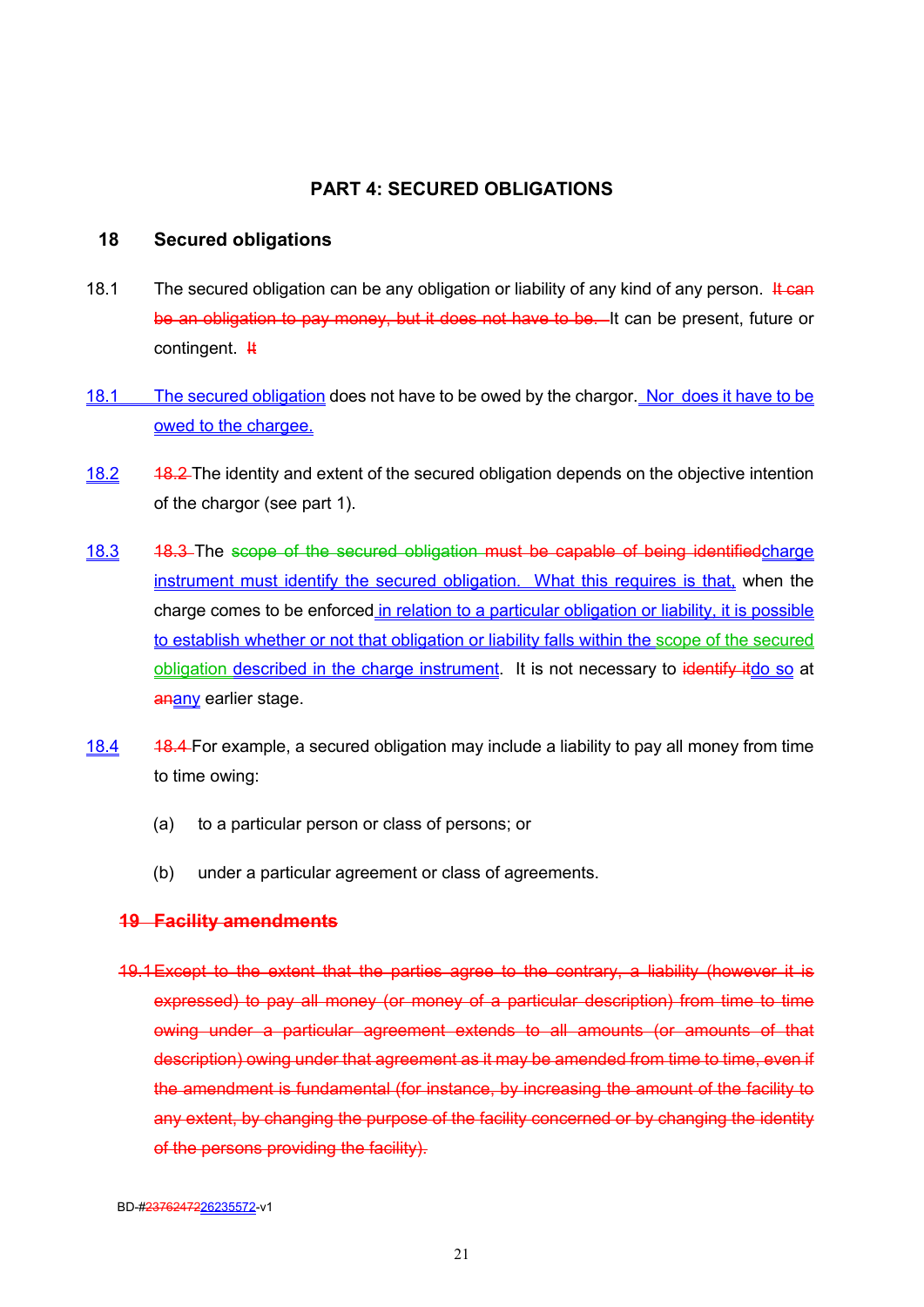# **20 "All moneys" clauses**

- 20.1Except to the extent that the parties agree to the contrary, if A undertakes to pay all money or obligations or liabilities due or owing or incurred to B (or enters into the same type of undertaking in different words), that undertaking extends to every monetary liability of any kind from time to time owing by A to B. This includes monetary liabilities owing by A to B which are:
	- (a) future or contingent, as well as present;
	- (b) joint, as well as several;
	- (c) payable as a guarantor, as well as payable as a principal debtor;
	- (d) to pay damages, as well as debts; and
	- $(e)$  to pay amounts originally owed to a third party but which have been acquired by B, as well as amounts originally owing to B.
- 18.5 If the secured obligation is not an obligation to pay money, the charge secures the obligation to pay damages for breach.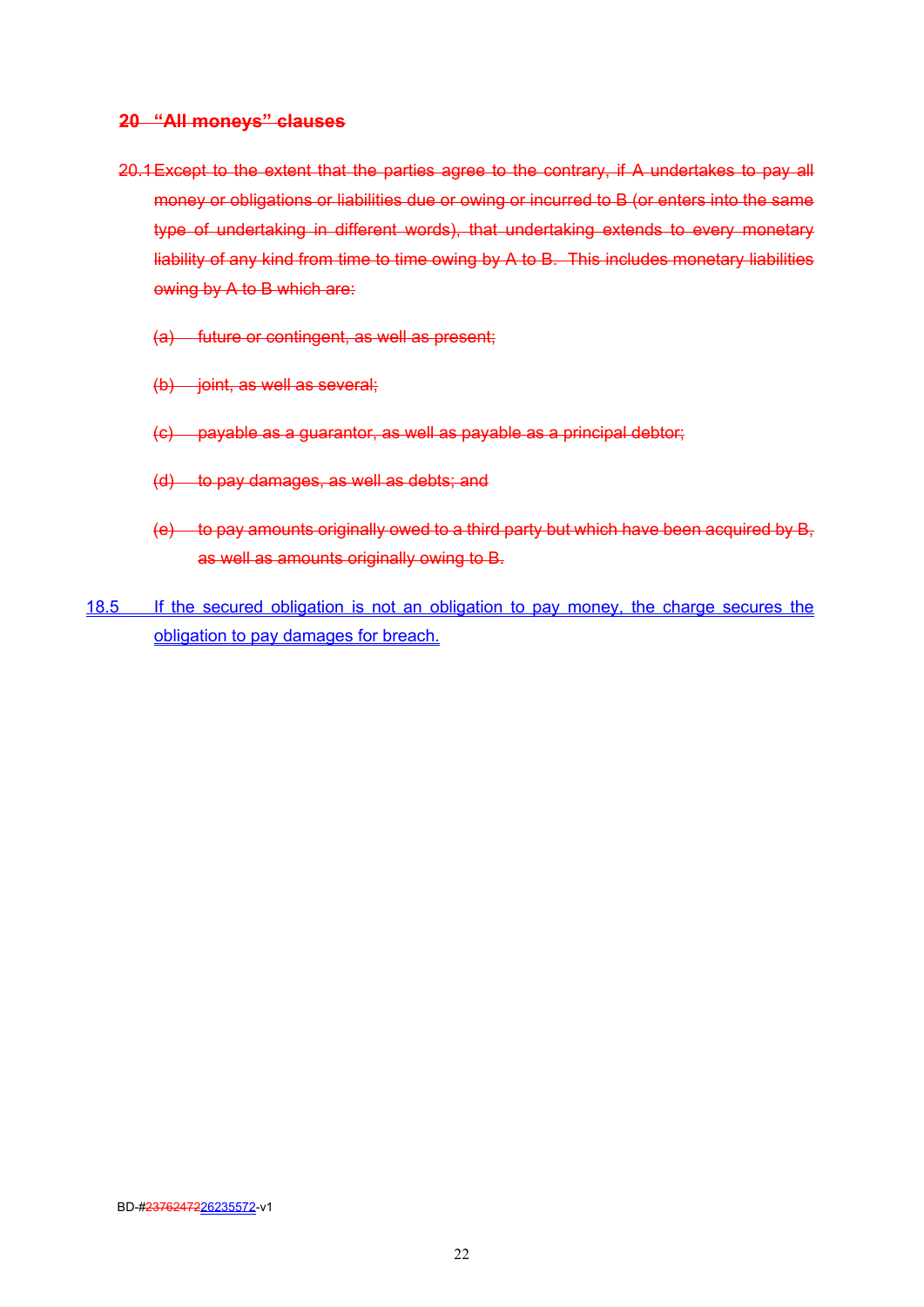# **PART 5: THE PARTIES TO A CHARGE**

### **19 21 The principlesparties**

- 19.1 21.1 The parties to a charge consist of the chargor (who creates the charge) and the chargee (in whose favour the charge is created).
- 19.2 21.2 If a charge is created over land in which the chargor does not yet have a proprietary interest (future land), it must be contained in a document and A charge instrument must be executed by the chargor-and the chargee in accordance with the requirements of section 2 of the Law of Property (Miscellaneous Provisions) Act 1989.21.3 If a charge over any asset other than future land is created by a document, it must be executed by the chargor, or the chargor must agree to it in some other way.
- 19.3 21.4 It is not necessary for the chargee to execute a charge over any asset other than future landinstrument unless the charge instrument contains an obligation on the chargee and the agreement of the chargee to that obligation is evidenced by its execution of the documentinstrument. Section 2 of the Law of Property (Miscellaneous Provisions) Act 1989 is amended accordingly.
- 19.4 21.5 Other persons may be parties to a document which creates a charge instrument.
- 19.5 21.6 The same document charge instrument may contain more than one charge.

#### **20 22 The chargor**

**20.1** 22.1 A charge can be created by any person, subject to the limitations contained in this part and to any limitations contained in other legislation.

#### **21 23 NaturalResident natural persons as chargors**

- 21.1 23.1 A resident natural person cannot create a charge over goods (whether they are in the United Kingdom or elsewhere) unless:
	- (a) it is a possessory charge (see part  $7$ ); or the goods are owned by the chargor at the time the charge is created; or
	- (b) it secures a loan made to the chargor to acquire the goods, and the secured obligations do not consist of more than the amount from time to time owing in respect of the loan (including interest, costs and other ancillary amounts payable in

BD-#2376247226235572-v1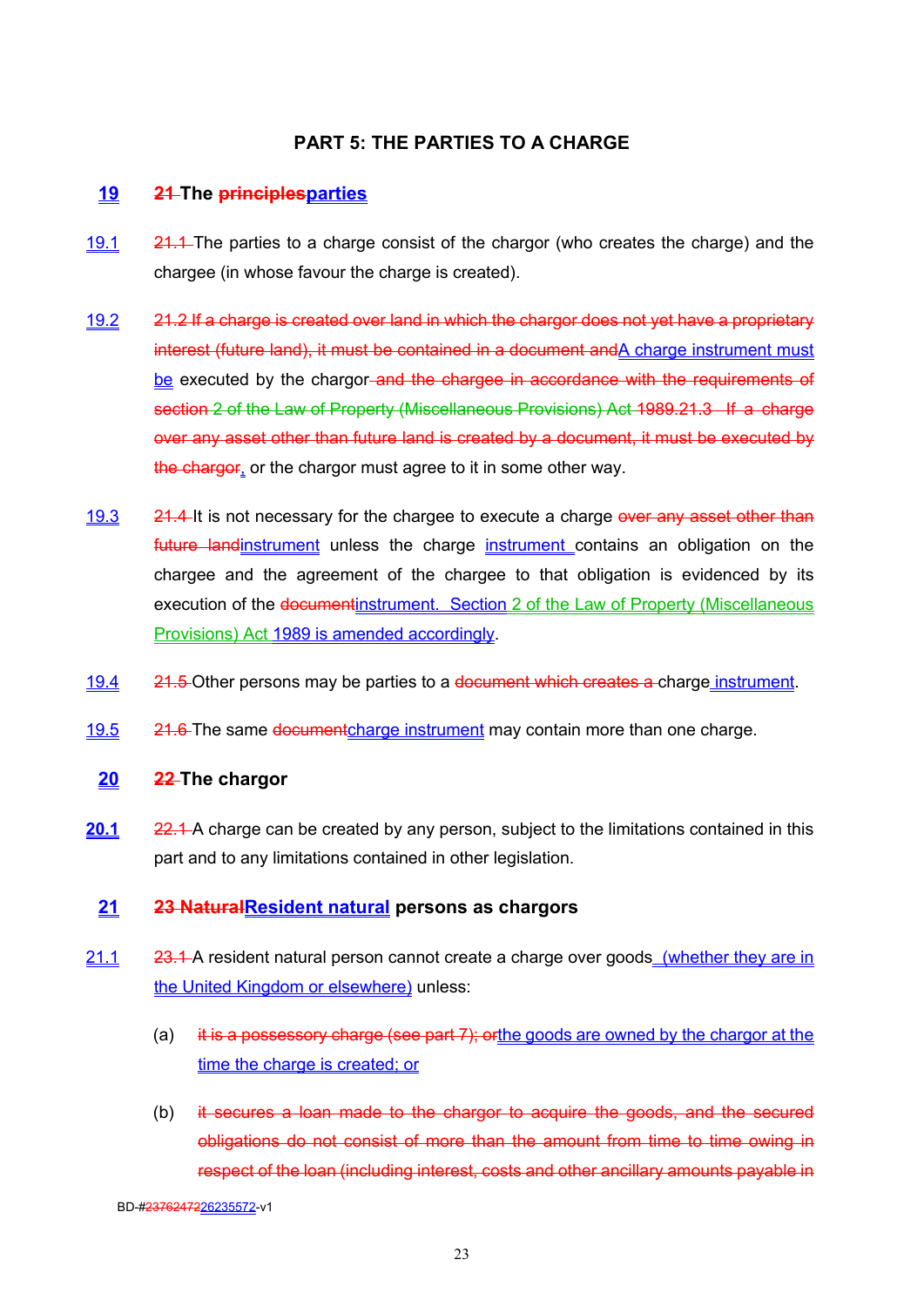connection with the loan); orthe chargor is carrying on business as a sole trader and the charged assets do not extend beyond the assets of the business concerned; or

- (c) the chargor is a member of a partnership or a limited partnership and the charged assets do not extend beyond the assets of the partnership concerned;  $\sigma r(d)$  the chargor is carrying on business as a sole trader and the charged assets do not extend beyond the assets of the business concerned.
- 21.2 23.2 A resident natural person is a natural person who has lived in the United Kingdom for at least two hundred 200 days in the year 365 days immediately preceding the creation of the charge.

*[A clear rule is needed to establish who is, and is not, resident. This is an initial starting point for a discussion of what is appropriate.]*

- 23.3The location of the charged assets and the governing law of the charge are irrelevant to the interpretation of this provision.
- **22 24 The chargee**
- 22.1 24.1 The chargee can be:
	- (a) the creditor or creditors to whom the obligation secured by the charge is owed (the creditors); or
	- (b) another person (such as a trustee)  $\Theta$  behalf for the benefit of the creditors.
	- 24.2The creditors must be capable of being identified when the charge comes to be enforced. It is not necessary to identify them at an earlier stage.
- $22.2$  24.3 A person can hold the benefit of security a charge on behalf of any number of present, future or contingent creditors.
- 22.3 24.4 The rights, powers, liberties and immunities of that person and the creditors between themselves can be established and varied by agreement between them.

*[Consider partnerships, trustees and agents as chargors.]*

*[Transfers?]*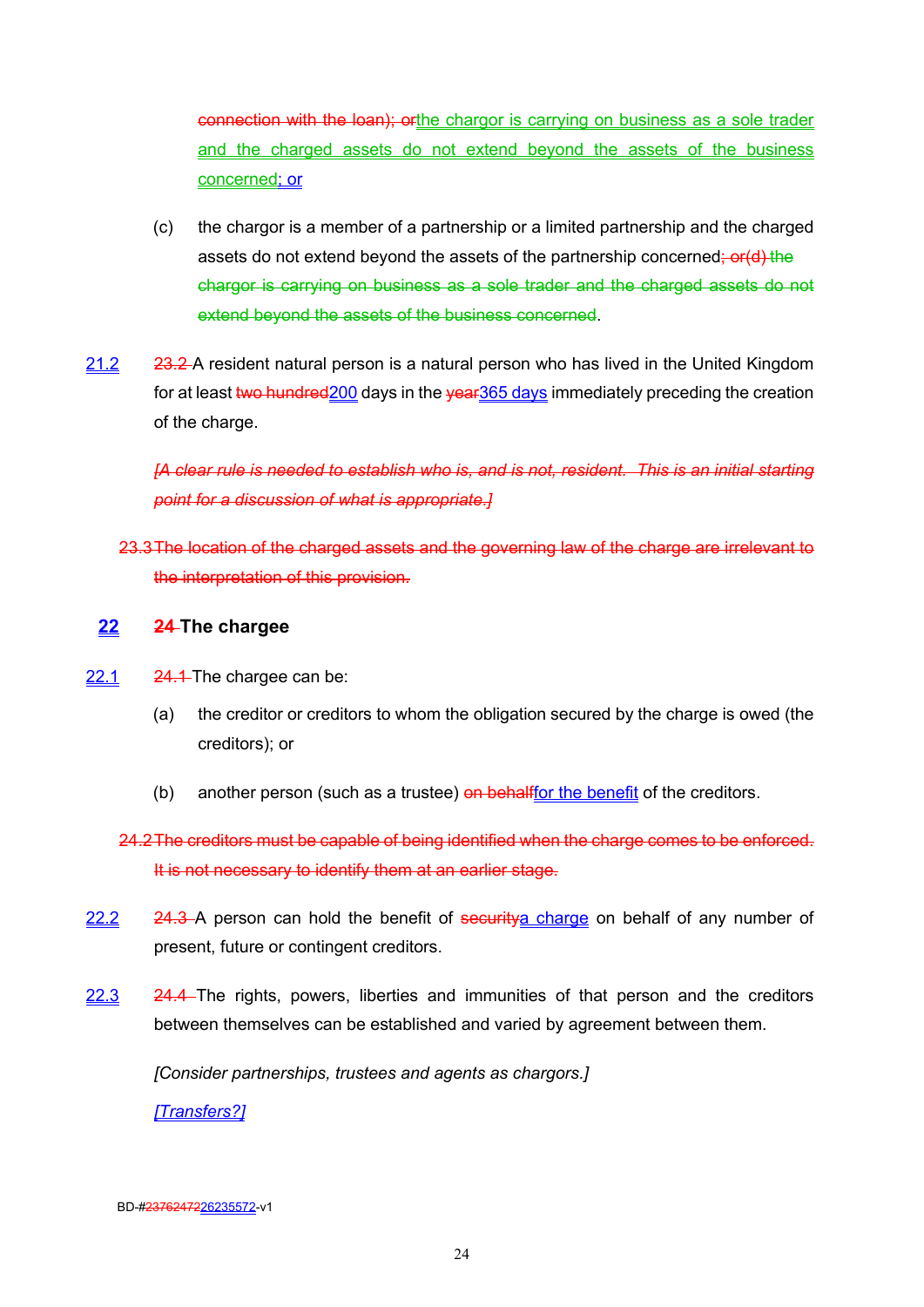# **PART 6: THE TERMS OF A CHARGE**

# **23 25 The principleterms**

- 23.1 25.1 Subject to the provisions of this Code and of any other relevant laws and regulations (such as those concerning consumers), the terms of the charge can be agreed between the parties from time to time.
- 23.2 25.2 For instance, subject to those limitations, the parties can agree:
	- (a) the rights, powers, liberties, powers and immunities of the parties before enforcement;
	- (b) the chargee's powers of enforcement; and
	- (c) the rights, powers, liberties, powers and immunities of the parties on and after enforcement.

# **26 Powers of the chargor**

# **24 Default powers**

- **24.1** 26.1 The respective powers of the chargor and the chargee to deal with the charged assets during the continuance of the charge can be agreed between the parties in accordance with the preceding section.
- **24.2** 26.2 In the absence of agreement, the chargor has the power to deal with the charged assets in any way (including by taking possession of them, using them, receiving income from them, charging them or disposing of them) until the charge is enforced, except that the chargor cannot:

#### (a) create another charge over any of the charged assets;

- (a) (b) where the chargor carries on a business, dispose of outright, or create an outright proprietary interest over, any of the charged assets which are fixed assets (see part 8);
- $(b)$  (c) where the chargor does not carry on a business, dispose of outright, or create an outright proprietary interest over, any charged assets;
- (c)  $\left( \frac{d}{dt} \right)$  take possession of assets which are the subject of a possessory charge; or

BD-#2376247226235572-v1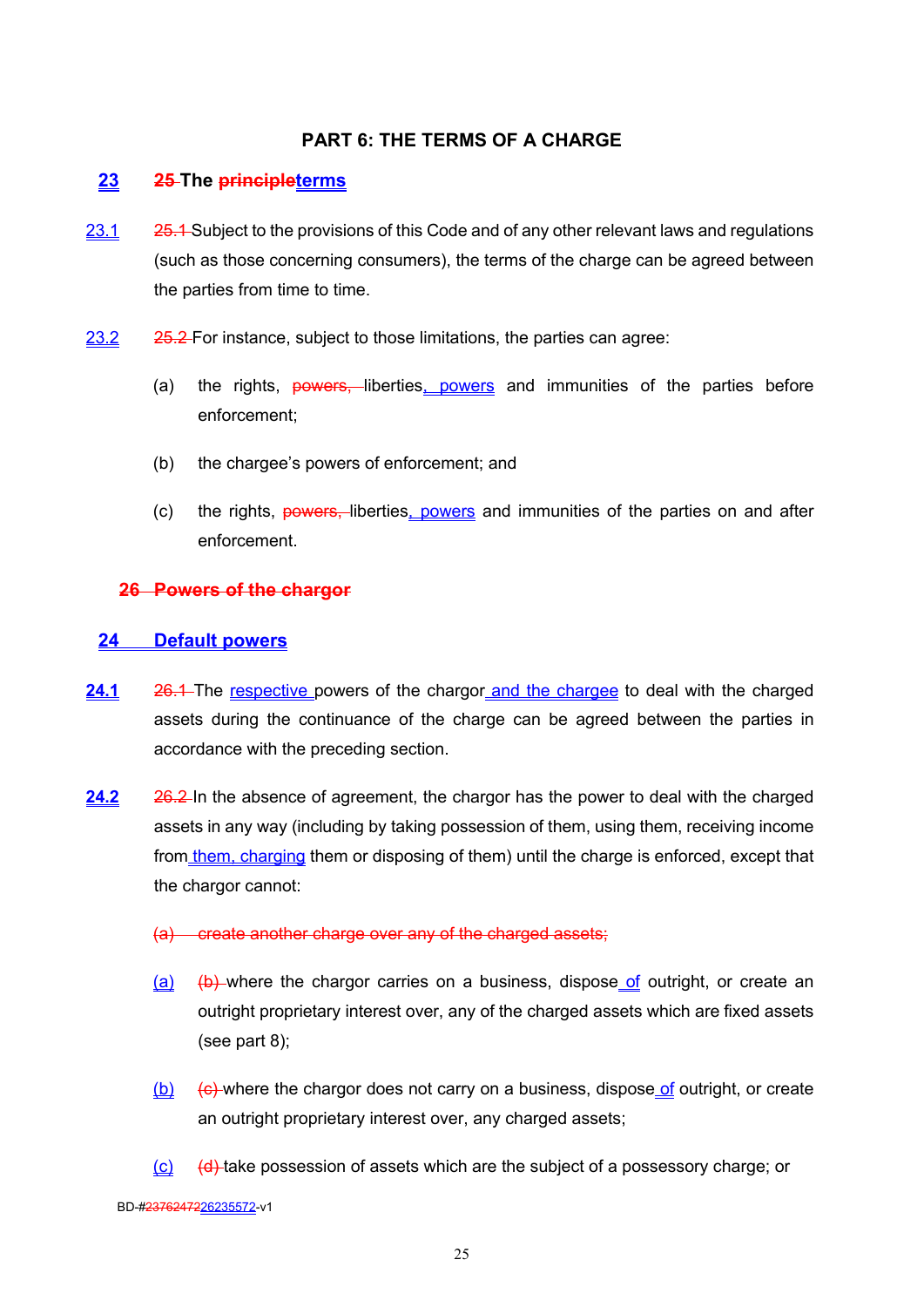- $(d)$  (e) deal with the charged assets fraudulently (in the sense of dishonestly).
- 24.3 In the absence of agreement, the chargee has no power to deal with the charged assets until the charge is enforced.

# **25 27 Clogs on the equity of redemption**

- $25.1$  27.1 The doctrine of "clogs" on the equity of redemption" is abolished to the extent that it limits the freedom of the parties to a charge to determine its terms.
- $25.2$  27.2 For example, neither of the following is invalid solely on the ground that it is a clog on the equity of redemption:
	- (a) an option for the chargee to purchase charged assets; or
	- (b) an undertaking by the chargor in favour of the chargee which extends beyond the period of the charge.
- 25.3 27.3 This does not affect the chargor's residual interestequity of redemption in the charged asset (see part 1) or, including the ability of the chargor to recover the charged assets once the secured obligation has been extinguished (for instance by performancesee part 1).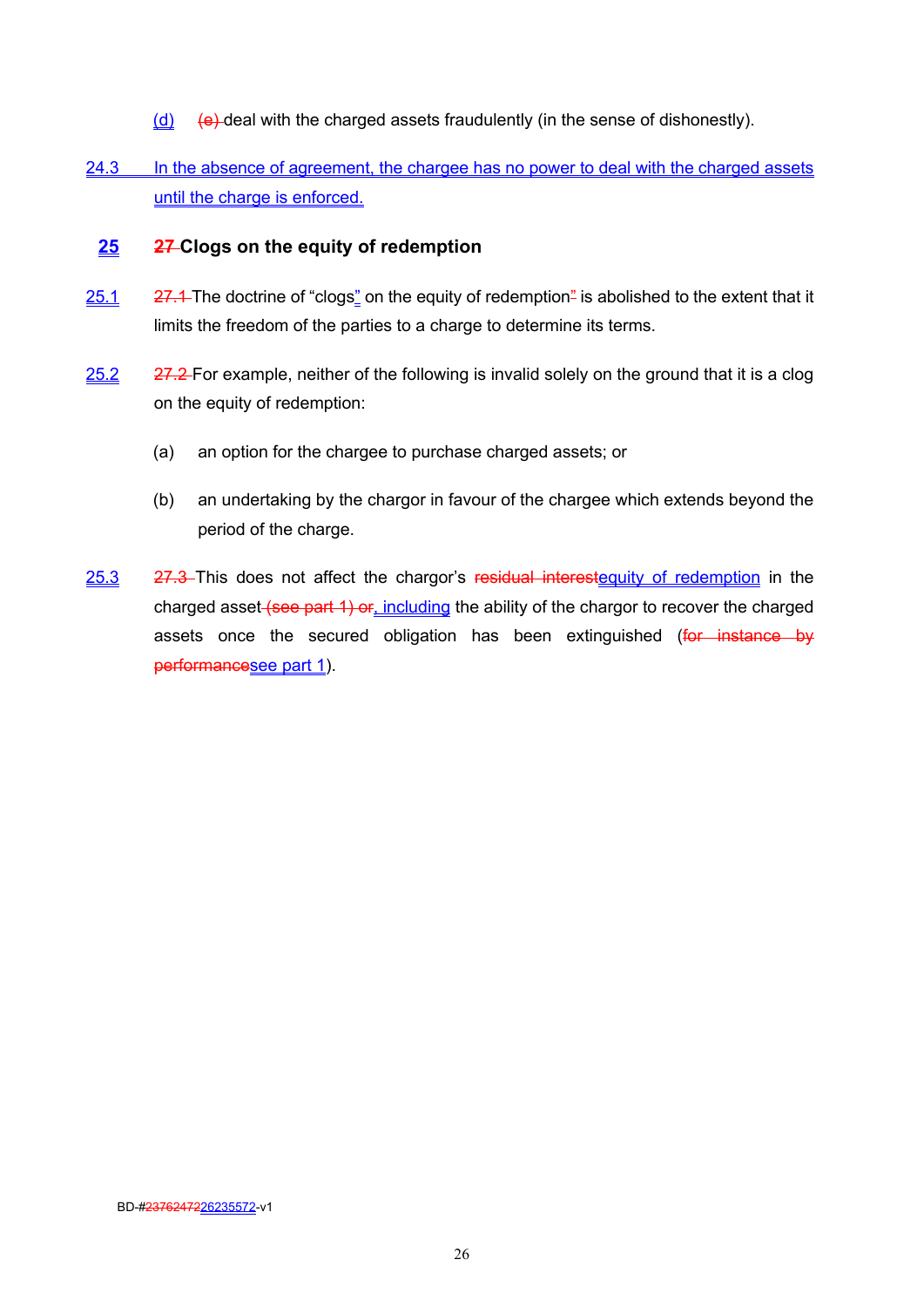# **PART 7: REGISTRATION**

### **26 28 The scope of this part**

- 26.1 28.1 This part provides for the registration of certain charges (described as registrable charges) created by UK businesses. Such charges doare not become effectivecreated until they are registered.
- 26.2 28.2 It also enables the registration of charges created by UK businesses which are not registrable charges, and also of receivables financing agreements entered into by UK businesses. Charges and agreements of this kind do not require registration to be effective validly created, but they may be registered if the parties wish.
- 26.3 28.3 A UK business is any of the following:
	- (a) a UK-registered company within the meaning of section 1158 of the Companies Act 2006;
	- (b) a company incorporated by statute or created by Royal charter in any part of the United Kingdom;
	- (c) a limited liability partnership registered in any part of the United Kingdom;
	- (d) a partnership or limited partnership which is created under the law of any part of the United Kingdom;
	- (e) resident natural person who is carrying on business as a sole trader.
- 26.4 28.4 The registrar is the Registrar of Companies.

#### **27 29 Registrable charges**

- $27.1$  29.1 Every charge created by a UK business is a registrable charge unless it is an exempt charge.
- 27.2 29.2 An exempt charge is:
	- (a) a possessory charge; or
	- (b) a financial collateral charge; or
	- (c) a rent deposit charge; or

BD-#2376247226235572-v1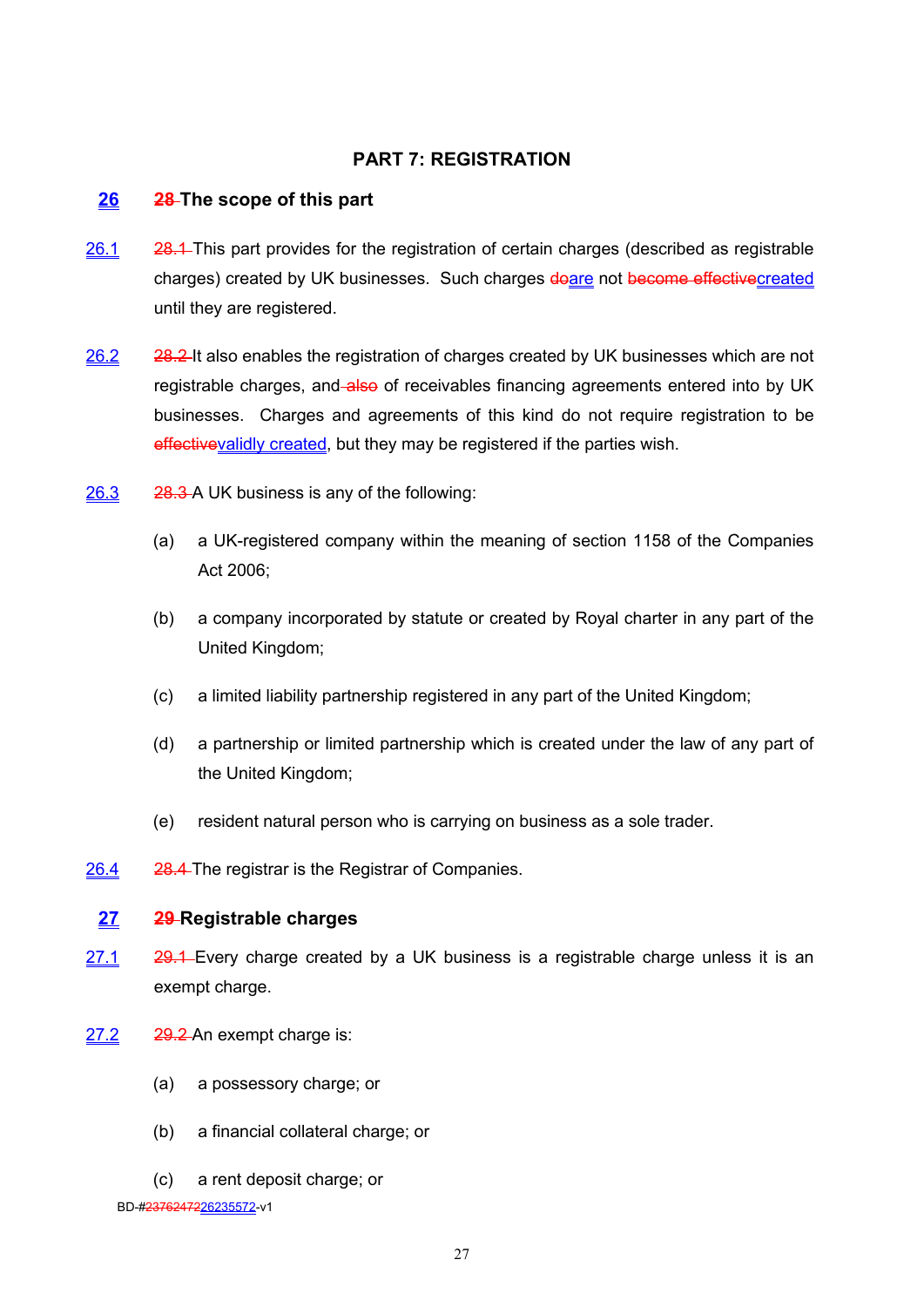- (d) a Lloyd's charge; or
- (e) a central bank charge; or
- (f) a charge which is exempt from registration under this Code as a result of other legislation.
- 27.3 29.3 A charge is not created by a UK business if:
	- (a) the charge arises by operation of law; or
	- (b) the UK business acquires an asset which is already subject to the charge; or
	- (c) the UK business is the owner of property and, in connection with a dealing with that property, it retains an interest in the property to secure the payment of a secured obligation.

#### **28 30 Possessory charge**

- $28.1$  30.1 A charge is a possessory charge to the extent that the chargee has possession of the charged assets at the time the issue is to be determined.
- 28.2 30.2 A person has possession of charged assets if:
	- (a) they are goods, and it has physical possession of them; or
	- (b) they are goods, and it has possession of them by attornment; or
	- (c) they are goods or intangibles, and it has documentary possession of them.
- 28.3 30.3 A person (A) has possession of goods by attornment if:
	- (a) someone other than the chargor or the chargee (B) has physical possession of them; and
	- (b) at the request of the chargor, B has acknowledged to A that B holds them on behalf of A.

The acknowledgement can be in writing, but does not have to be.

28.4 30.4 A person has documentary possession of goods or intangibles if: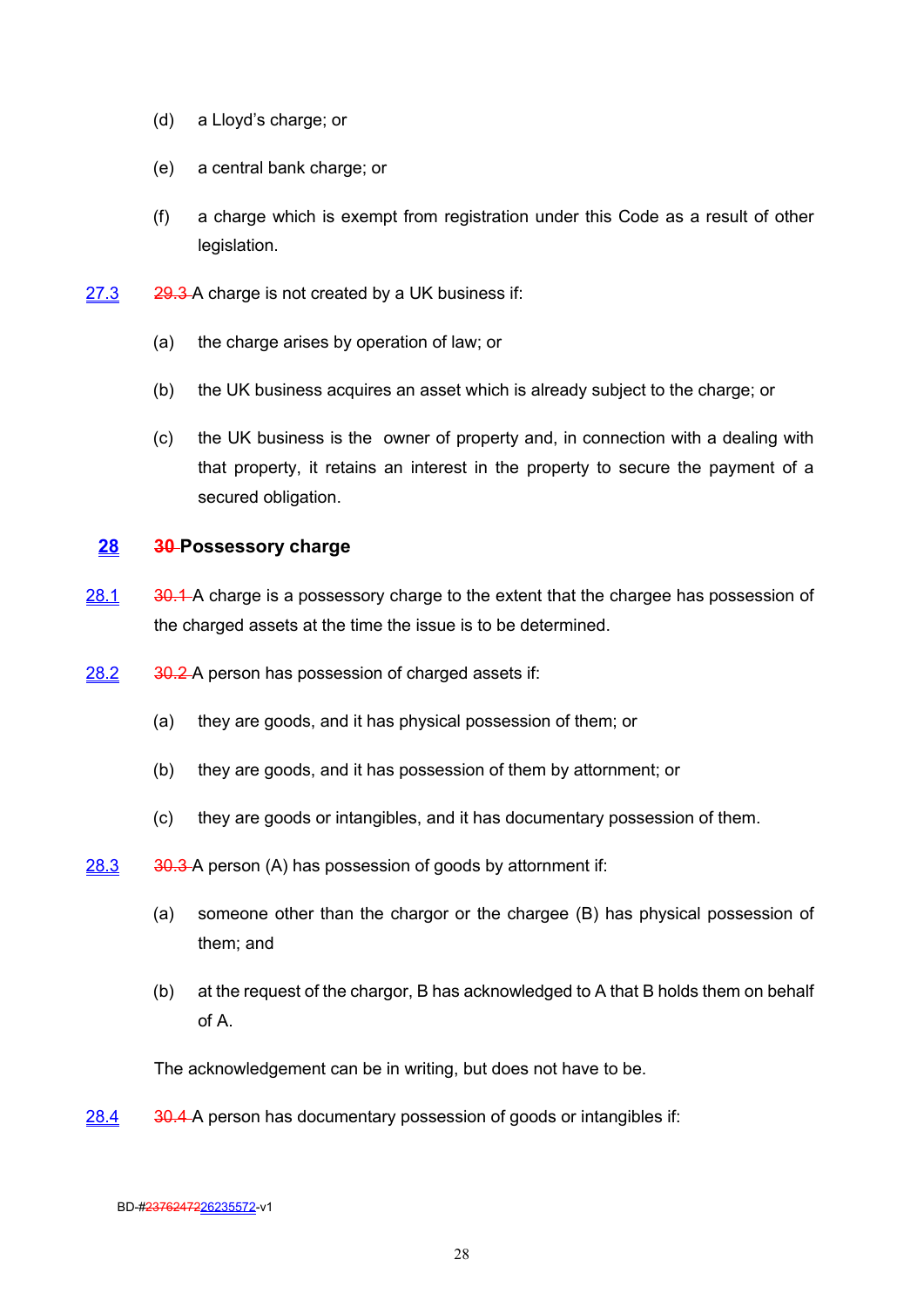- (a) it has physical possession of a document of title to them (for instance, a bill of lading, a bearer security or a negotiable instrument); and
- (b) that document is either made out to bearer or made in favour of the person concerned (whether initially or by endorsement).
- 28.5 30.5 A person who has possession of charged assets does not lose that possession only because:
	- (a) the assets are taken from it without its consent; or
	- (b) the assets are sub-charged by that person to someone other than the chargor with the consent of the chargor; or
	- (c) the assets are delivered to the chargor for the purpose of sale and on the basis that the net proceeds of sale are held on trust for the chargee.

# **29 31 Financial collateral charge**

- 29.1 31.1 A charge is a financial collateral charge if it is created or arises under a security financial collateral arrangement.
- 29.2 31.2 Security financial collateral arrangement has the meaning given to it in The Financial Collateral Arrangements (No 2) Regulations 2003 (SI 2003/3226) as amended from time to time.

# **30 32 Rent deposit, Lloyds and central bank charges**

- $30.1$  32.1 A rent deposit charge is a charge in favour of a landlord on a cash deposit given as security in connection with the lease of land.
- 30.2 32.2 A Lloyd's charge is a charge created by a member of Lloyd's (within the meaning of the Lloyd's Act 1982) to secure its obligations in connection with its underwriting business at Lloyd's.
- 30.3 32.3 A central bank charge is a charge which falls within section 252 of the Banking Act 2009, as amended from time to time.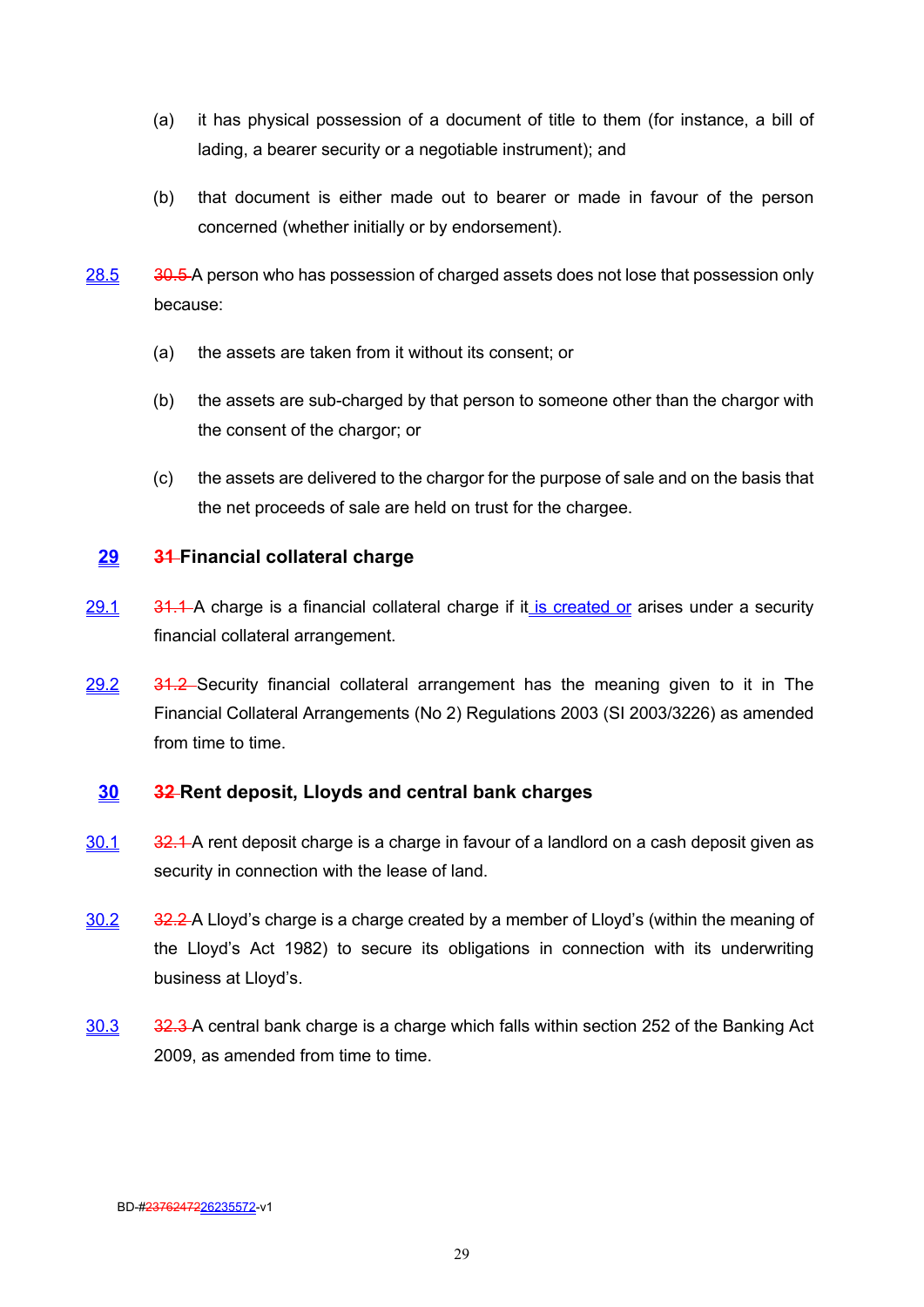# **31 33 Registration procedure for charges**

- 31.1 33.1 Where a UK business has created a charge (whether it is a registrable charge or an exempt chargeentered into a charge instrument (see part 2), the chargee, the chargor or a person acting on behalf of either of them (a registrant) may deliver to the registrar:
	- (a) a certified copy of the document which created the charge instrument (or, if thereit is no suchnot a document, evidence of the creation of the charge); and
	- (b) a document specifying:
		- (i) the registered name and number of the chargor;
		- (ii) the name of the chargee;
		- (iii) the date of creation of the charge; and
		- (iv) whether the charge is expressed to cover all, or substantially all, of the present and future assets of the chargor.

31.2 This can be done even if the charge concerned is an exempt charge.

- 31.3 33.2 The certified copy of the document which created the charge instrument can be redacted to omit:
	- (a) personal information relating to an individual (other than the name of the individual);
	- (b) the number or other identifier of a bank or securities account;
	- (c) a signature.
- 31.4 33.3 The charge becomes registered on receipt byAs soon as reasonably practicable after receipt of those documents, the registrar will register them and will deliver to the registrant of an emailelectronic confirmation that the registrar has received those documents at a particular and the time of receipt.

[*It is intended that this will be automatic, and can happen outside business hours.]crucial that the chargee receives confirmation of registration as soon as the documents are delivered to the registrar.*]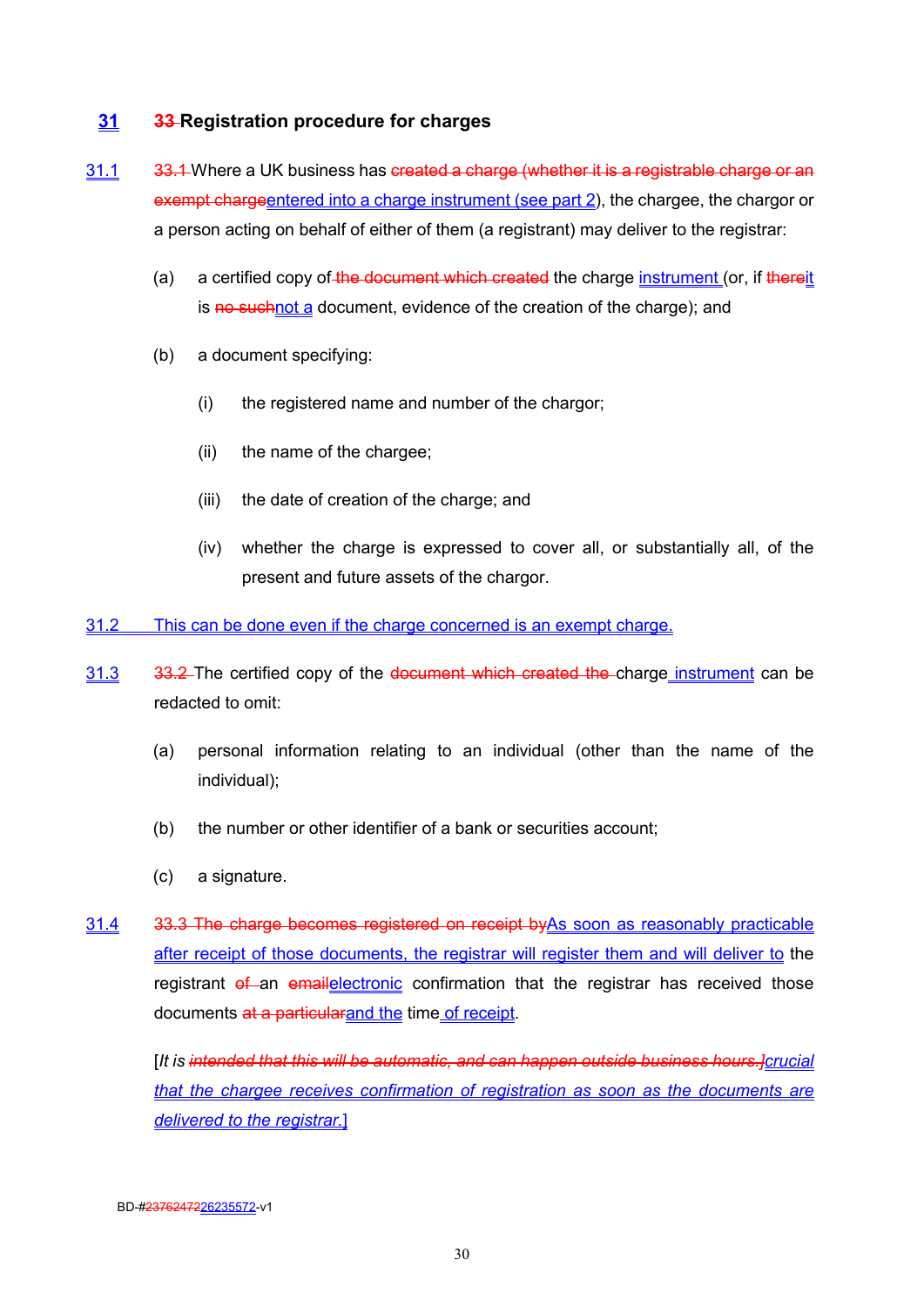- 31.5 The charge becomes registered on receipt by the registrant of that electronic confirmation.
- 31.6 33.4 That confirmation is conclusive evidence that the charge has been duly registered and of the time of registration.
- 31.7 The registrant may deliver to the registrar a notice of an intention to create a charge (a priority notice) in advance of the charge instrument being entered into. The priority notice must state the registered name and number of the chargor and the name of the chargee, If a charge instrument is entered into by that chargor in favour of that chargee and is registered within 30 days after the registration of the priority notice, the charge will be deemed for the purpose of priorities with third parties (see part 8) to have been registered at the time that the priority notice was registered.

# **32 34 The effect of registration**

32.1 34.1 A registrable charge becomes effective on registration.34.2 This means that, until it has been registered, the document creating the charge only creates personal rights. The proprietary rights created by the charge only come into existenceis created on registration.

*[This envisages that registration will be effected electronically and will be automatic. It would be possible to introduce priority searches if that were thought useful.]*

32.2 34.3 An exempt charge becomes effective on creation. It does not require to be registered to become effective, but it can be registered if the parties wish to do so (for instance, because there may be uncertainty about whether the charge is exempt–or for reasons of priority (see part 8)).

#### **33 35 Amendments to charges**

- $33.1$   $35.1$  If an amendment to a registrable charge extends the scope of the charged assets or of the secured obligations, it requires to must be registered in accordance with this part 7 because, to the extent that it does so, it creates a new charge.
- 33.2 35.2 If any other amendment is made to a charge which has been registered, the registrant may deliver a certified copy of the amendment to the registrar, who may register it. Whether or not this is done does not affect the effectiveness validity of the charge or the conclusive nature of the existing certificate of registration.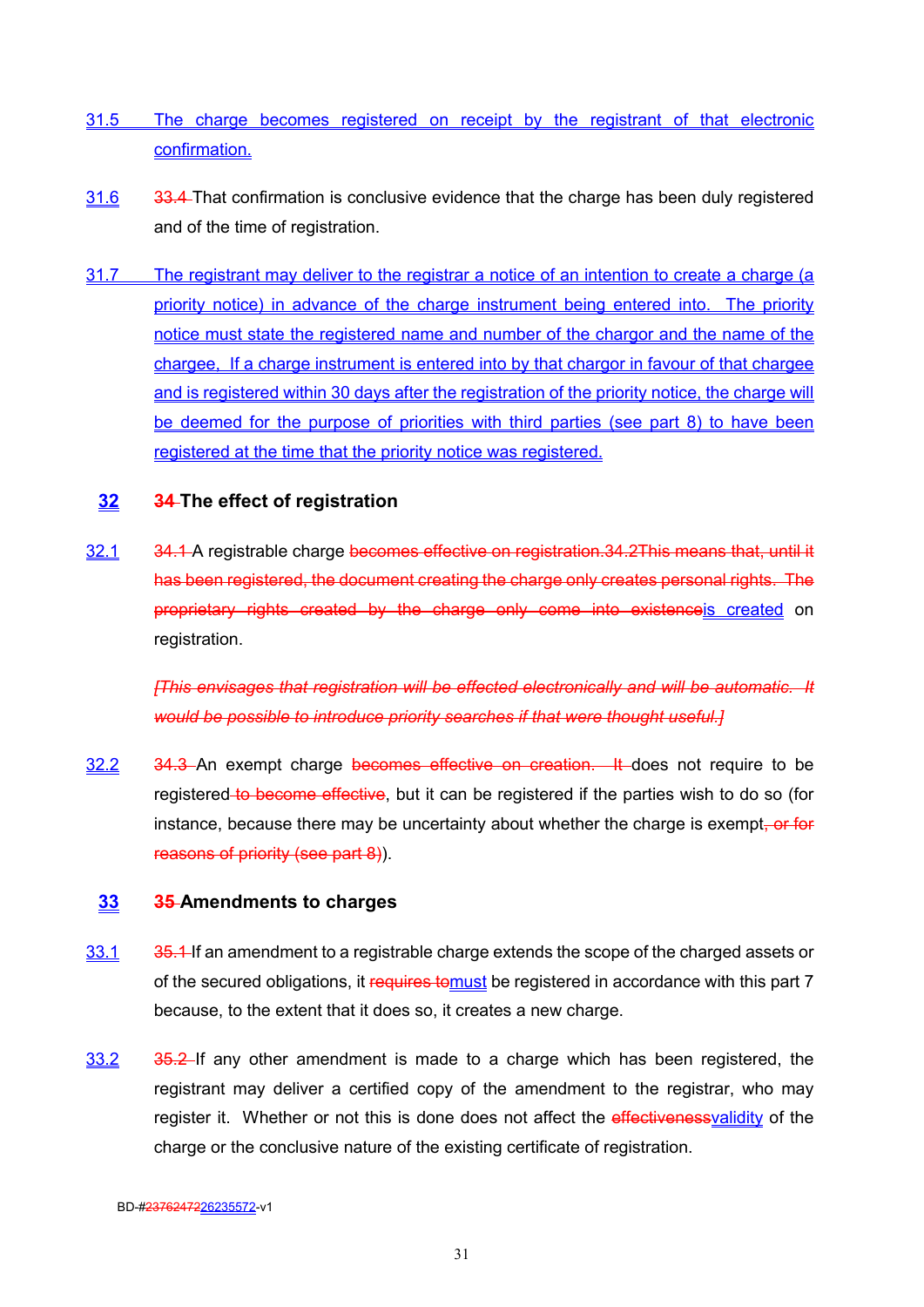# **34 36 Releases of charges**

- 34.1 36.4 The registrant may send to the registrar a notice that:
	- (a) the charge has been released; or
	- (b) specified assets have been released from the charge.
- 34.2 36.2 If the registrar has received confirmation from the chargee (or from a person acting on behalf of the chargee) that the notice is correct, the registrar will, as soon as reasonably practicable, register it and confirm that he has done so to the registrant.
- *34.3 [It is sometimes impossible to get the confirmation of a chargee even where the charge has clearly been extinguished. Should itIt should be possible to tidy-up the register without confirmation from the chargee?] if there are appropriate safeguards.*

#### **35 37 Registration of receivables financing agreements**

- 35.1 37.1 A receivables financing agreement is an agreement by which one person (the receivables financier) agrees to purchase receivables owing to a UK business (the customer) and the purpose, or one of the purposes, of the arrangement is to provide finance to the customer. The agreement can provide for the purchase of some or all of the customer's present and future receivables; or it can provide a framework under which receivables can be purchased in the future. Assignments of particular receivables can be effected under the agreement or by separate documents or arrangements. It includes securitisation, factoring and invoice discounting agreements.
- 35.2 37.2 Where a receivables financing agreement has been entered into, the receivables financier, the customer, or a person acting on behalf of either of them (the registrant) may deliver to the registrar a document stating that the customer has entered into a receivables financing agreement and specifying:
	- (a) the registered name and number of the customer;
	- (b) the name of the receivables financier;
	- (c) the date of creation of the receivables financing agreement; and
	- (d) the extent of the receivables which will or may be purchased under the receivables financing agreement.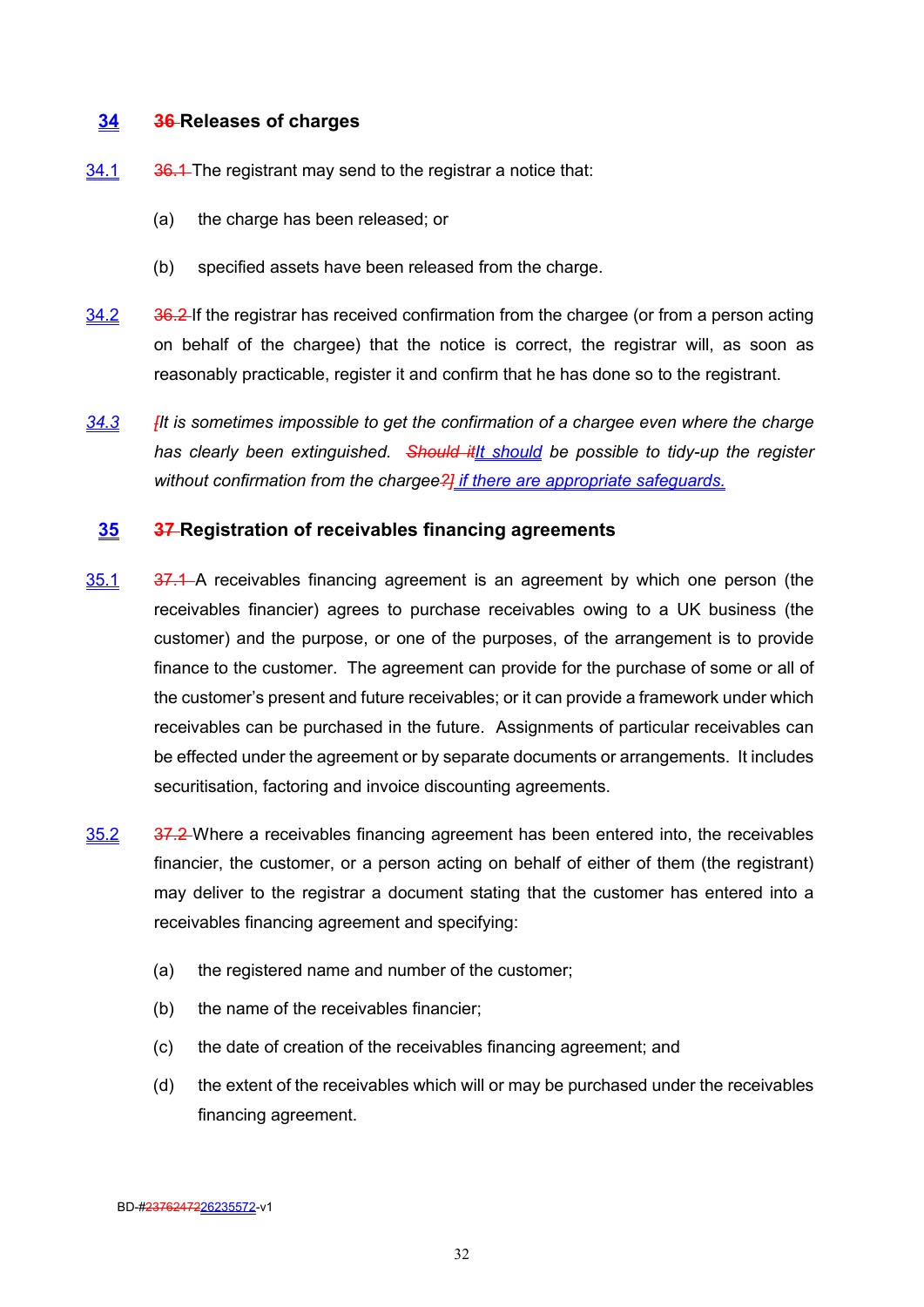- 35.3 37.3 As soon as reasonably practicable after receipt of those documents, the Registrarregistrar will register them and will deliver to the registrant a notice confirming that the receivables financing document has been registered and the time of registration.
- 35.4 37.4 The registration of a receivables financing agreement is voluntary. The agreement does not need to be registered in order to become effective. The reason for registration is to take advantage of the priority rules for receivables financing agreements described in part 8.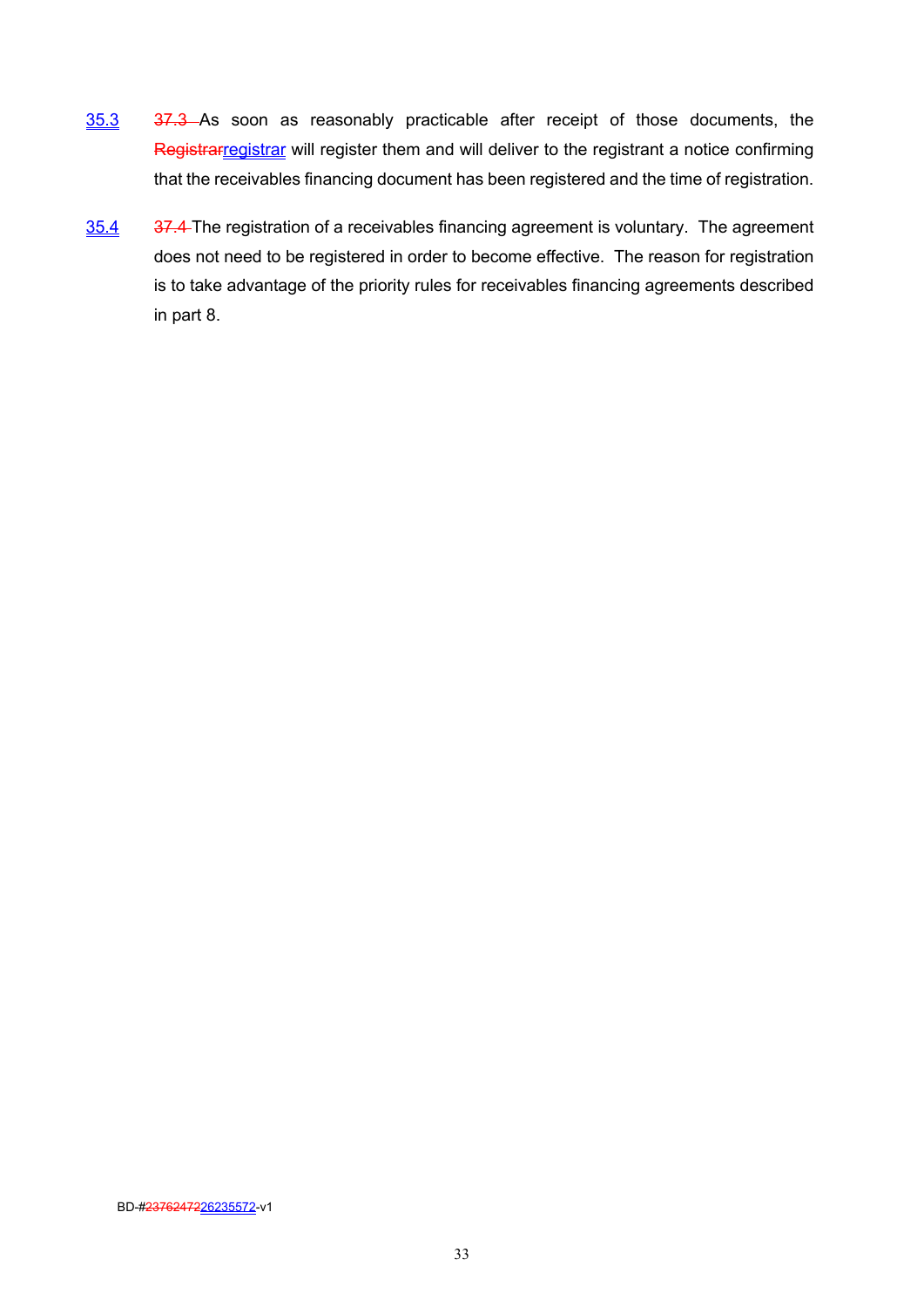# **PART 8: PRIORITIES**

### **36 38 The scope of this part**

- 36.1 38.1 This part deals with the following priority issues:
	- (a) priorities between charges;
	- (b) priorities between receivables financing agreements;
	- (c) priorities between a charge and a receivables financing agreement;
	- (d) priorities between a charge and a subsequent outright disposition of assets subject to the charge;(e) priorities between a charge and a subsequent transaction for which no value is given; and
	- $(e)$  (f) the ability of a chargor to tack further advances; and
	- (f) priorities between a charge and a subsequent outright disposition of assets subject to the charge.
- 36.2 38.2 All these priority issues are determined in accordance with this Code, which overrides any priority rule which would otherwise have applied under the general law.
- 36.3 38.3 All other priority issues are determined under the general law. In a priority dispute between a charge and another proprietary interest which is not determined under this Code, it may therefore depend on whether the charge concerned is a legal charge or an equitable charge.

# **37 39 Priorities between charges**

- 37.1 39.1 The priority of charges between themselves is determined by the following rules, which are to be applied in the following order.
- 37.2 39.2 Rule 1: Where a chargor has created more than one charge over the same charged asset, the priority of the charges can be agreed by the chargor and the chargees concerned. Subject to the requirements of any relevant asset registry, that agreement can be made at any time and without formality.
- $37.3$  39.3 Rule 2: If a chargee takes a charge over an asset when it actually knows that it is already charged, the new charge will rank behind the earlier charge unless the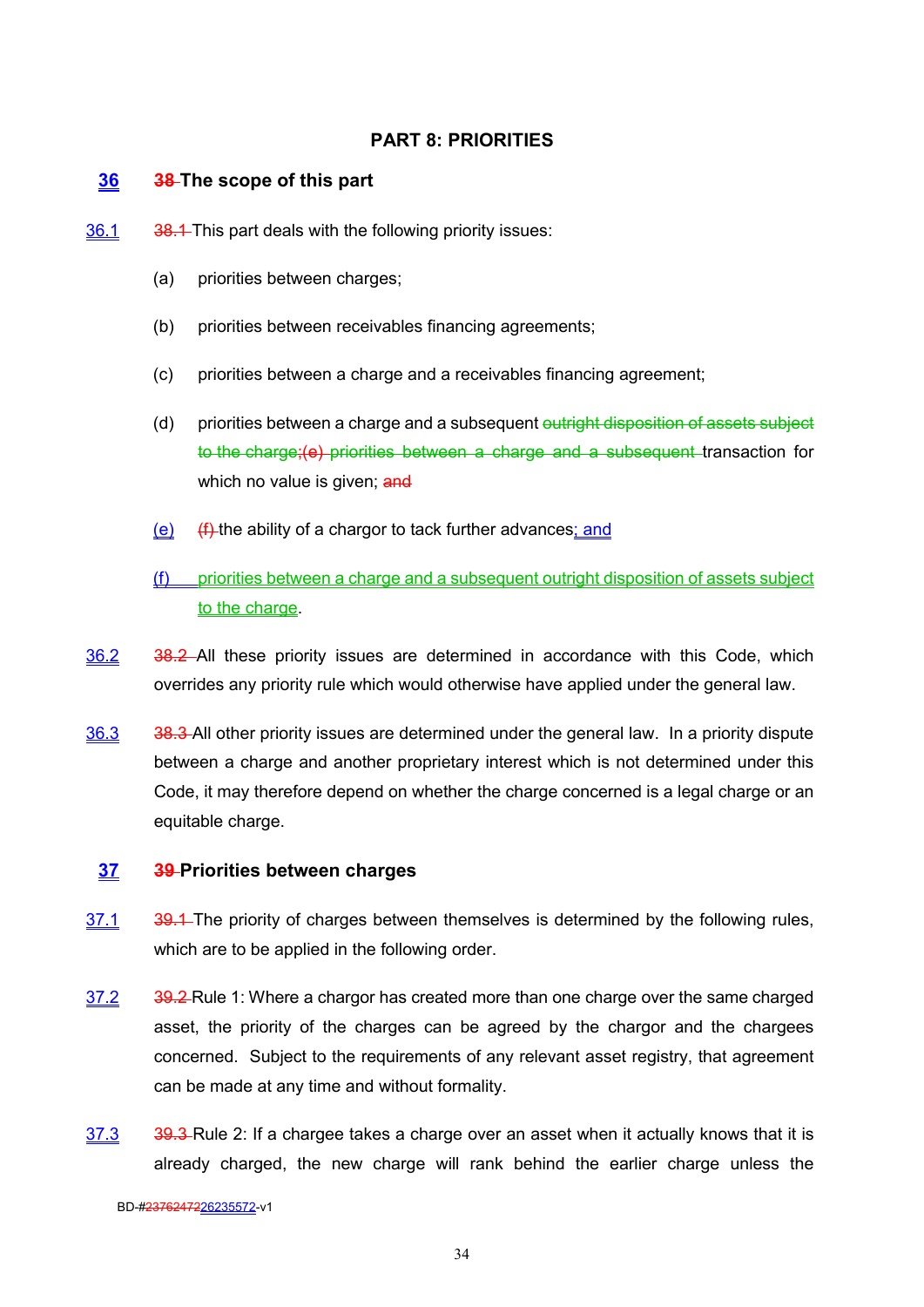partiespersons concerned have agreed to the contrary or the asset is registrable in an asset registry and the rules of the asset registry provide to the contrary.

37.4 39.4 Rule 3: To the extent that the charged assets consist of assets which are registrable in an asset registry and the parties have not agreed their priority in the manner required by the asset registry concerned, priority between charges depends on the rules of the relevant asset registry (which generally determine the priority of charges which are registrable in asset registries by reference to the date of registration in the asset registry concerned).

#### 37.5 39.5 Rule 4:

*It may be necessary to have special priority rules for security over financial collateral.*

*In relation to cash and financial instruments, this may involve two rules:*

- *The basic rule would be that priority depends on the times when the chargees concerned obtained possession or control of the charged assets concerned: the first to take possession or control has priority. (In this context, "possession" and "control" would have the particular meanings given to them in the financial collateral legislation.)*
- *But this would be subject to the second rule: If the first chargee to take possession or control has an equitable charge, and the second chargee to do so has a legal charge, the second chargee will take priority over the first charge unless, at the time it took possession or control, the second chargee had actual (or possibly constructive) notice of the first charge.*

*In relation to credit claims, it may be necessary to continue to use the rule in Dearle v Hall.*

- 37.6 39.6 Rule 5: In any other case, the priority of charges between themselves depends on the times they become effectiveare created. As between two charges, the first to become effective has priority-be created has priority. For this purpose, where there is a priority notice the date of creation means the date of registration of the priority notice.
- 37.7 39.7 When applying these rules to a charge, it makes no difference that the chargee has authorised the chargor to dispose of charged assets free of the charge, unless the parties have agreed to the contrary.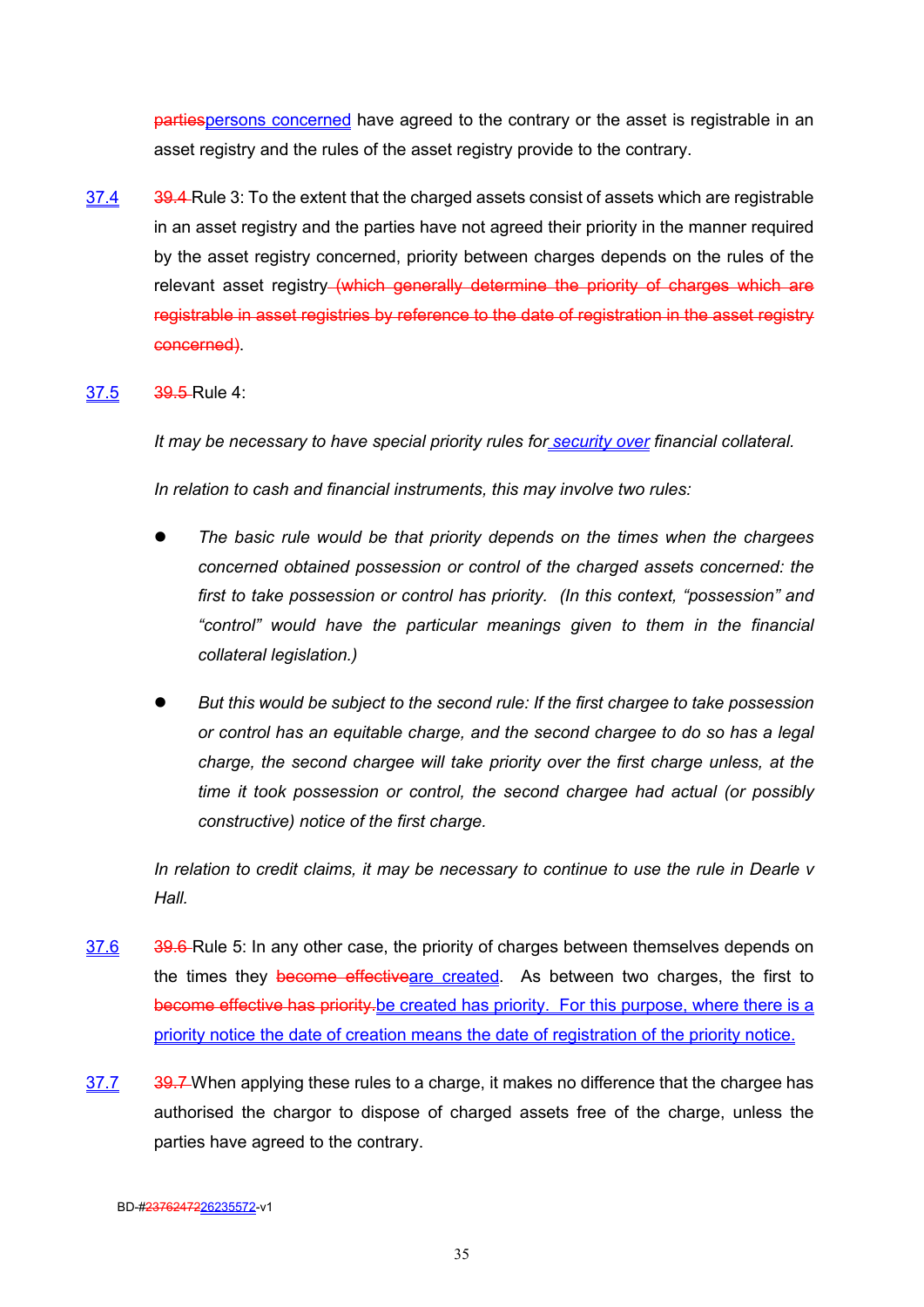- 37.8 39.8 The asset registries are:
	- (a) Her Majesty's Land Registry;
	- (b) the register of British ships;
	- (c) the register of aircraft mortgages maintained by the Civil Aviation Authority;
	- (d) the registers of patents and of trade marks maintained by the Comptroller-General of Patents, Designs and Trade Marks.

*[Other registries may need to be added, for instance international registries.]*

#### **38 40 The priority of receivables financing agreements**

- 38.1 40.1 Where:
	- (a) more than one receivables financing agreement; or
	- (b) one or more receivables financing agreements and one or more charges

have been created over the same receivables, the priority between them is determined by the following rules, which are to be applied in the following order.

- 38.2 40.2 In this section:
	- (a) a financing is a receivables financing agreement or a charge; and
	- (b) a financier is a chargee taking a charge or a receivables financier entering into a receivables financing agreement.
- 38.3 40.3 Rule 6: The priority of financings between themselves can be agreed between the parties concerned. That agreement can be made at any time and without formality.
- 38.4 40.4 Rule 7: If a financing is created when the financier actually knows the receivables are already subject to an existing financing, the new financing will rank behind the earlier one unless the parties have agreed to the contrary.
- 38.5 40.5 Rule 8: In any other case, the priority of the financings between themselves depends on:
	- (a) in the case of a charge, the time  $\frac{1}{k}$  becomes effective is created; and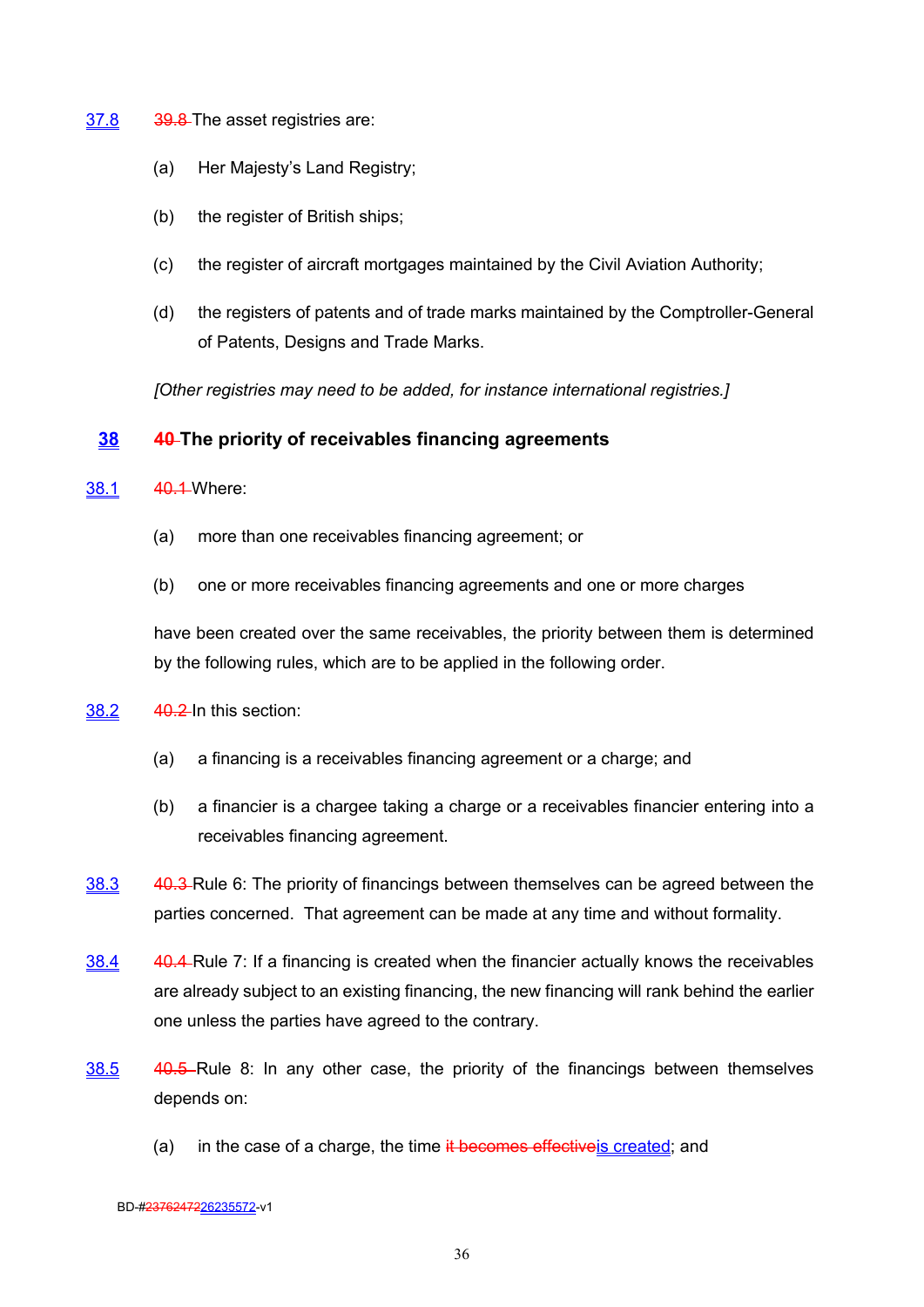(b) in the case of a receivables financing agreement, the time it is registered in accordance with part 7.

The first to become effectivebe created (in the case of a charge) or registered (in the case of a receivables financing agreement) has priority.

# **39 Transactions for which no value is given**

- 39.1 If a person purports to obtain a proprietary interest in a charged asset from a chargor for no consideration (for instance as a gift), that person takes its proprietary interest subject to the charge.
- 39.2 If a person obtains execution of any kind over a charged asset, the execution is subject to the charge.

# **40 Tacking further advances**

- 40.1 When a charge has priority over any other proprietary interest (whether outright or by way of security) that priority extends to the entire secured obligation secured by the charge, regardless of the time advances were made.
- 40.2 This is the case unless the parties have agreed to the contrary.
- 40.3 All restrictions on tacking further advances are abolished.

# **41 Outright dispositions of assets**

- 41.1 If a person other than a receivables financier (the acquirer) purports to acquire an outright proprietary interest in a charged asset by contract from a chargor which is not in insolvency proceedings (see part 10), the acquirer will obtain its interest in the asset free from the charge if:
	- (a) the chargor had the actual or apparent authority from the chargee to effect the transaction; or
	- (b) in the case of a current asset, the following section applies; or
	- (c) in the case of a fixed asset, the next section but one applies.
- 41.2 A charged asset is a current asset if:
	- (a) the chargor carries on a business; and

```
BD-#2376247226235572-v1
```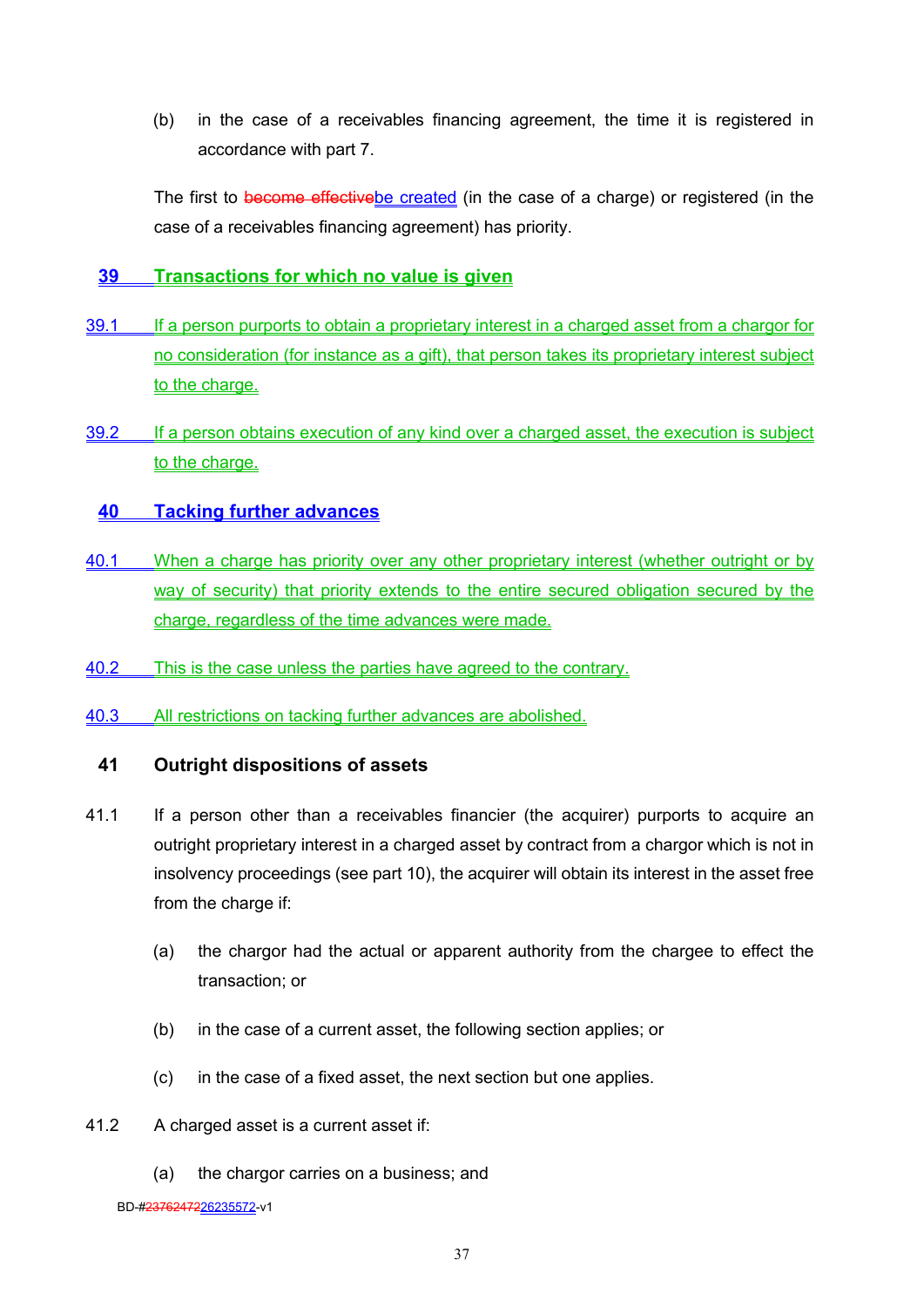- *(b)* a reasonable person in the position of the acquirer would regard the asset would be regarded as a current asset of that business under generally accepted accounting principles in the United Kingdom at the time the charge is created.
- 41.3 A charged asset is a fixed asset if it is not a current asset.

# **42 Outright dispositions of current assets**

- 42.1 If a person other than a receivables financier (the acquirer) purports to acquire an outright proprietary interest in a current asset by contract from a chargor which is not in insolvency proceedings (see part 10), the acquirer will obtain its interest free from the charge unless:
	- (a) the acquisition is prohibited in a contract entered into between the chargor and the chargee (a restriction on disposal); and
	- (b) the acquirer actually knew of the restriction on disposal at the time of the purported acquisition.
- 42.2 Nothing in this section absolves the chargor from the consequences of any breach of contract which it commits as a result of breaching a restriction on disposal.
- 42.3 In the absence of fraud (in the sense of dishonesty), the acquirer is not liable to any person for any breach of a restriction on disposal of a current asset by the chargor (whether in tort, in equity or in any other manner).

# **43 Outright dispositions of fixed assets**

- 43.1 If a person other than a receivables financier (the acquirer) purports to acquire an outright proprietary interest in a fixed asset by contract from a chargor which is not in insolvency proceedings (see part 10), the acquirer will obtain its interest free from the charge unless, at the time of the purported acquisition:
	- (a) the acquirer actually knew the asset was subject to a charge; or
	- (b) the charge was on the register at Companies House or at an asset registry; or
	- (c) the acquirer had constructive notice that the asset was subject to a charge.
- 43.2 A person will only have constructive notice that an asset is subject to a charge if that person would have discovered the existence of the charge if it had made all those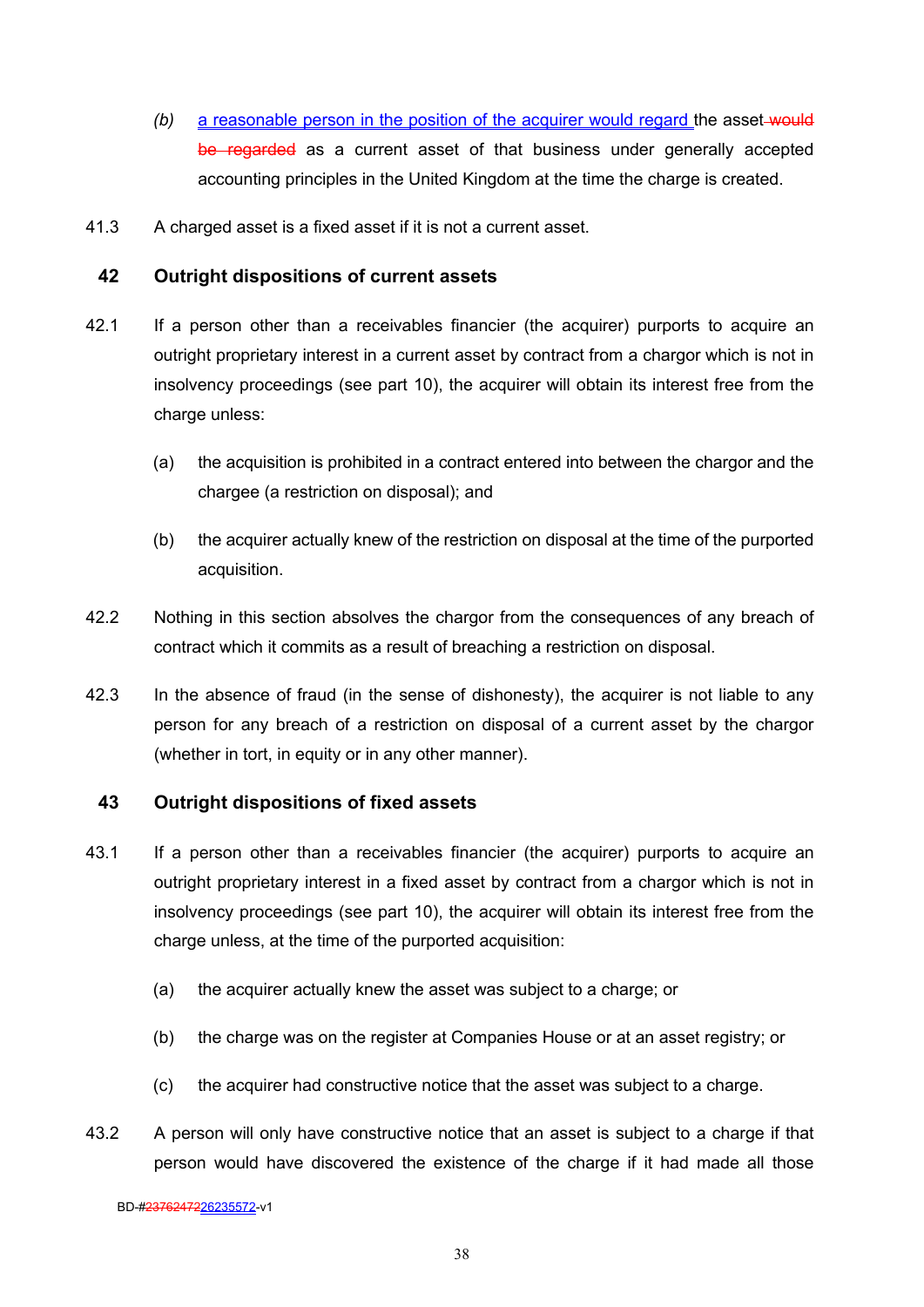enquiries which it ought reasonably to have made before entering into the transaction concerned. What is reasonable depends on all the circumstances relating to the transaction (for instance, the identity of the parties, the nature of the assets concerned and the size of the transaction).

#### **44 Transactions for which no value is given**

- 44.1If a person purports to obtain a proprietary interest in a charged asset from a chargor for no consideration (for instance as a gift), that person takes its proprietary interest subject to the charge.
- 44.2If a person obtains execution of any kind over a charged asset, the execution is subject to the charge.

#### **45 Tacking further advances**

- 45.1When a charge has priority over any other proprietary interest (whether outright or by way of security) that priority extends to the entire secured obligation secured by the charge, regardless of the time advances were made by the chargee.
- 45.2This is the case unless the parties have agreed to the contrary.
- 45.3All restrictions on tacking further advances are abolished.

43.3 45.4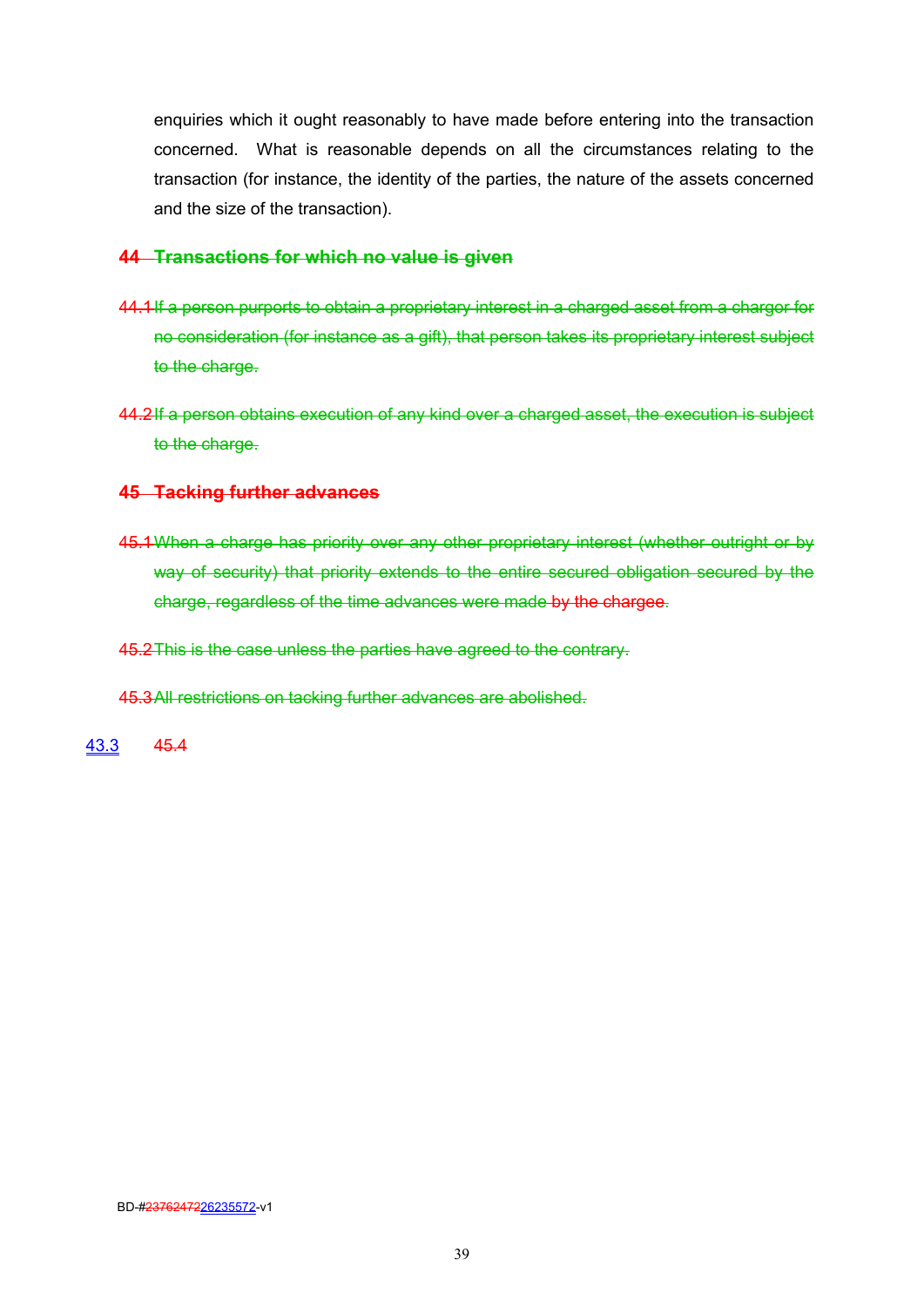### **PART 9: ENFORCEMENT**

#### **44 46 The scope of this part**

- 44.1 46.4 This part applies to the enforcement of charges, except to the extent that other laws (for example those concerning financial collateral, financial markets or settlement finality) provide to the contrary.
- 44.2 46.2 Where the chargor is a natural person, this part is subject to all laws concerning consumers.

#### **45 47 Time for enforcement**

- 45.1 47.1 A chargee can enforce a charge at the time provided for it in the charge instrument, or as otherwise agreed by the chargor.
- 45.2 47.2 If there is no such provision or agreement, the chargee can enforce the charge as soon as:
	- (a) all or any part of the secured obligation is payable (or must otherwise be performed); and
	- (b) the person liable to pay the secured obligation has received notice requiring it to be paid (or otherwise performed); and
	- (c) unless the chargor is insolvent or admits it is unable to pay the secured obligation in full, forty-eight hourstwo business days have elapsed from the receipt of that notice, and the amount payable has not been paid in full (or the secured obligation has not otherwise been performed in full).

#### **46 48 Enforcement powers**

- 46.1 48.1 A chargee can enforce a charge in the manner provided for in the charge instrument, or as otherwise agreed by the chargor.
- 46.2 48.2 A chargee has the following default powers:
	- (a) to the extent permitted by the insolvency legislation (see part 10), to appoint an administrator or administrative receiver of the chargor;
	- (b) to appoint a receiver over all or any part of the charged assets;

BD-#2376247226235572-v1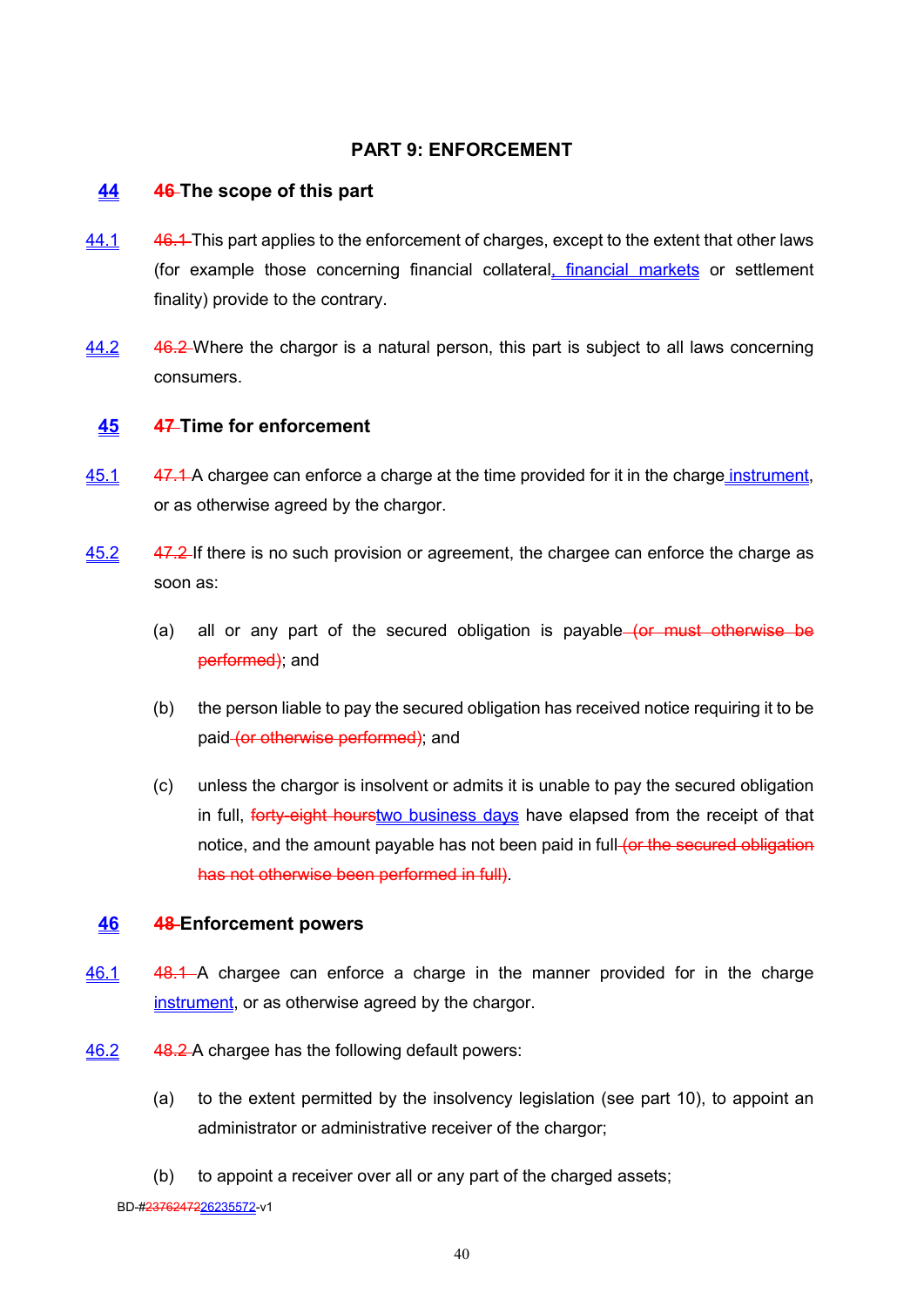(c) to take all such other actions (or to refrain from doing so) in relation to all or any part of the charged assets as the chargor could have done if they were not charged (for instance by taking possession of them, selling them or leasing them; exercising a power of netting; in the case of receivables, demanding and receiving payment; and, in the case of cross-claims, setting them off).

#### *[It may be desirable to spell out the default enforcement powers in more detail.]*

- 46.3 48.3 The default powers do not apply to the extent that they are inconsistent with the terms of the charge or the agreement of the parties. They can be increased, reduced, disapplied or amended in any other way in the charge or by agreement between the parties.
- 46.4 48.4 AFor the purpose of enforcing a charge, the chargee can:
	- (a) transfer or procure the transfer of the legal title to a charged asset even if it only has an equitable charge over it; and
	- (b) execute a deed even if the charge instrument concerned is not a deed.
- 46.5 48.5 To the extent that the charge is a financial collateral charge (see part 7), the chargee also has the powers (for instance, the power of appropriation) conferred on it by Thethe Financial Collateral Arrangements (No 2) Regulations 2003 (SI 2003/3226) as amended from time to time.
- 46.6 48.6 The power to take possession of a dwelling-house is subject to the restrictions contained in section 36 of the Administration of Justice Act 1970, as amended by section 8 of the Administration of Justice Act 1973.
- 46.7 48.7 Foreclosure is abolished.

# **47 49 Powers of administrators and receivers**

- 47.1 49.1 An administrator has the powers conferred on him or her by the insolvency legislation.
- 47.2 49.2 An administrative receiver and a receiver each have the powers conferred on them in the charge or by agreement with the chargor.
- 47.3 49.3 Except to the extent that they are amended in the charge instrument or by agreement with the chargor:

BD-#2376247226235572-v1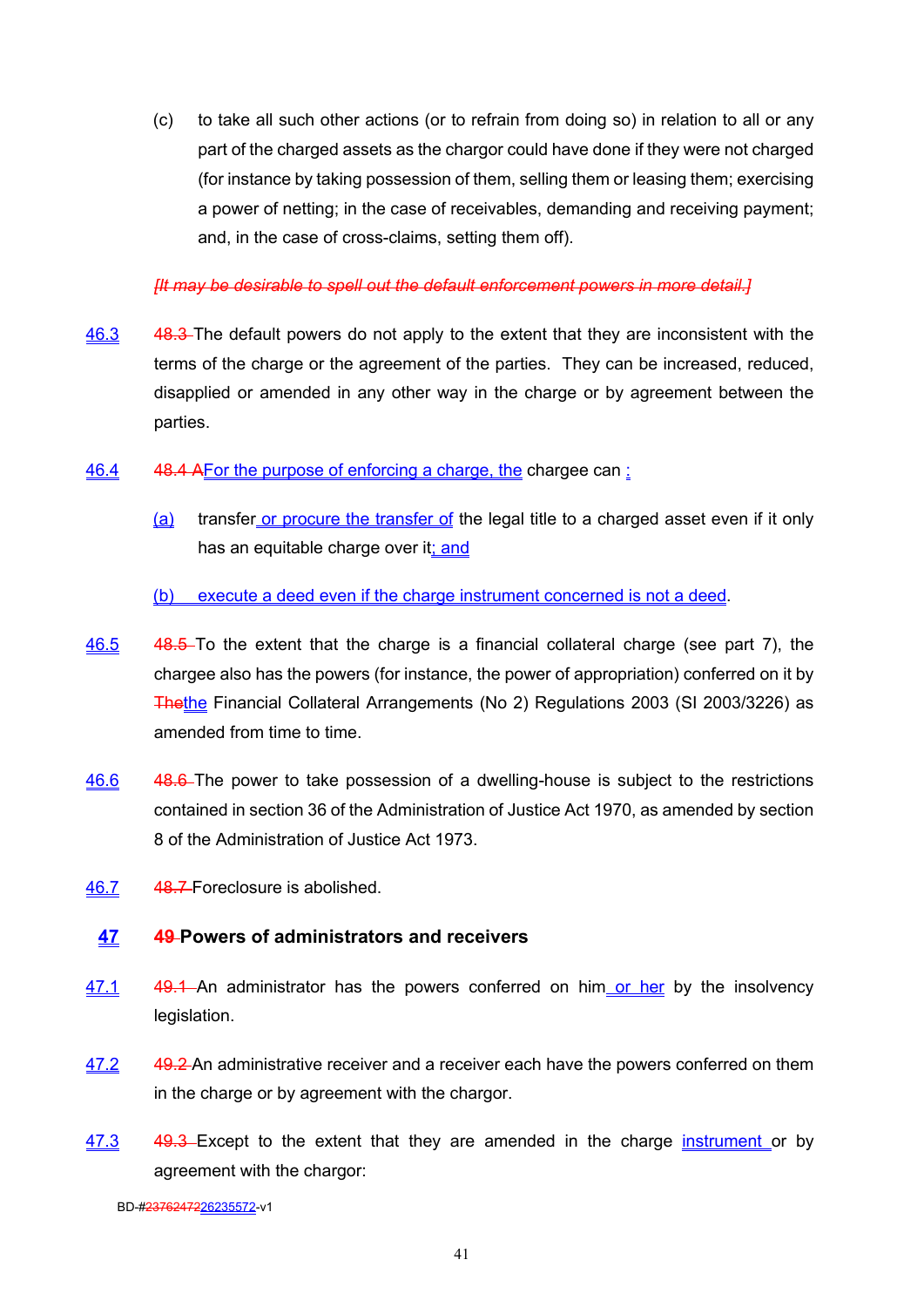- (a) an administrative receiver has the powers conferred on him by the insolvency legislation (see part 10); and
- (a)  $\left(\frac{b}{c}\right)$  an administrative receiver and a receiver each have the power to take all such actions (or refrain from doing so) in relation to all or any part of the charged assets over which they are appointed as the chargor could have done if they were not charged (for instance by taking possession of them, selling them or leasing them; exercising a power of netting; in the case of receivables, demanding and receiving payment; and, in the case of cross-claims, setting them off); and
- (b) (without limitation) an administrative receiver has the powers conferred on him or her by the insolvency legislation (see part 10).
- 47.4 An administrator, an administrative receiver and a receiver can:
	- (a) transfer legal title to a charged asset even if he or she is only appointed under an equitable charge; and
	- (b) execute a deed even if the charge instrument concerned is not a deed.
- 47.5 The power to take possession of a dwelling house is subject to the restrictions contained in section 36 of the Administration of Justice Act 1970, as amended by section 8 of the Administration of Justice Act 1973.

# **48 50 More than one charge**

- 48.1 50.1 Where there is more than one charge over the same charged asset, a chargee can sell the charged asset can be sold free from any charges which rank behind its ownthe charge concerned. If it does sothis happens, the rights of the subsequent chargees are transferred from the charged asset to its proceeds of sale.
- 48.2 50.2 Where there is more than one charge over the same charged asset, the charged asset can be sold under a second or subsequent chargee can sell the charged assetcharge subject to any charges which rank in priority to its own charge.
- 48.3 50.3 This section is subject to any agreement to the contrary between the relevant parties.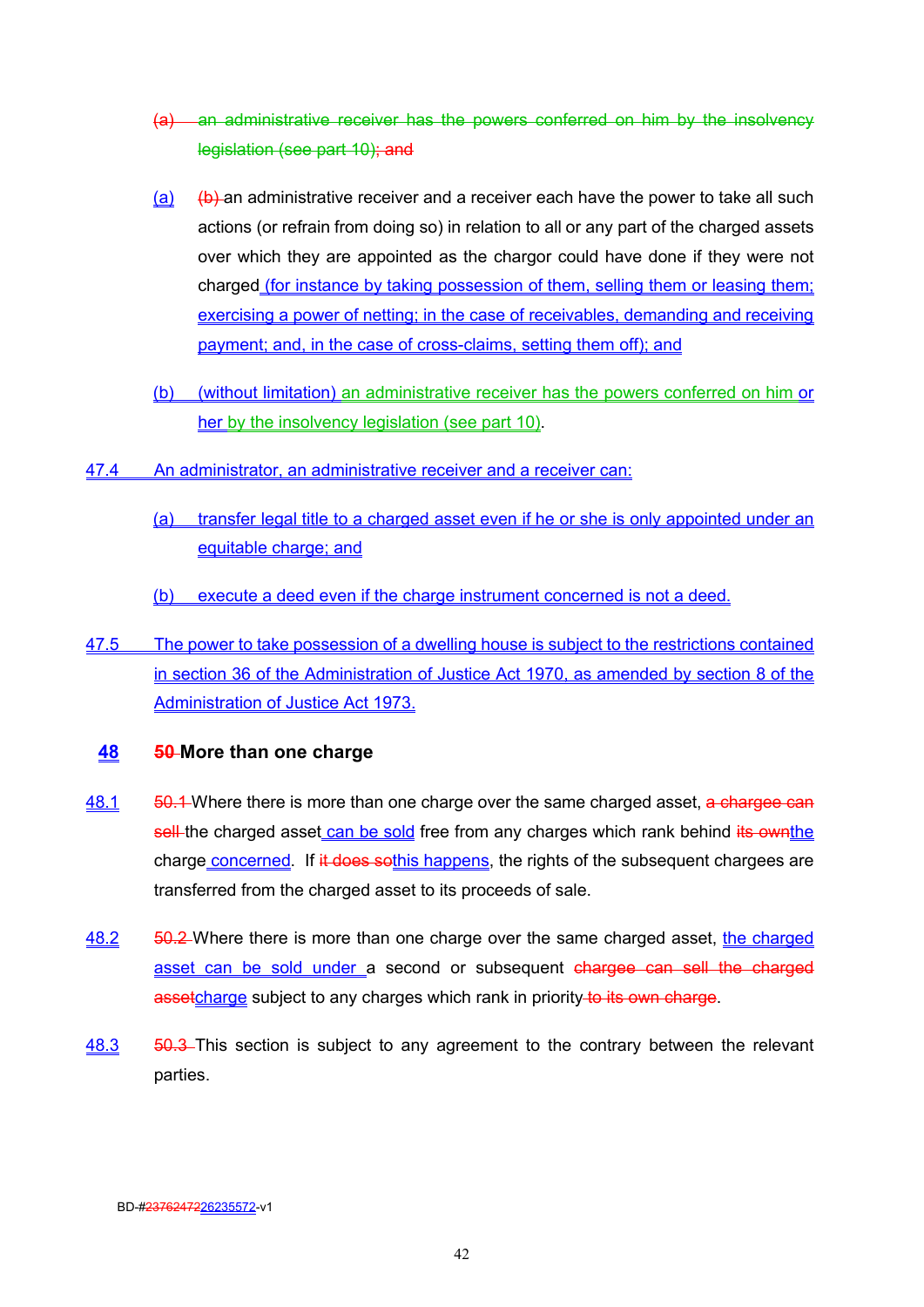#### **49 51 Effect on third parties**

- 49.1 51.1 An administrative receiver of a chargor and a receiver of charged assets is the agent of the chargor (even if the chargor enters into insolvency proceedings).
- $\frac{49.2}{49.2}$  51.2 A person dealing with a chargee, or with a receiver or administrative receiver, is entitled to assume, unless it has actual knowledge to the contrary, that:
	- (a) those persons have the power to do those things which they are purporting to do; and
	- (b) they are exercising their powers properly.

#### **50 52 Duties on enforcement**

- 50.1 52.1 When enforcing a charge over charged assets, the person doing so (the enforcer) owes a duty to each interested person to take reasonable care of the charged assets which are the subject of the enforcement.
- 50.2 52.2 An interested person is:
	- (a) the chargor (where it is in insolvency proceedings, acting through its insolvency officer – see part 10); and
	- (b) any chargee of the charged assets other than the enforcer; and
	- (c) any person (such as a guarantor) who is liable for all or part of the secured obligations concerned.
- 50.3 52.3 When selling charged assets, the enforcer owes a duty to each interested person to obtain the best price reasonably obtainable for the charged assets at the time of sale.
- 50.4 52.4 The enforcer can sell the charged assets when it decides to do so. It has no duty to accelerate or delay a sale even if to delaydo so might increase the sale proceeds.
- 50.5 52.5 Any claim for breach of these duties by the enforcer must be brought by or on behalf of an interested person for the amount of loss suffered by that person as a result of the breach of duty. For this purpose, loss suffered by the an insolvent chargor includes loss suffered by its creditors (except to the extent that they are themselves interested persons and bring their own claim).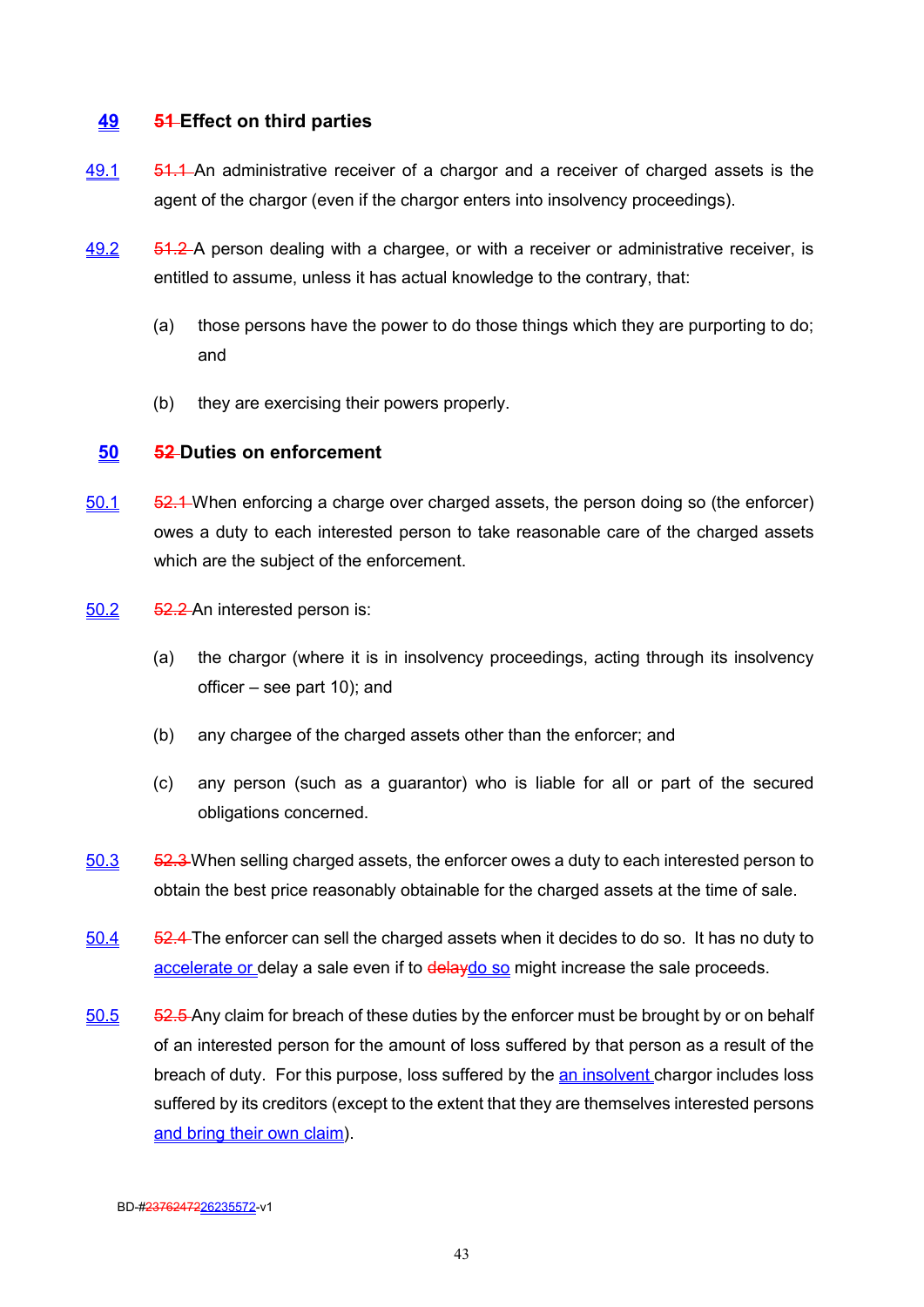- 50.6 52.6 An enforcer can sell charged assets to a person connected with the chargee or with anyone else with an interest in the charge. If it does so, it must have contemporaneous evidence from an independent person qualified to give it that it has obtained the best price reasonably obtainable for the charged assets at the time of sale.
- 50.7 52.7 An enforcer cannot sell charged assets to the chargee. *[Should itIt should be permitted to retain the charged asset free of the chargor's equity of redemption subject to protections for the chargor?.]*
- 50.8 52.8 Where the charged assets consist of financial collateral, this section is subject to the rules concerning enforcement contained in the legislation concerning financial collateral. It is also subject to Part VII of the Companies Act 1989 and to the Financial Markets and Insolvency (Settlement Finality) Regulations 1999.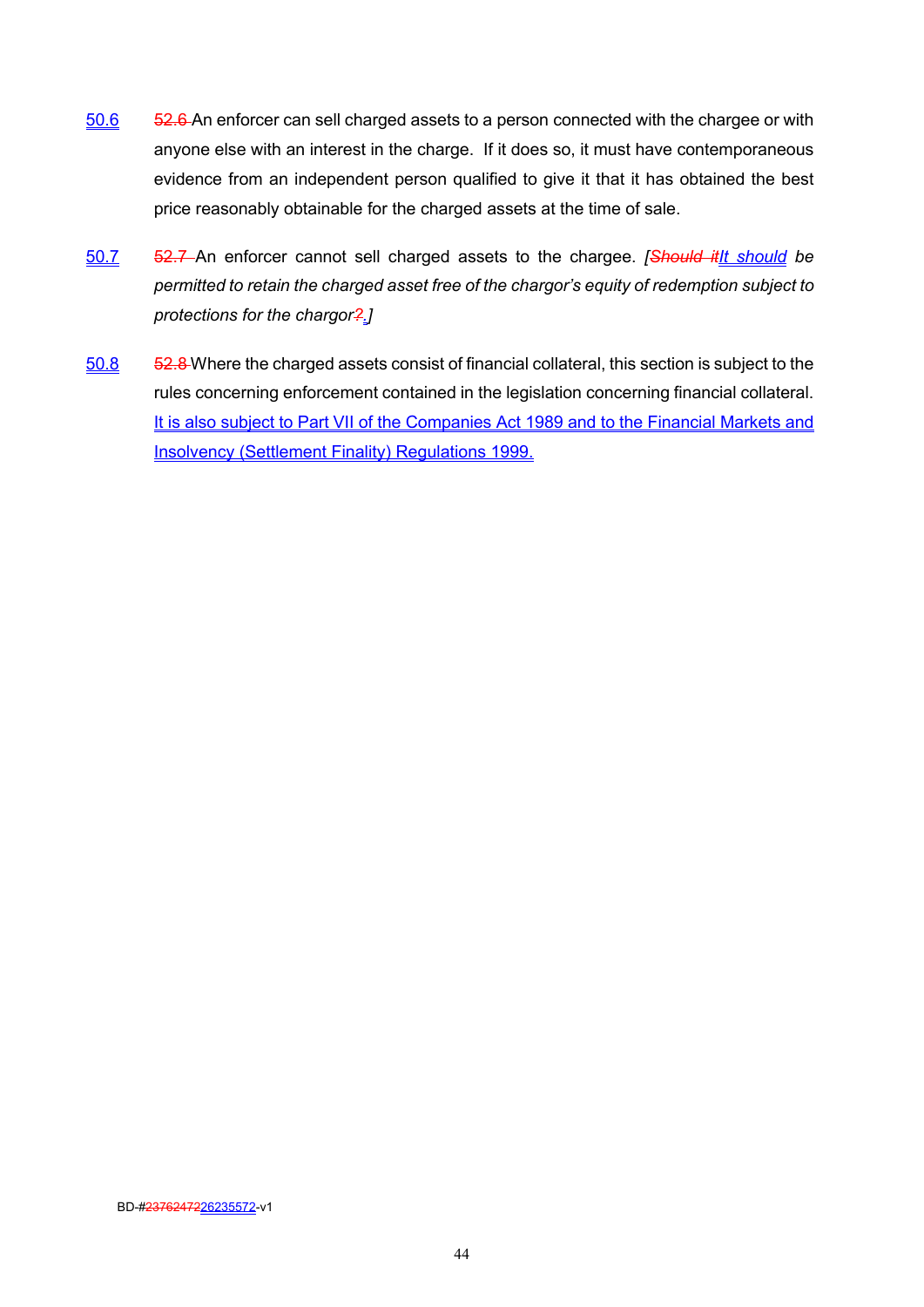# **PART 10: INSOLVENCY PROCEEDINGS**

#### **51 53 Effectiveness of charges**

- 51.1 53.1 A charge creates a proprietary interest in the charged asset and it remains effective until it is extinguished, whatever may happen to even if the chargor, including the chargor entering into is in insolvency proceedings.
- 51.2 53.2 If the chargor does enter into insolvency proceedings, the rights of the chargee in relation to the charge are subject to the insolvency legislation.
- 51.3 53.3 In this Code:
	- (a) insolvency legislation means:
		- (i) the Insolvency Act 1986 and secondary legislation made under it;
		- (ii) the European Insolvency Regulation (Regulation (EU) 2015/848 of 20 May 2015) as it may be amended from time to time; and
		- (iii) any other primary or secondary legislation in force in England from time to time relating to, or affecting, insolvency or reorganisation.
	- (b) insolvency proceedings means:
		- (i) where the chargor is a natural person, bankruptcy; and
		- (ii) in any other case, liquidation or administration;
	- (c) insolvency officer means a trustee in bankruptcy, liquidator or administrator of a chargor;
	- (d) insolvency claw-back proceedings means the proceedings described in sections 54.2 to 54.5.section 52.

# **54 The effect of**

- **52 Insolvency claw-back proceedings**
- **52.1** Under the insolvency legislation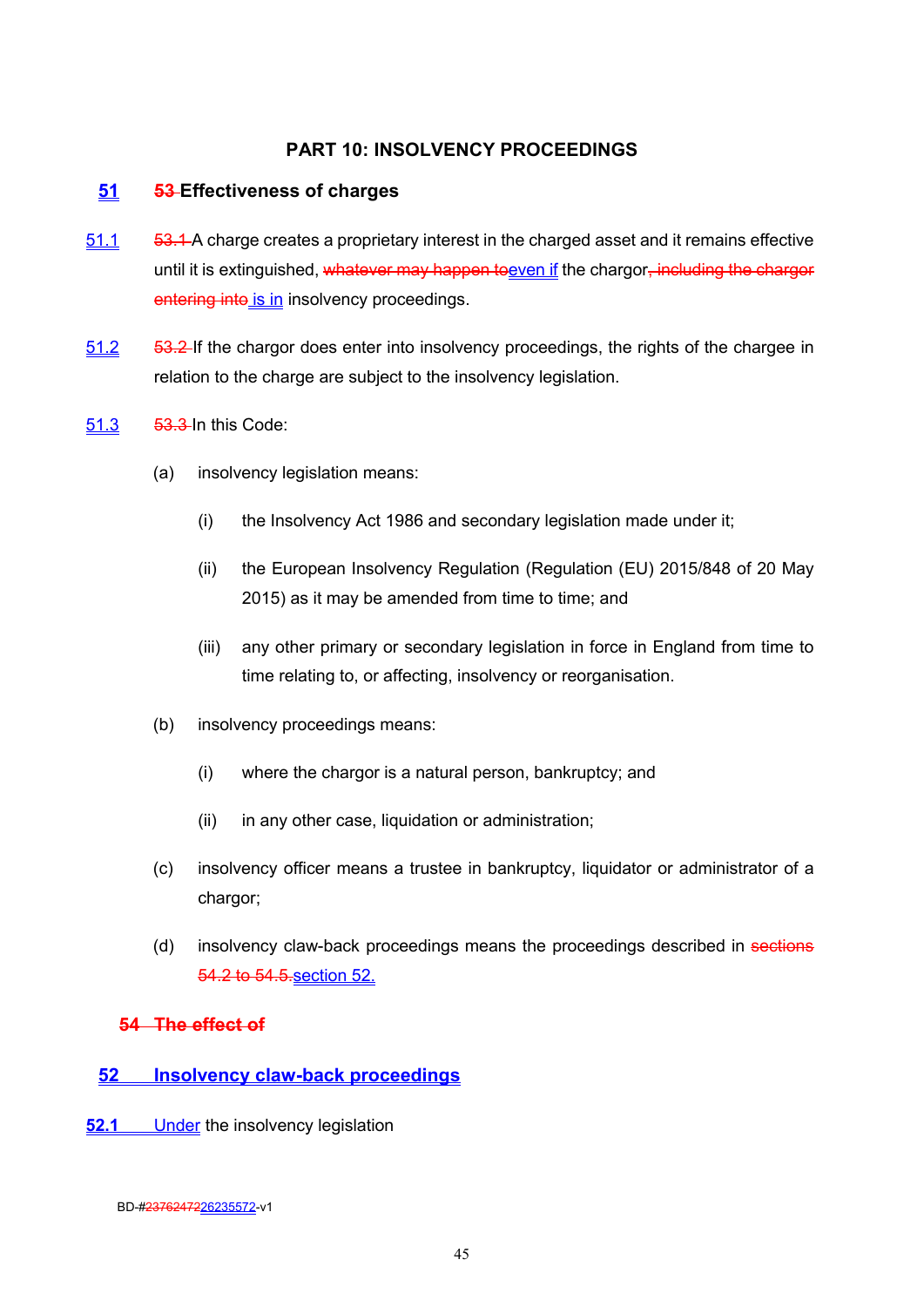- 54.1If the chargor enters into insolvency proceedings, insolvency legislation may affect the charge. These effects include the following: , a charge may be set aside in whole or in part (and other remedies may be available) if:
	- (a) 54.2 The charge may be set aside in whole or in part (and other remedies may be available) if the charge is a voidable preference (see Insolvency Act 1986, sections 239 and  $340$ .; or
	- (b) 54.3 *Charges securing*[*the charge secures old money (to replace section 245)?*]; or
	- (c) 54.4 If the secured obligation (or part of it) is owed by someone other than the chargor, the charge may be set aside in whole or in part (and other remedies may be available) if the charge is a transaction at an undervalue (see Insolvency Act 1986, sections 238 and 339)-; or
	- (d)  $54.5$  Athe charge may be set aside (and other remedies may be available) if it is part of a transaction defrauding creditors (see Insolvency Act 1986, section 423). This is the case even if the chargor is not in insolvency proceedings.

# **53 Limitations of enforcement**

- 53.1 54.6 If the chargor is a company which goes into administration, there are limitations on the chargorchargee's power to enforce the charge (see Insolvency Act 1986, paras 43 and 44 of Schedule B1).
- 53.2 There are similar limitations where a small company proposes to enter into a voluntary arrangement (see Insolvency Act 1986, Schedule A1).

# 53.3 [*Bank resolution proceedings*]

# **54 55 Use of charged assets by a liquidator or administrator**

*54.1* 55.1 *What replacement for the ability of a liquidator or administrator to use floating charge assets? The issues are discussed in the Second Discussion Paper on Secured Transactions Reform published by the Financial Law Committee of the City of London Law Society in February 2014*. *It is envisaged that section 54 will contain a power for an administration (and possibly a liquidator) to use a certain amount of charged assets in certain limited circumstances.*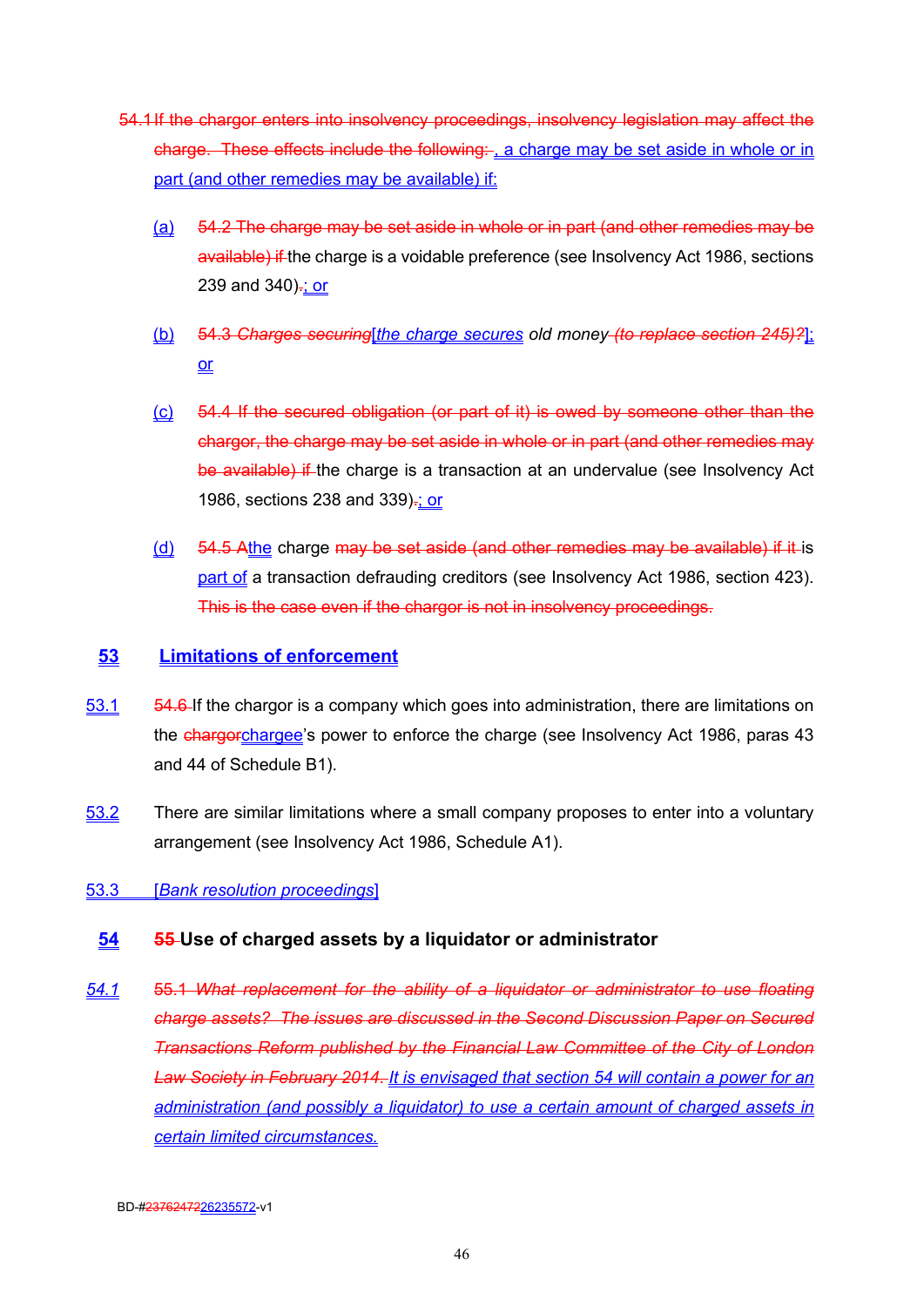# **Note: Cross-border transactions**

Cross-border transactions are so important in practice that it is considered desirable to add a further part to the Code – Part 11: Cross-Border Transactions – to deal with the conflict of laws. There are difficult issues here – not least its relationship with EU law – and it has been decided not to propose drafting at this stage but first to see if it is possible to reach a consensus on what is both feasible and desirable.